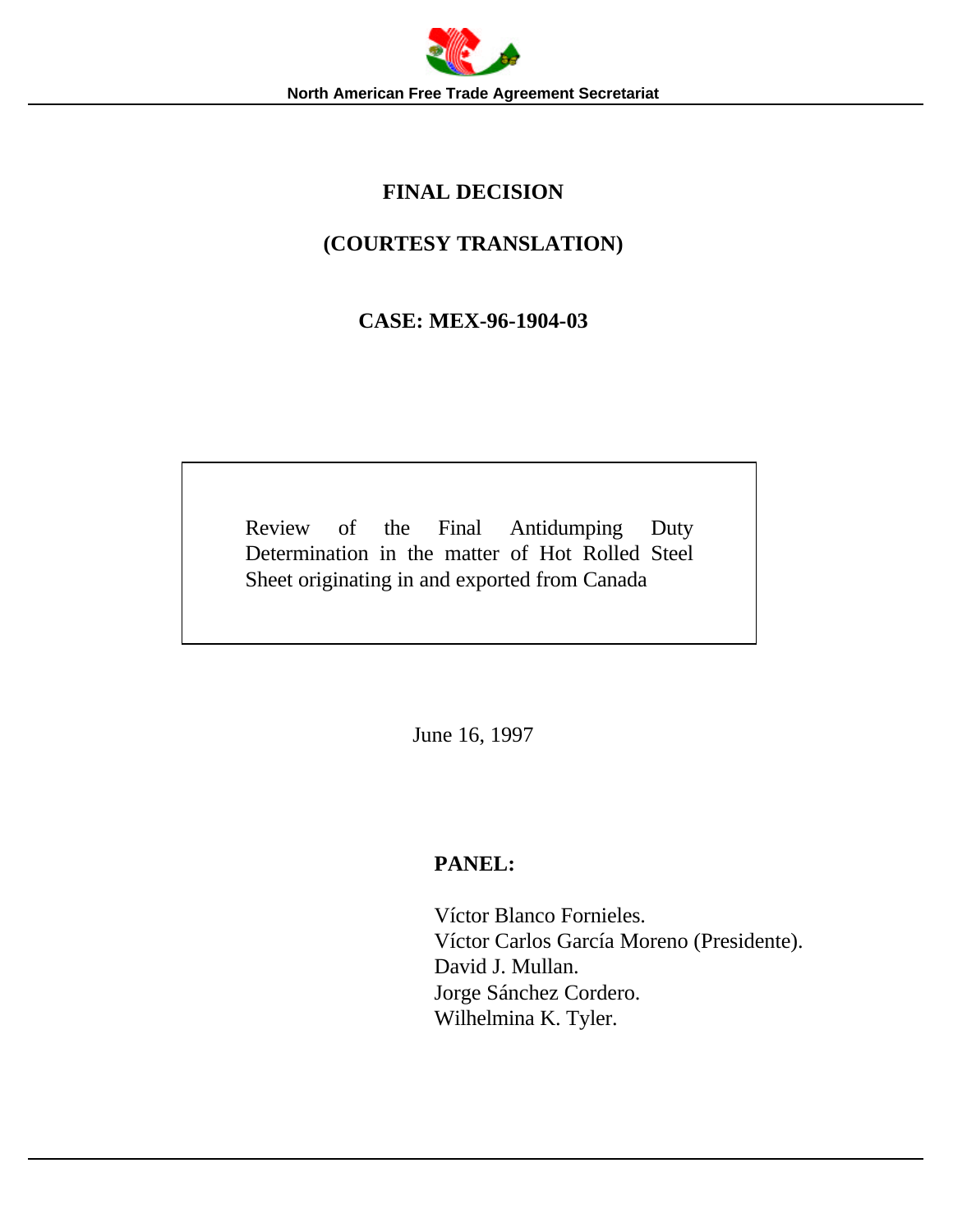# TABLE OF CONTENTS

| I.    |                                                                             |     |
|-------|-----------------------------------------------------------------------------|-----|
| Π.    |                                                                             |     |
|       | A) Administrative Investigation Procedure. Chronology of the Proceedings 2. |     |
|       |                                                                             |     |
|       |                                                                             |     |
|       |                                                                             |     |
| III.  |                                                                             |     |
| IV.   |                                                                             |     |
| V.    |                                                                             |     |
| VI.   |                                                                             |     |
| VII.  |                                                                             | 26. |
| VIII. |                                                                             |     |
| IX.   | CONSEQUENCE OF THE ISSUANCE OF THE "ACLARACION"                             |     |
|       |                                                                             |     |
|       |                                                                             |     |
|       | B) Obligations of SECOFI arising out of the issuance of an "Aclaración" in  |     |
|       |                                                                             |     |
| X.    |                                                                             |     |
| XI.   |                                                                             |     |
|       |                                                                             | 36. |
|       |                                                                             |     |
|       |                                                                             | 40. |
| XII.  |                                                                             | 42. |
|       |                                                                             | 42. |
|       |                                                                             | 44. |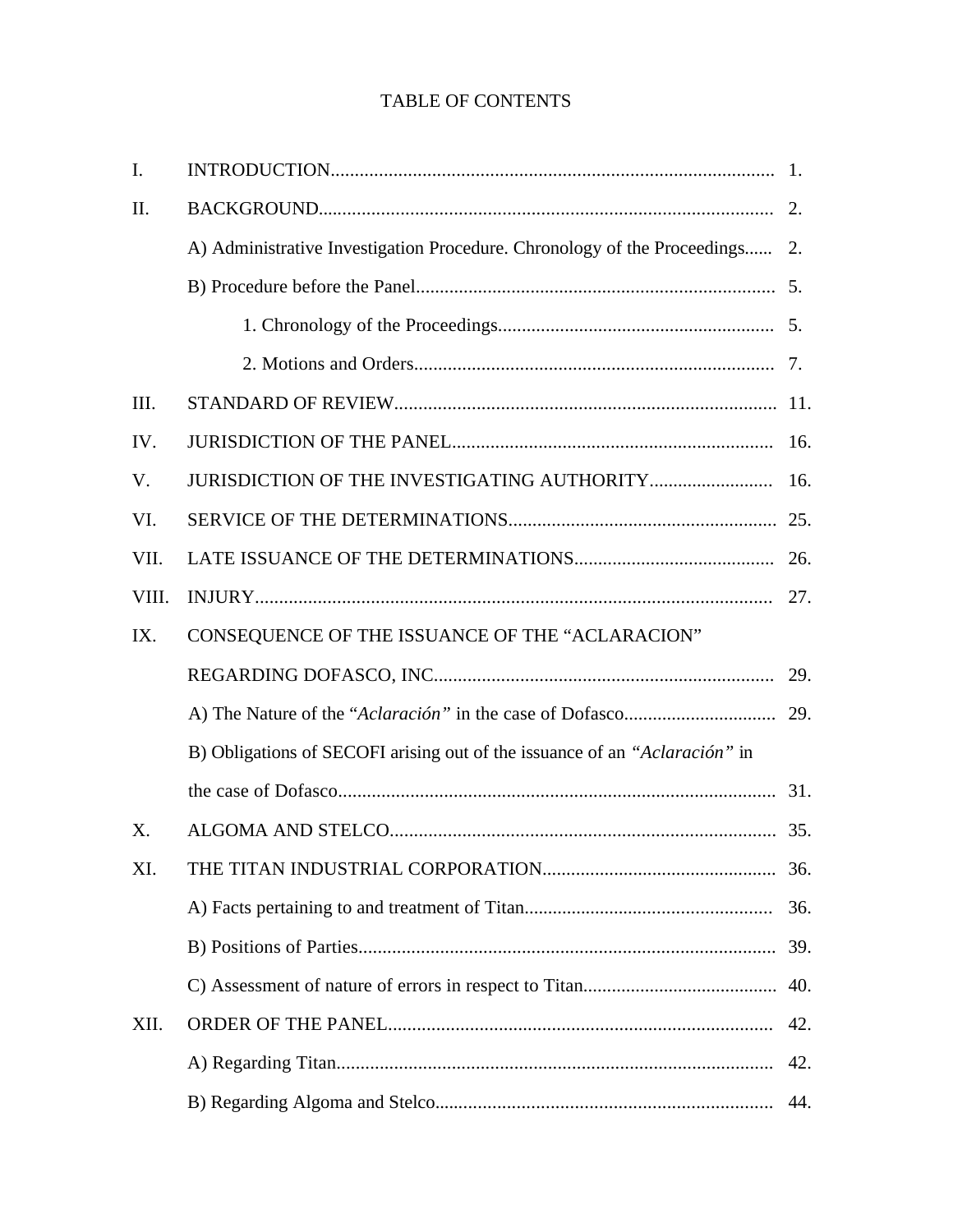<u>.</u>

# **I. INTRODUCTION**

This Panel was constituted pursuant to the provisions of Article 1904 of the North American Free Trade Agreement ("NAFTA") to review the Final Determination of the *Secretaría de Comercio y Fomento Industrial* ("SECOFI") with respect to imports of Hot Rolled Steel Sheet from Canada.<sup>1</sup>, published in the *Diario Oficial de la Federación* on December 30, 1995, as a result of the administrative investigation carried out in file 33/93, by the *Unidad de Prácticas Comerciales Internacionales* of the ("UPCI").

The Final Determination was focused on ascertaining the existence of dumping with respect to products covered by customs tariff classifications 7208.13.01; 7208.14.01; 7208.23.01 and 7208.24.01 ("Hot Rolled Steel Sheet from Canada") of the Tariff Schedule pursuant to the General Tax Import Law of Mexico.

<sup>&</sup>lt;sup>1</sup> Administrative (Admve.) Record, proprietary version, vol. 18, doc. 1132; non-proprietary version, vol. 18, doc. 1014.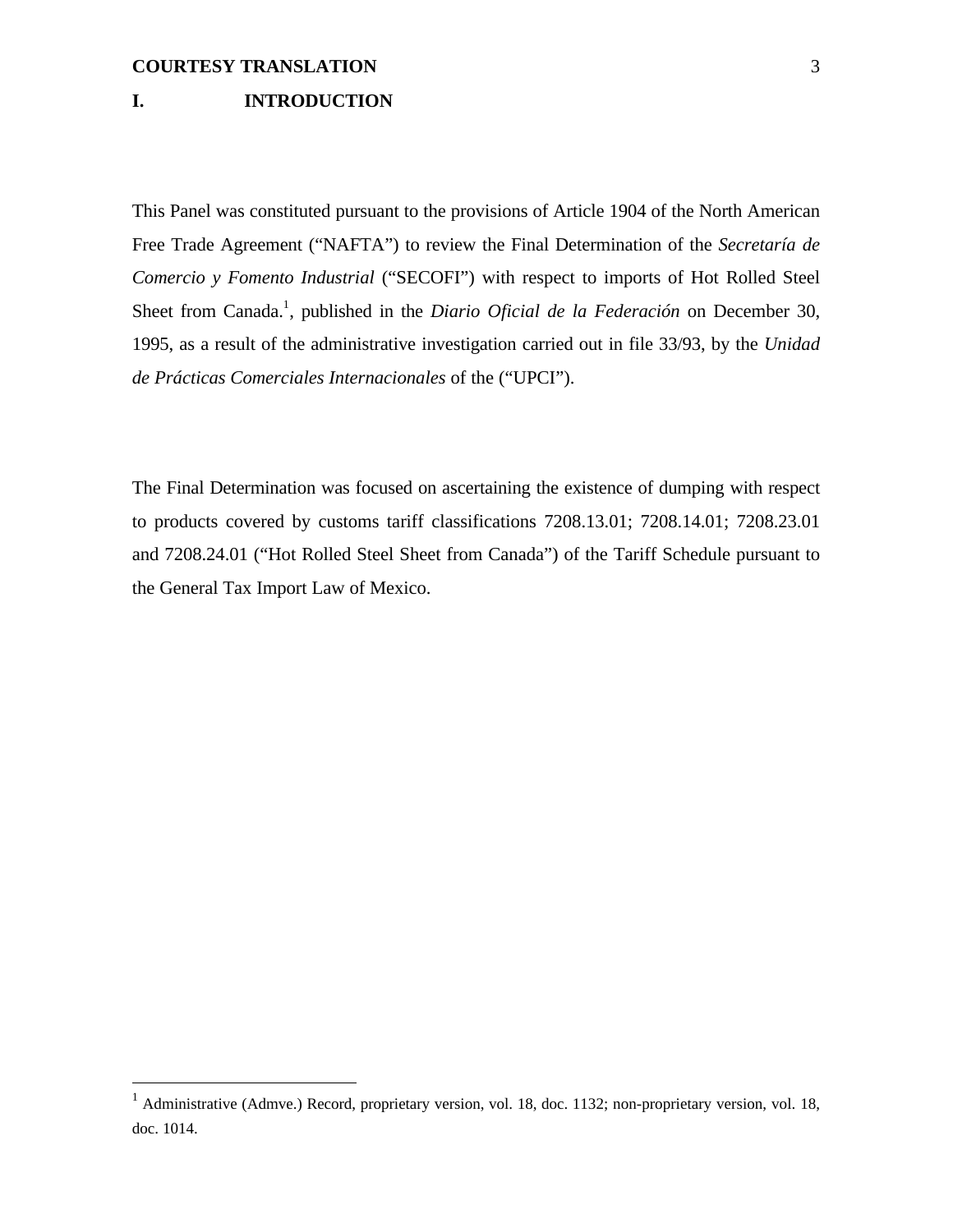# **II. BACKGROUND**

# **A) Administrative Investigation Procedure. Chronology of the Proceedings.**

On August 4, 1993, *Altos Hornos de México, S.A. de C.V.* ("AHMSA") and *Hylsa, S.A. de C.V.*, ("Hylsa") through their counsel of record appeared before SECOFI to request the initiation of an antidumping and countervailing duty investigation with respect to imports of Hot Rolled Steel Sheet from the Federal Republic of Brazil, the Republic of Venezuela, the Federal Republic of Germany, Canada, the Republic of Korea, the United States of America and the Kingdom of the Netherlands.<sup>2</sup>

On October 27, 1993, the Initiation of the Investigation was published in the *Diario Oficial* ("D.O."). This determination accepted the application for an antidumping and countervailing investigation on imports of Hot Rolled Steel Sheet. It fixed the period for investigation as January to December, 1992.<sup>3</sup>

On April 17, 1995, the Preliminary Determination was published in the D.O. In this, it was determined that the administrative investigation should continue without imposing duties with regards to the imports of Hot Rolled Steel Sheet covered by customs tariff classifications 7208.13.01; 7208.14.01; 7208.23.01 and 7208.24.01 of the Tariff Schedule pursuant to the General Tax Import Law of Mexico, from the Federal Republic of Brazil, the

<sup>&</sup>lt;sup>2</sup>Admve. Record, proprietary version, vol. 1, doc. 1; non-proprietary version, vol. 1 and 7, doc. 1.

 $3$ Admve. Record, proprietary version, vol. 8, doc. 7; non-proprietary version, vol. 8, doc. 7.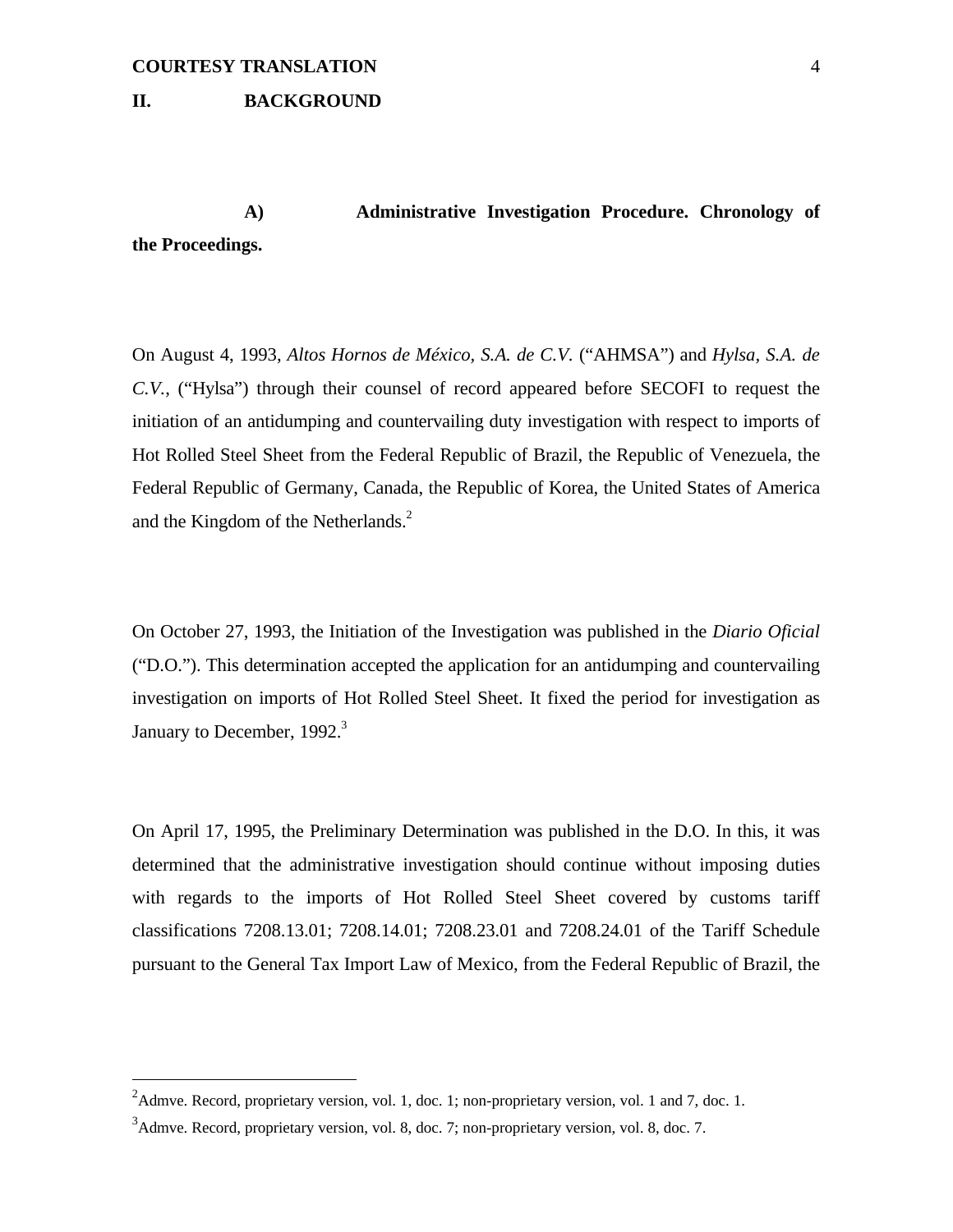Republic of Venezuela, the Federal Republic of Germany, Canada, the Republic of Korea, and the Kingdom of the Netherlands.<sup>4</sup>

On December 30, 1995, the Final Determination was published in the D.O. imposing final antidumping duties on imports of Hot Rolled Steel Sheet from Canada (Final Determination), as follows: $5$ 

> "D.- Final antidumping duties are imposed on imports of Hot Rolled Steel Sheet originating from Canada covered by customs tariff classifications quoted in the first paragraph of this statement of relief as follows:

> a.- For imports of Hot Rolled Steel Sheet from Dofasco, Inc., 15.37 per cent.

> b.- For imports of Hot Rolled Steel Sheet from all the rest of the exporters from Canada, 45.86 per cent".

On February 26, 1996, SECOFI published in the D.O., the "*Aclaración*" to the Final Determination published in the D.O. on December 30, 1995, through which SECOFI imposed final countervailing duty on imports of Hot Rolled Steel Sheet from Canada covered by customs tariff classifications 7208.13.01; 7208.14.01; 7208.23.01 and 7208.24.01 of the Tariff Schedule pursuant to the General Tax Import Law of Mexico. In the "*Aclaración*", DOFASCO, INC. ("Dofasco") was excluded from the imposition of antidumping duties in the following terms:<sup>6</sup>

<sup>&</sup>lt;sup>4</sup> Admve. Record; proprietary version, vol. 14, doc. 665; non-proprietary version, vol. 14, doc. 607.

<sup>5</sup> See *supra* footnote 2.

<sup>6</sup> Admve. Record, proprietary version, vol. 18, doc. 1239; non-proprietary version, vol. 18, doc. 1112.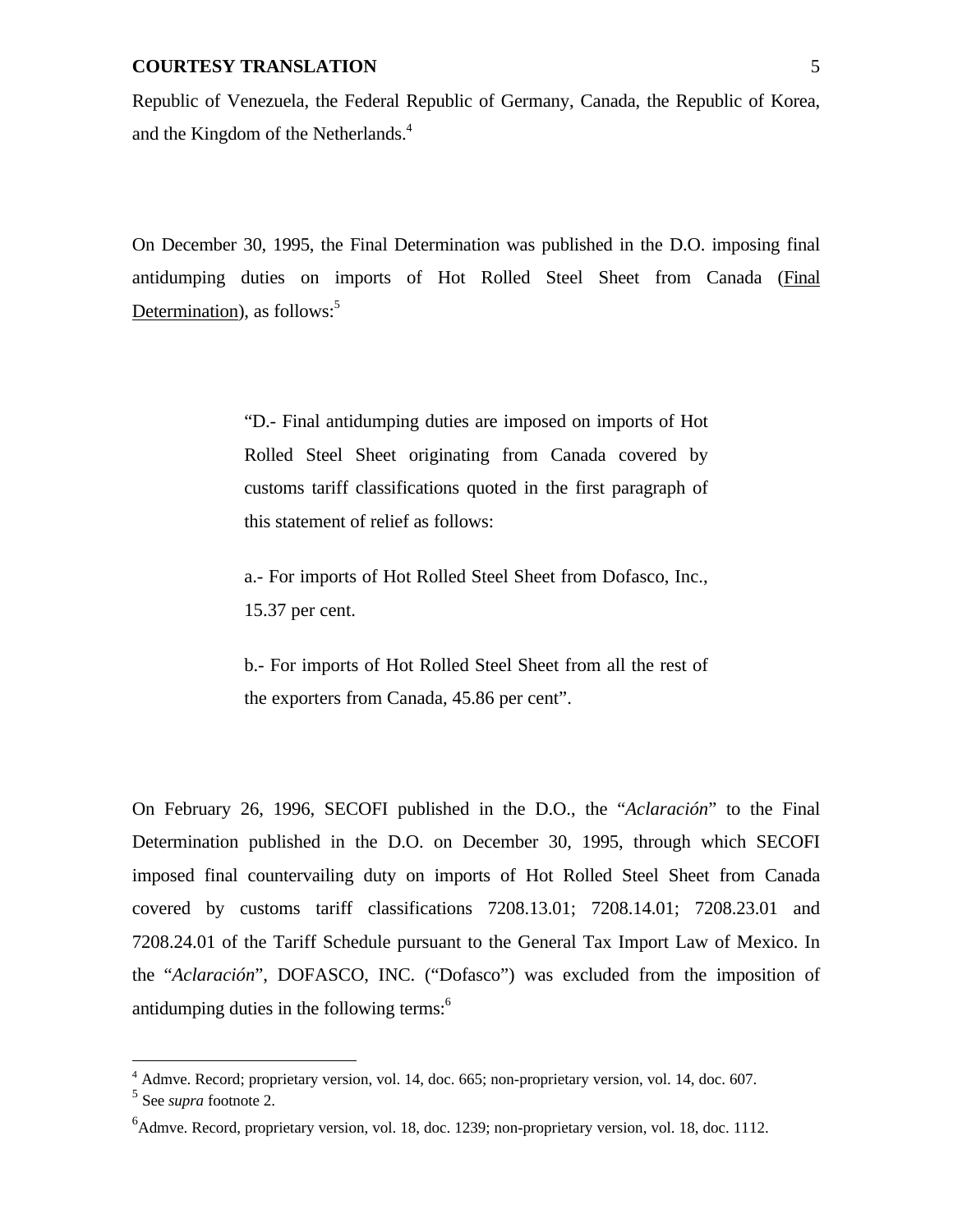"in page 16, third section, item 581, paragraph d, subparagraph a and b, says:

D.-final antidumping duties are imposed on imports of Hot Rolled Steel Sheet from Canada covered by customs tariff classifications quoted in the first paragraph of this statement of relief as follows:

a.-For imports of Hot Rolled Steel Sheet from DOFASCO. INC: 15.37 per cent.

b.-For imports of Hot Rolled Steel Sheet originating from all the rest of the exporters of Canada, 45.86 per cent.

It should say:

D. a definitive antidumping duty of 45.86 per cent is imposed on imports of Hot Rolled Steel Sheet from Canada covered by customs tariff classifications quoted in the first paragraph of this statement of relief from any exporting company with the exception of DOFASCO INC.

Mexico D.F. February 20, 1996.- The Secretary of Commerce and Industrial Development. Herminio Blanco Mendoza. rubric".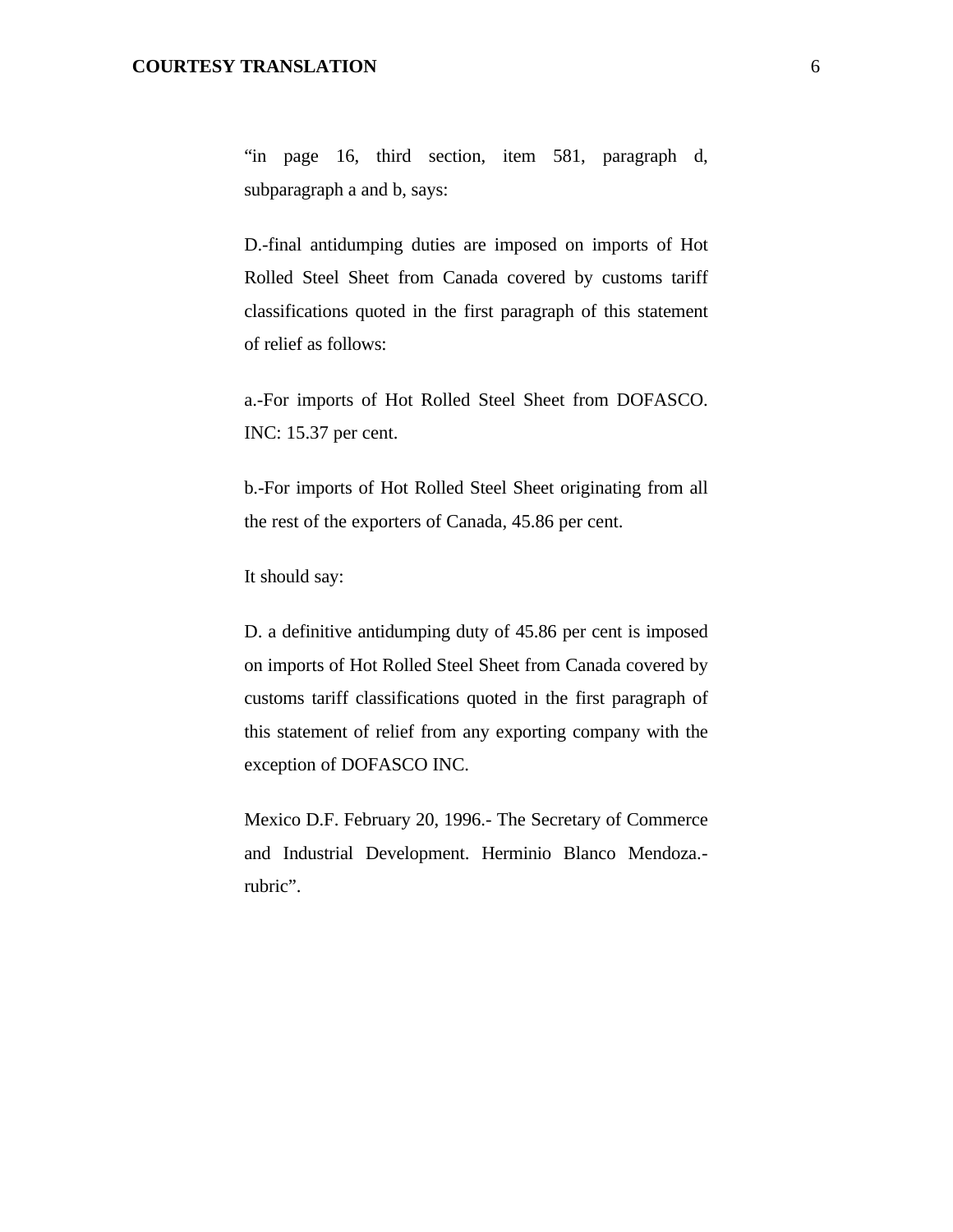### **B) Procedure before the Panel**

# **1. Chronology of the Proceedings**

On January 29, 1996, Dofasco, Stelco Inc. ("Stelco"), and Algoma Steel Inc. ("Algoma"), through their counsel of record, filed a petition pursuant to NAFTA Article 1904 and the Rules of Procedure under that Article ("Rules of Procedure"), requesting a review of the Final Determination of the investigation of antidumping and countervailing duty in the matter of Hot Rolled Steel Sheet, originating in Canada<sup>7</sup> published in the D.O. on December 30, 1995. $8$ 

On February 28, 1996, the Titan Industrial Corporation, ("Titan"), Dofasco, Stelco, and Algoma filed their complaint before the Mexican Section of the NAFTA Secretariat having presented their proof of service.<sup>9</sup>

On March 14, 1996, SECOFI, through the Director General of Legal Affairs, filed a Notice of Appearance of  $SECOFI<sup>10</sup>$  opposing each and all the arguments raised by the Complainants, Stelco, Algoma and Titan.<sup>11</sup> With regard to the Complaint filed by Dofasco, it asserted that this company should be excluded from the review<sup>12</sup> since, on February 26, 1996, the *Aclaración* of the Final Determination had been published in the D.O. in which

<sup>&</sup>lt;sup>7</sup> Sección Mexicana del Secretariado de los Tratados de Libre Comercio (SMSTLC) Record, non-proprietary version; vol. 1; docs. 1, 2 and 3.

<sup>&</sup>lt;sup>8</sup> SMSTLC Record, non-proprietary version; vol. 2; doc. 21.

<sup>&</sup>lt;sup>9</sup> SMSTLC Record, non-proprietary version; vol. 1; docs. 9, 10, 11 and 12.

 $10$  SMSTLC Record, non-proprietary version; vol. 1; doc. 15.

 $11$  SMSTLC Record, non-proprietary version; vol. 1; doc. 15, p. 3.

 $12$  SMSTLC Record, non-proprietary version; vol. 1; doc. 15, pp. 3 and 4.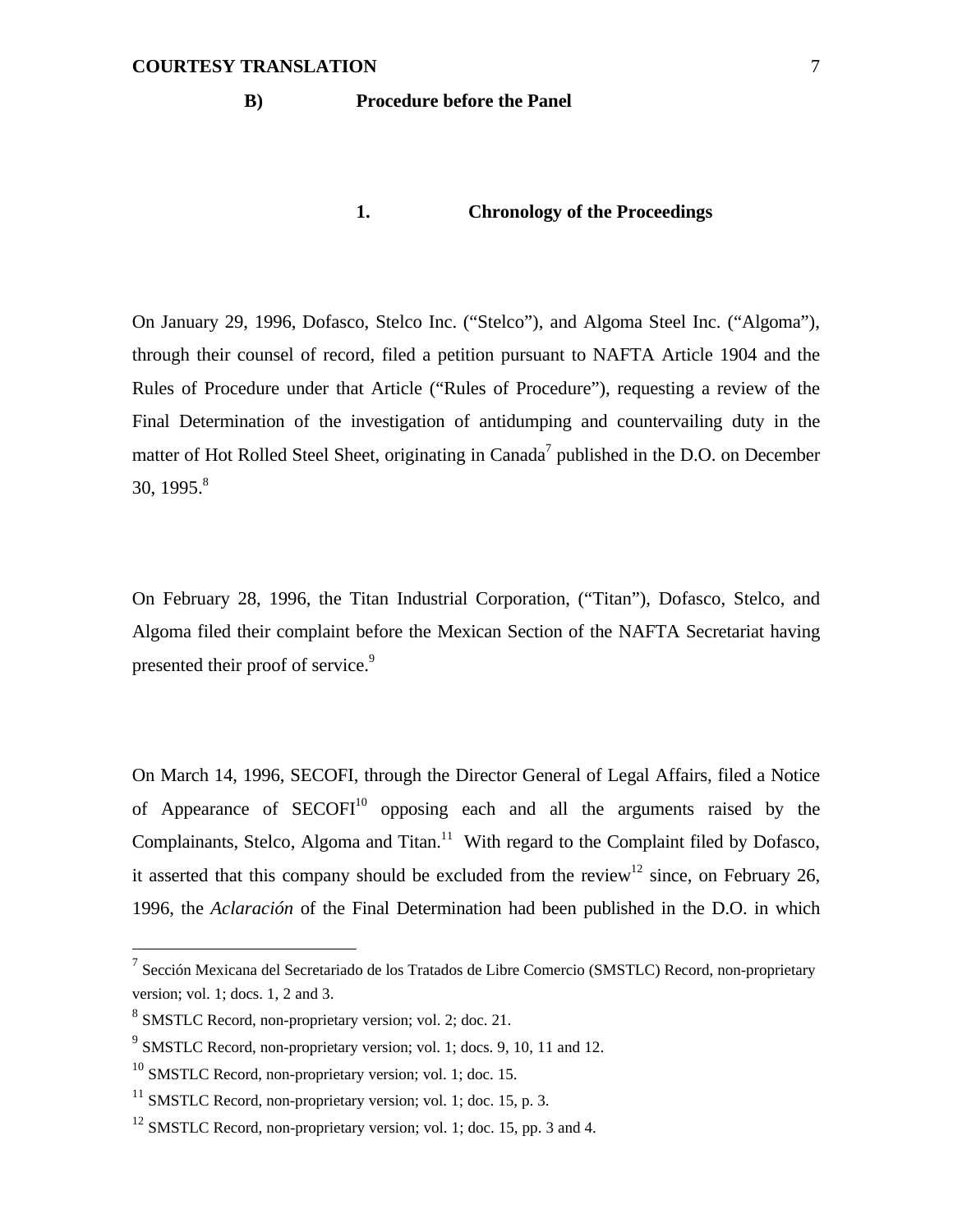SECOFI decided that the imports from Dofasco had not been carried out under price discrimination conditions thereby revoking the antidumping duty that had been imposed.

Dofasco, Titan, Stelco and Algoma, through their common counsel of record, accumulated their complaints pursuant to Rule 57(5) of the North American Free Trade Agreement Article 1904 Rules of Procedure ("Rules of Procedure"),<sup>13</sup> and filed their brief on May 28,  $1996.<sup>14</sup>$ 

On July 26, 1996, SECOFI, through the Director General of Legal Affairs, filed its brief.<sup>15</sup>

On June 29, 1996, AHMSA filed its brief.<sup>16</sup>

On July 26, 1996, Hylsa filed its brief.<sup>17</sup>

<u>.</u>

On August 26, 1996, the Panel issued an Order setting the date for the Public Hearing as December 10 and 11, 1996.<sup>18</sup>

<sup>13</sup> Published in the D.O. on June 20, 1994. *Aclaración a las Reglas de Procedimiento del Artículo 1904 del TLCAN*, published in the D.O. on March 20, 1996.

<sup>&</sup>lt;sup>14</sup> SMSTLC Record, non-proprietary version; vol. 3; doc. 30.

<sup>&</sup>lt;sup>15</sup> SMSTLC Record, non-proprietary version; vol. 4; doc. 43.

<sup>16</sup> SMSTLC Record, non-proprietary version; vol. 4; doc. 44.

 $17$  SMSTLC Record, non-proprietary version; vol. 4; doc. 42.

<sup>18</sup> SMSTLC Record, non-proprietary version; vol. 5; doc. 57.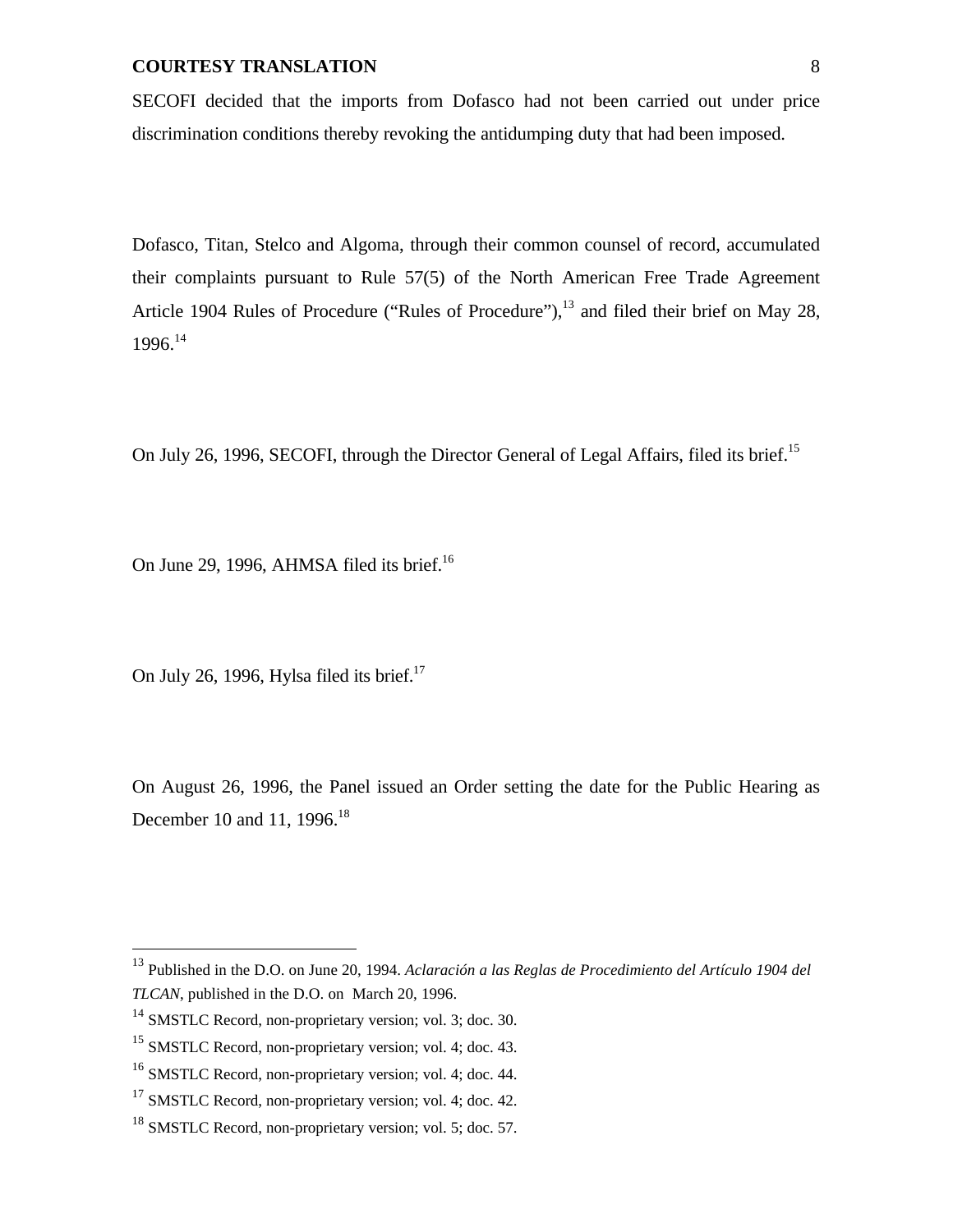On December 10, 1996, the Public Hearing was held at which the Complainants, Stelco, Titan and Algoma ("the Complainants"), SECOFI and the appearing parties presented their arguments.

## **2.- Motions and Orders**

During the review, the Panel issued several Orders with respect to Motions brought by the parties and with respect to issues raised by the Panel *sua sponte*. The Panel notes that over and above the specific foundation of each specific Order, all the Orders made to resolve Motions were founded on Rule 63 of the NAFTA Article 1904 Rules of Procedure. The foundation and motivation of each Order is described below.

On August 26, 1996, the Panel issued an Order to postpone the dates of the Public Hearing to December 10 and 11, 1996 and to postpone the issuance of the Panel's Final Decision to March 12, 1997. The Order was based on Rule 20 of the Rules of Procedure and was in response to the delay in constituting the Panel.

On September 5, 1996, in response to a Proprietary Information Motion brought by Dofasco, Stelco, Algoma and Titan, the Panel ordered SECOFI to grant, within 10 days of the issuance of the Order, a Proprietary Information Access Order to Francisco Fuentes Ostos, in his capacity as counsel of record for Algoma, Stelco and Titan without requiring the posting of any guarantee or meeting any additional requirement not contemplated in the Foreign Trade Law or in the Rules of Procedure. Also, the Panel ordered that SECOFI not grant a Proprietary Information Access Order to Francisco Fuentes Ostos in his capacity as counsel of record for Dofasco given that the SECOFI's motion with respect to the exclusion of Dofasco was still pending before the Panel. The Panel found that the demand for a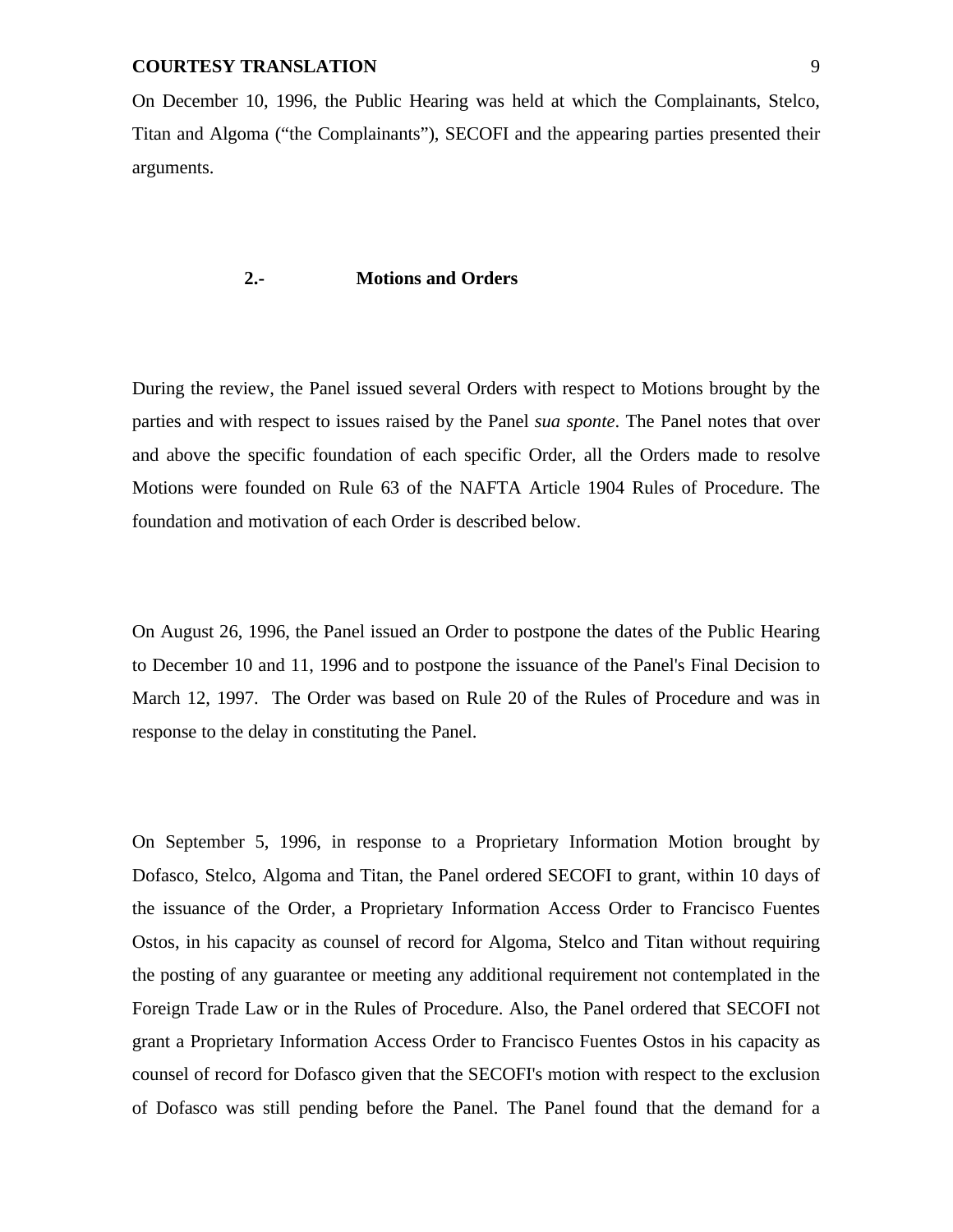<u>.</u>

guarantee in exchange for access to confidential information was not lawful since it was not stipulated in the Rules of Procedure, nor in the Foreign Trade Law nor in NAFTA that the providing of a guarantee was a condition of a grant of access to confidential information. On the basis of Article 89, Subsection 1 and in jurisprudential thesis, identified by number 1. 3o. A. j/25, published in the *Semanario Judicial de la Federación, 8A época, Tomo VII-Enero, p.83* issued by the *Tercer Tribunal Colegiado en Materia Admistrativa del Primer Circuito*, whose subject is "Administrative Regulations - Their Limits", the Panel found that some of the requirements demanded by Article 160 of the Regulation of the Law exceeded the limits of these types of legal provision.

On September 10, 1996, the Panel, in response to SECOFI's Motion of July 11, 1996, to exclude Dofasco from the review proceeding before the Panel, issued an Order granting that Motion by finding that Dofasco could not claim legal standing given that it had been excluded from the payment of any duties by virtue of the *Aclaración* published in the D.O. on February 26, 1996. It, therefore, ordered that the legal representative of Dofasco should not be granted access to the confidential information.

In that same Order, the Panel denied SECOFI's Motion to Reject an Argument, dated July 16, 1996. This motion asserted that an argument contained in the Complainants' brief had not been advanced in its Complaint. The Panel found that the fact that SECOFI had qualified in item 529 of the Final Determination<sup>19</sup> the decrease in prices as "considerable", required an adequate founding and motivation; as a consequence the argument presented by Dofasco and the other Complainants in their brief was not beyond the *litis* and therefore lawful.

<sup>&</sup>lt;sup>19</sup> Item 529 of SECOFI's Final Determination "529. The Canadian exporter Dofasco Inc. affirmed that the decrease in price was due to the fact that national producers wished to increase the production in a depressed international market. On this matter the *Secretaría* considered that this assertion did not take into account that, notwithstanding that the production increased during the investigated period, prices considerably decreased, in such a way that the increase in sales volumes did not compensate for the decrease in the internal sales price, what brought as a consequence a fall in real terms of the income of national producers."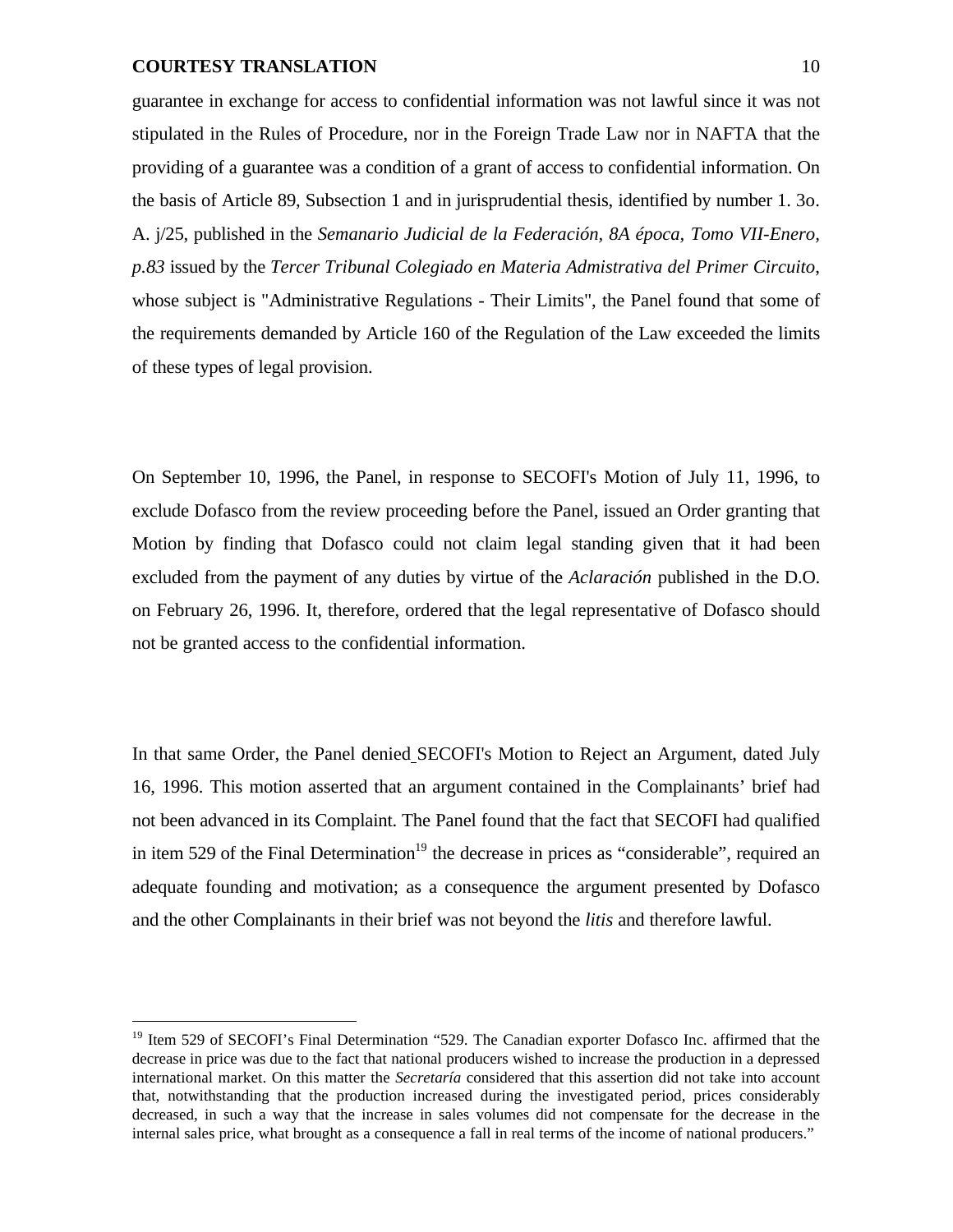On September 20, 1996, SECOFI's Motion requesting that the Panel revoke its Order issued on September 5, 1996 was rejected by the Panel pursuant to Rule 2 of the Rules of Procedure and pursuant to the *Principio de Definitividad de las Resoluciones Dictadas por una Instancia Procesal*.

On October 2, 1996, the Panel issued, pursuant to Rule 20 of the Rules of Procedure, an Order through which it granted SECOFI a 10 day extension of time to respond to the Complainants' arguments since the Motion to strike an Argument was still pending.

On October 2, 1996, and in reply to a Motion filed on September 19, 1996, through which SECOFI requested the founding and motivation of the Order issued on September 10, 1996, relating to the Motion to strike the Complainants' argument, the Panel issued an Order in which it dismissed that Motion, pursuant to Rules 17.1 and 72. Furthermore, the Panel rejected the Motion filed by Dofasco's counsel of record on September 19, 1996, in which it requested the Panel to reconsider Dofasco's exclusion from the proceedings. It did so pursuant to Rule 2 of the Rules of Procedure and pursuant to the "*Principio de Definitividad de las Resoluciones Dictadas por una Instancia Procesal*".

On October 2, 1996, in response to a "Motion with respect to SECOFI's Response to Motion", dated September 23, 1996, brought by legal counsel for Dofasco, Algoma, Stelco and Titan, the Panel issued an Order dismissing the Petitioners' Motion for the Panel to revoke its Order issued September 5, 1996 on the grounds that this response lacked substance. Once again, the Panel based its decision on Rule 2 of the Rules of Procedure and on the "*Principio de Definitividad de las Resoluciones Dictadas por una Instancia Procesal*".

On October 10, 1996, the Panel made an Order rejecting a Motion filed by legal counsel for Hylsa seeking revocation of the Order of the Panel issued on September 20, 1996. The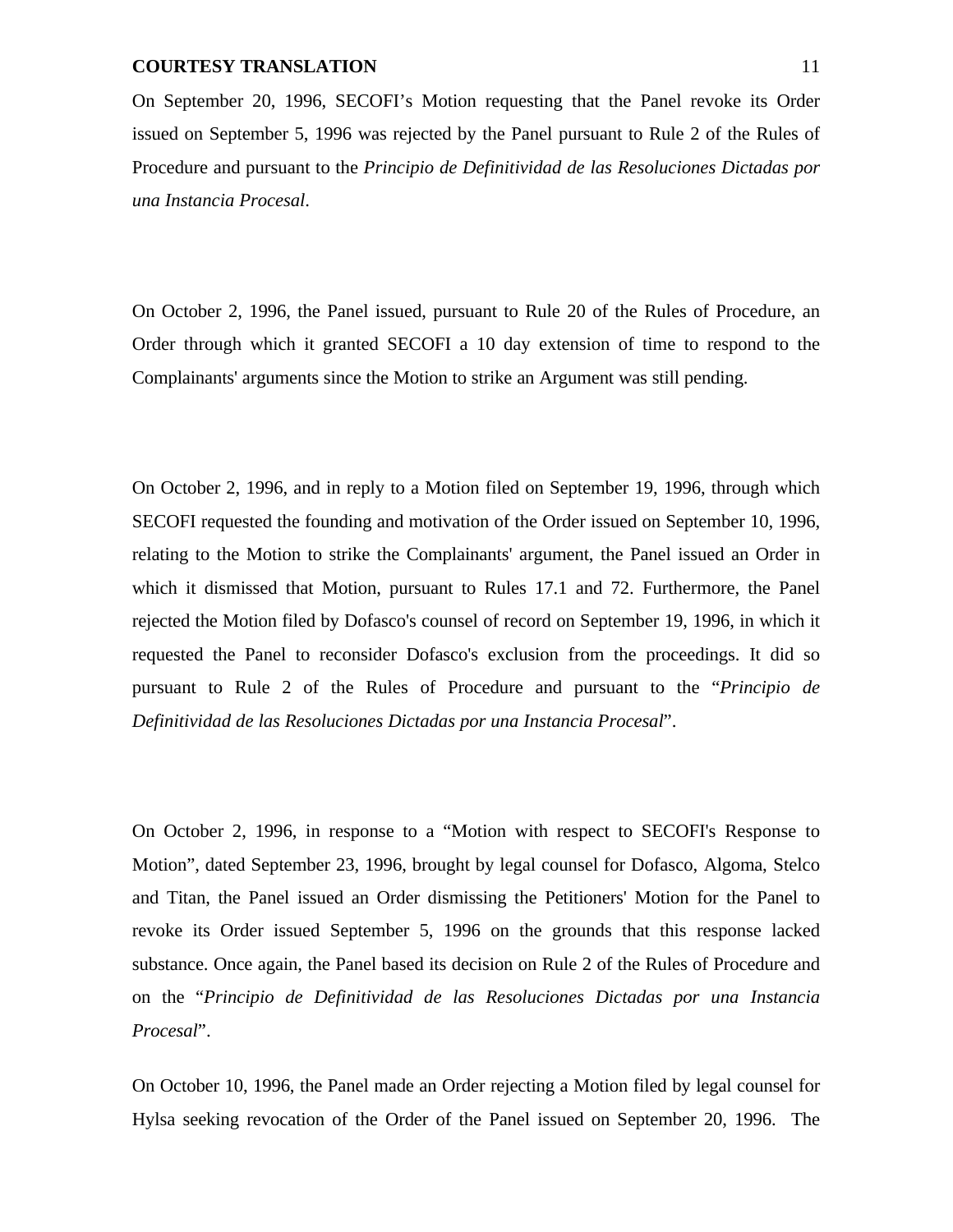Motion lacked substance and the legal foundation is Rule 2 and the "*Principio de Definitividad de las Resoluciones dictadas por una Instancia Procesal*".

On November 14, 1996, the Panel, by an appropriate Order, rejected AHMSA´s Motion filed on October 24, 1996, because it was not addressed to the Panel.

On December 2, 1996, in response to the Motion filed by the Complainants dated November 7, 1996, the Panel issued an Order in which it decided pursuant to Rule 57.1 of the Rules of Procedure to reject the document presented by SECOFI, dated October 24, 1996, because it contained arguments filed out of time, but added to the Record the Final Decisions of Binational Panels MEX-94-1904-01 and MEX-94-1904-03, because these documents are part of the public domain. In that same Order, the Panel ordered the dismissal of arguments filed by the complainants through their motion dated November 7, 1996, since it was filed out of time, in terms Rule 39 of the Rules of Procedure. Likewise, the Panel dismissed the Motion of the Authority to completely dismiss the Motion filed by the Complainants due to the above mentioned facts.

On February 21, 1997, the Panel issued an Order based on Rules 2 and 41(4) of the Rules of Procedure, requiring SECOFI to file at the Mexican Section of the NAFTA Secretariat information classified as privileged and described in a list annexed to the Order.

On March 10, 1997, the Panel issued an Order based on Rule 20 of the Rules of Procedure, extending the date for the issuance of the Final Determination until June 5, 1997.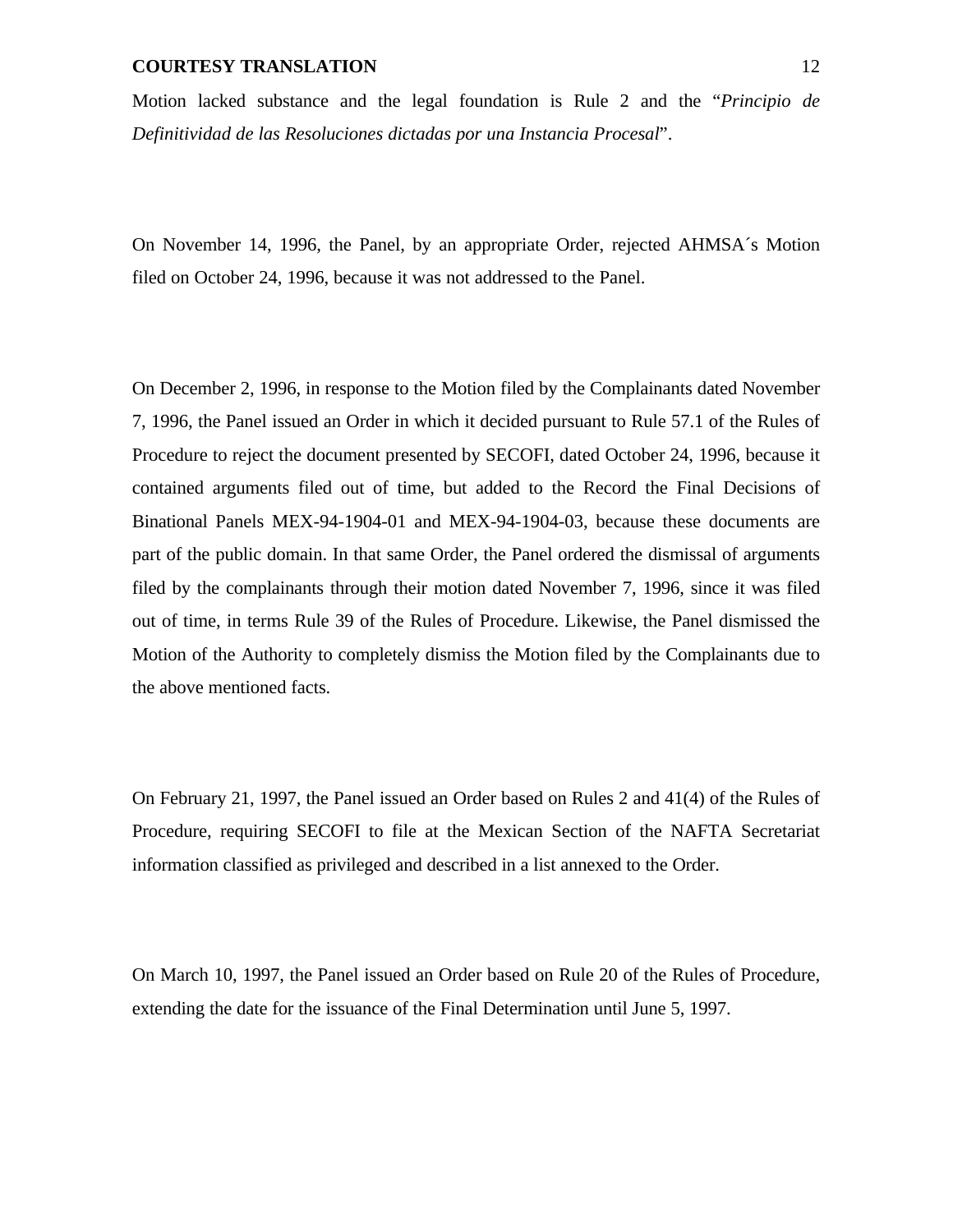On March 19, 1997, in response to the Motion filed by SECOFI, dated March 6, 1997, (in which it requested the revocation of the Panel's Order dated February 21, 1997), the Panel issued an Order dismissing the Motion of the Authority. The Panel granted SECOFI a period of 5 days to present the information requested in that Order. Also, the Panel stated that, in terms of Articles 79 and 80 of the *Código Federal de Procedimientos Civiles*, Articles 230 and 233 of the *Código Fiscal de la Federación*, and Rules 41(4) of the Rules of Procedure, it is the Panel's prerogative, and not that of the parties, to determine what information is necessary to issue its Resolution.

SECOFI responded less than satisfactorily to the Panel's detailed request for information. SECOFI did not identify whether or not a significant amount of the requested information was contained within the complete Administrative Record in its possession and, if it did exist, why it was not produced. Consequently, the Panel is issuing this determination on the basis of the information to which it had access.

# **III. STANDARD OF REVIEW**

Chapter 19 makes it clear that the Parties retain their domestic antidumping  $law^{20}$  and provides for its amendment subject to certain conditions.<sup>21</sup>

While maintaining the integrity of domestic antidumping law, Article 1904 of NAFTA states that:

 $^{20}$ NAFTA, Article 1902 (1).

 $21$  NAFTA, Article 1902 (2).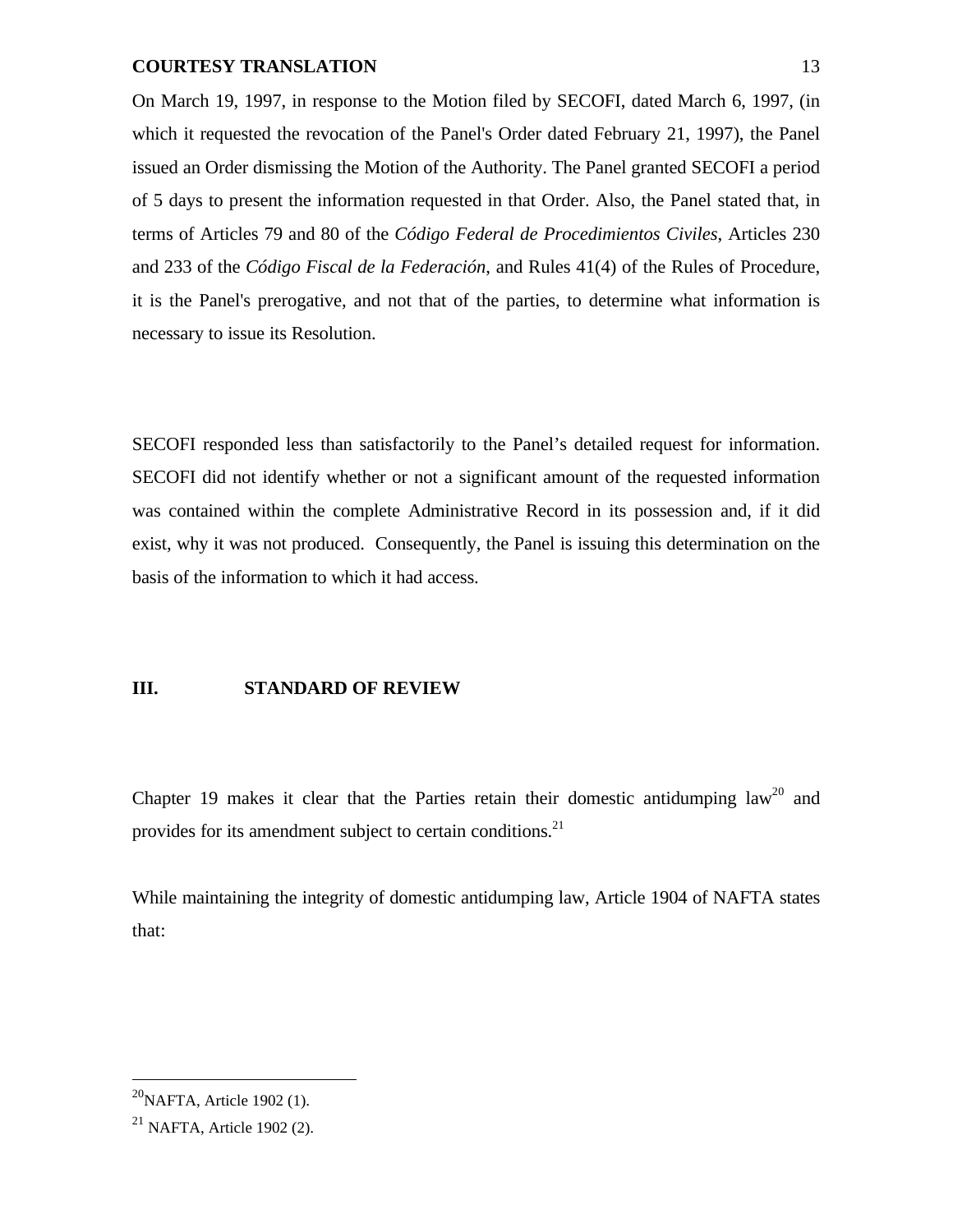(a) " 1. As provided in this Article, each Party shall replace judicial review of final antidumping and countervailing duty determinations with binational Panel Review."<sup>22</sup>

The Panels under Chapter 19 have jurisdiction to:

(b) "...determine whether such determination was in accordance with the antidumping and countervailing duty law of the importing party.."<sup>23</sup>

NAFTA makes it clear that while under Chapter 19 Panels provide an alternative to domestic dispute settlement, the domestic antidumping duty regime of the Parties remains the same.<sup>24</sup> In the case of Mexico, its antidumping statute is defined in the relevant part as:

(c) "...the relevant provisions of the Foreign Trade Act Implementing Article 131 of the Constitution of the United Mexican States ... , as amended, and any successor statutes; and

(d) "...the provisions of any other statute that provides judicial review of final determinations ... or indicates the standard of review to be applied to said determinations".<sup>25</sup>

 $^{22}$ NAFTA, Article 1904 (1).

 $^{23}$ NAFTA, Article 1904 (2).

<sup>&</sup>lt;sup>24</sup>NAFTA, Article 1902.

 $^{25}$ NAFTA, Annex 1911.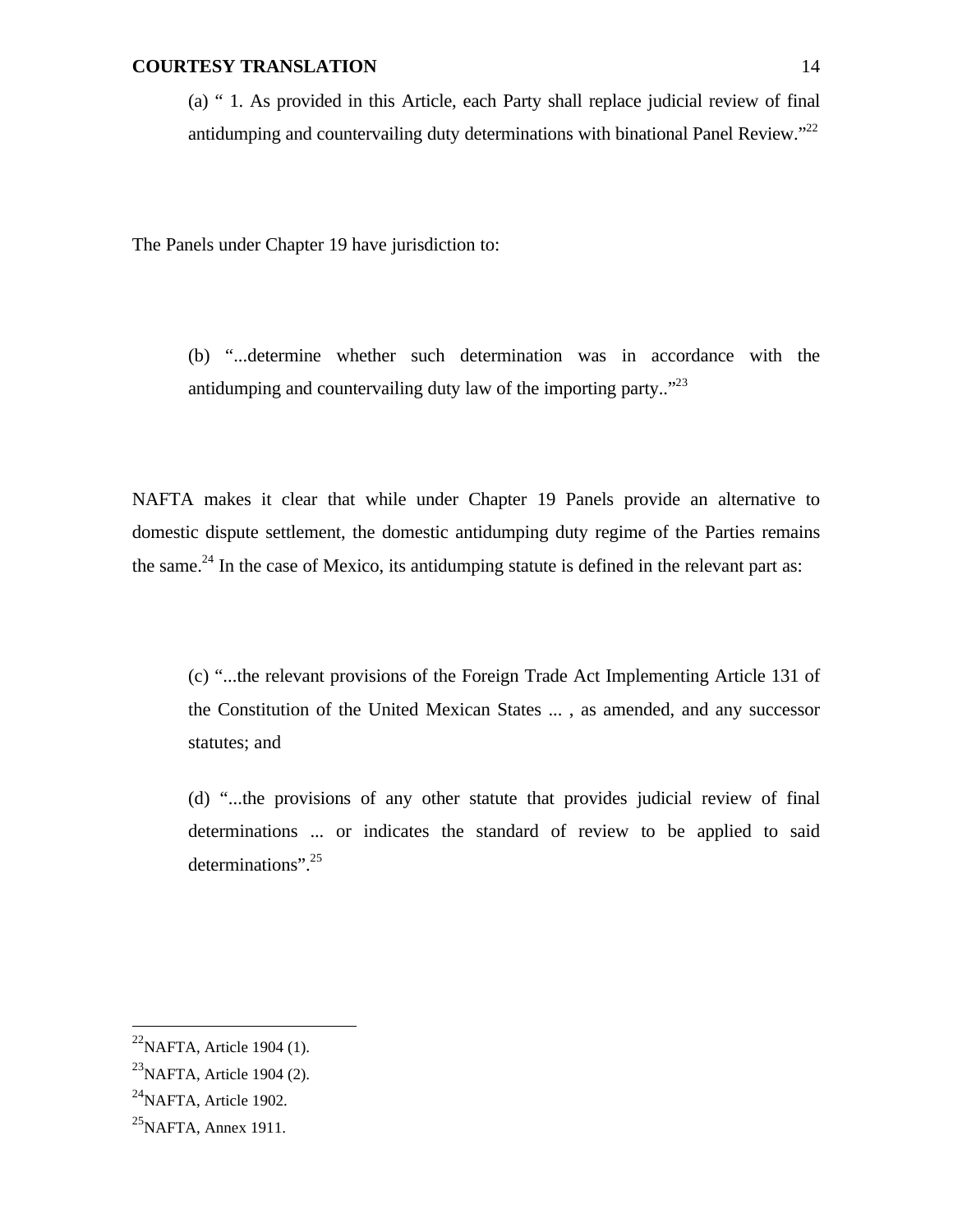Article 1904 goes on to state that Chapter 19 Panels shall apply the standard of review set out in Annex 1911 and the general legal principles that a court of the importing Party would otherwise apply.<sup>26</sup>

NAFTA maintains the integrity of the Parties' domestic antidumping law. In addition, it establishes certain unique provisions. Specifically, *inter alia*:

- 1.- provides for an alternative system of Panel review,
- 2.- does not provide the Panel with the power to reverse agency determinations;
- 3.- provides that the Panel's decisions do not have precedential effect; and
- 4.- specifically limits the Articles in the Federal Fiscal Code upon which the Panels may rely.

 $^{26}$ NAFTA, Article 1904 (3).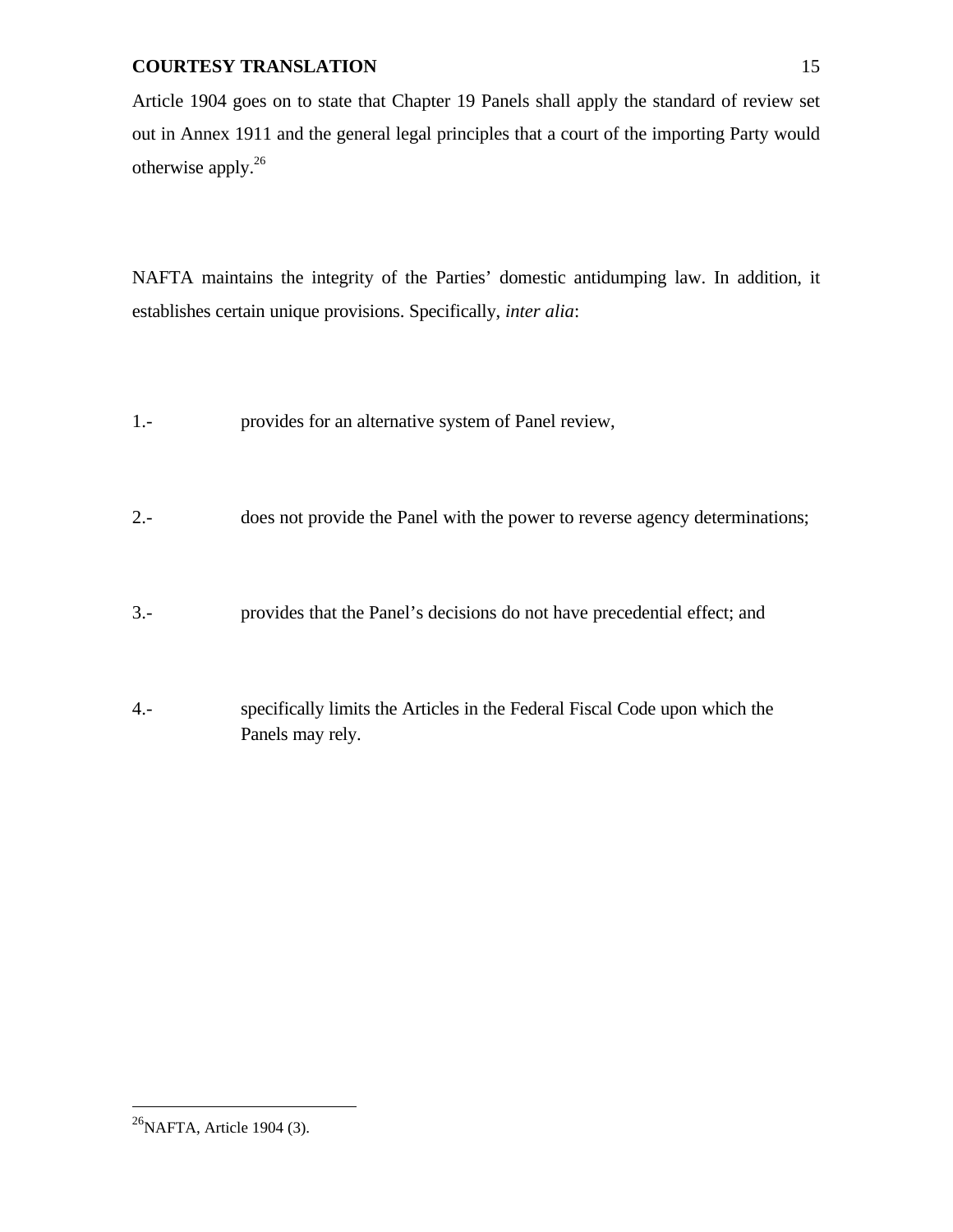Article 1904 limits a Panel to upholding or remanding Final Determinations to SECOFI.<sup>27</sup>

NAFTA further limits the precedential value of Panels' decisions. NAFTA specifically provides that the effects of a Panel decision are limited to the particular matter between the particular parties before the Panel. $^{28}$ 

Finally, NAFTA defines the standard of review, in the Mexican context, as the standard set out in Article 238 of the Federal Fiscal Code.<sup>29</sup> This is distinct from the relevant domestic review court which may rely directly upon Articles 237, 238 and 239 of the Federal Fiscal Code. Further, Chapter 19 Review Panels may rely on general legal principles normally relied upon by the domestic court.<sup>30</sup>

While stressing that the Parties have kept their domestic antidumping law, NAFTA has, by imposing limitations on a Chapter 19 Panel's powers, given the Panels a highly specialized function. This specialized function includes close adherence to domestic antidumping duty law in light of the objectives of NAFTA. The specified objectives of NAFTA include transparency, the elimination of barriers to trade, $31$  and the creation of effective procedures for the implementation and application of NAFTA and for the settlement of disputes.<sup>32</sup>

As such, the Standard of Review applicable to this proceeding is a two part standard set out in NAFTA Article 1904 (3) and Annex 1911. The first part is that which is specified in Article 238 of the Federal Fiscal Code. This Article states:

-

 $^{27}$ NAFTA, Article 1904 (8).

 $28$ NAFTA, Article 1904 (9).

 $^{29}$ NAFTA, Annex 1911.

 $30$ NAFTA, Article 102 (1) (a)

 $31$ NAFTA, Article 102 (1) (a).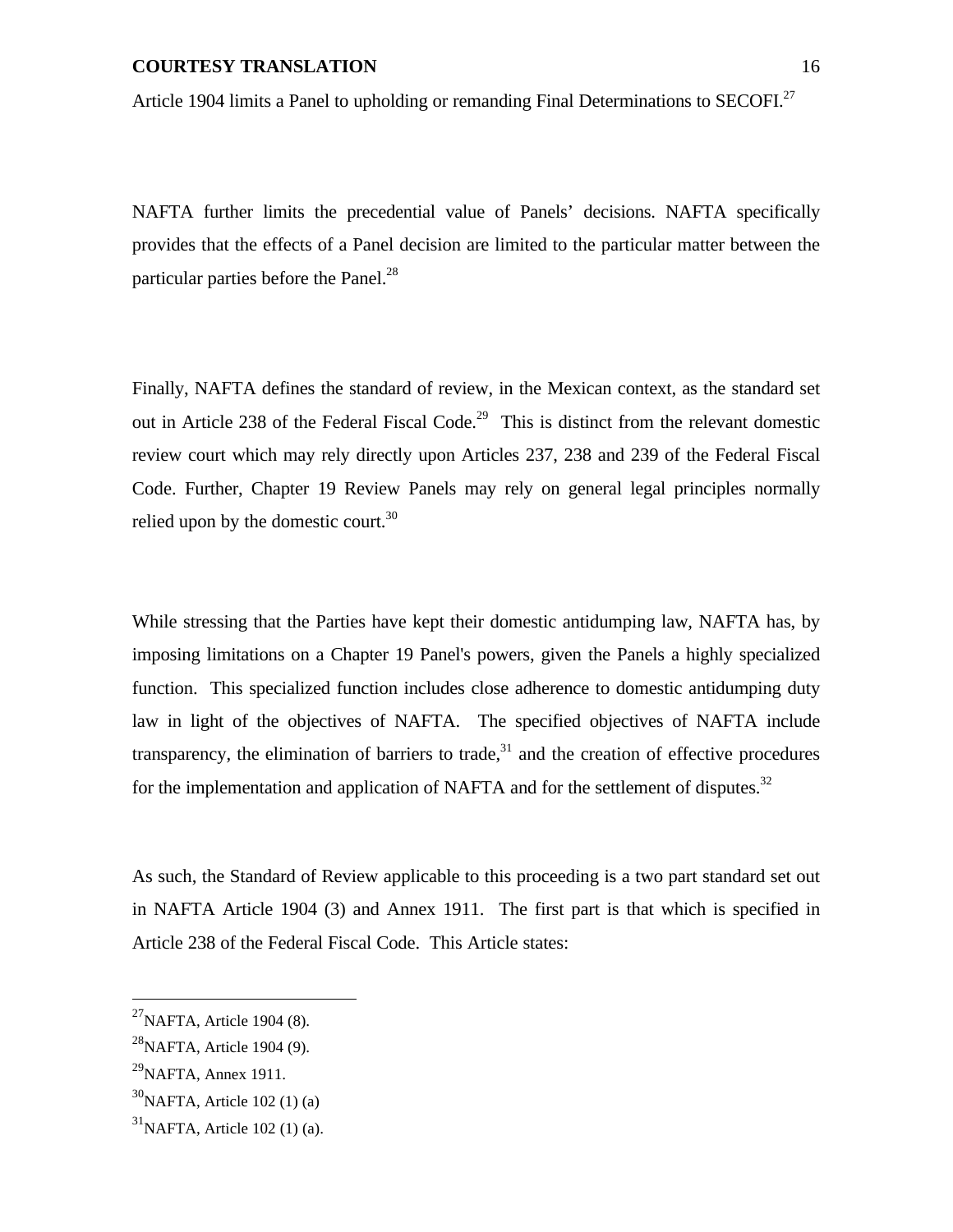"Art. 238.- An administrative determination shall be declared illegal when any one of the following grounds is established:

- I. Lack of jurisdiction or authority of the agency or official issuing the challenged determination or ordering, initiating or carrying out the proceeding in which the challenged determination was issued.
- II. An omission of formal legal requirements which affects the person's right of proper defense as well as the scope or meaning of the challenged determination, or a failure to provide a reasoned determination based upon the record.
- III. A violation of procedure which affects the person's right of proper defense as well as the proper scope or meaning of the challenged determination.
- IV. If the facts which underlie do not exist, are different, or were considered in an erroneous way, if was issued in violation of the applicable laws or rules, or if the correct laws or rules were not applied .
- V. Whenever a discretionary determination falls outside the lawful scope of that discretion.

The Federal Fiscal Court might raise *sua sponte*, because of considerations of public order, the incompetence of the authority to issue the challenged determination and the total absence of legal grounds for that determination.

Arbitral tribunals or binational panels that derive their authority from alternative dispute settlement mechanisms in matters regarding unfair trade practices contained in international treaties and agreements to which Mexico is a Party may not raise *sua sponte* the grounds referred to in this Article."

The second part of the standard of review states that the Panel may also consider:

 $\overline{a}$ 

 $32$ NAFTA, Article 102 (1)(e).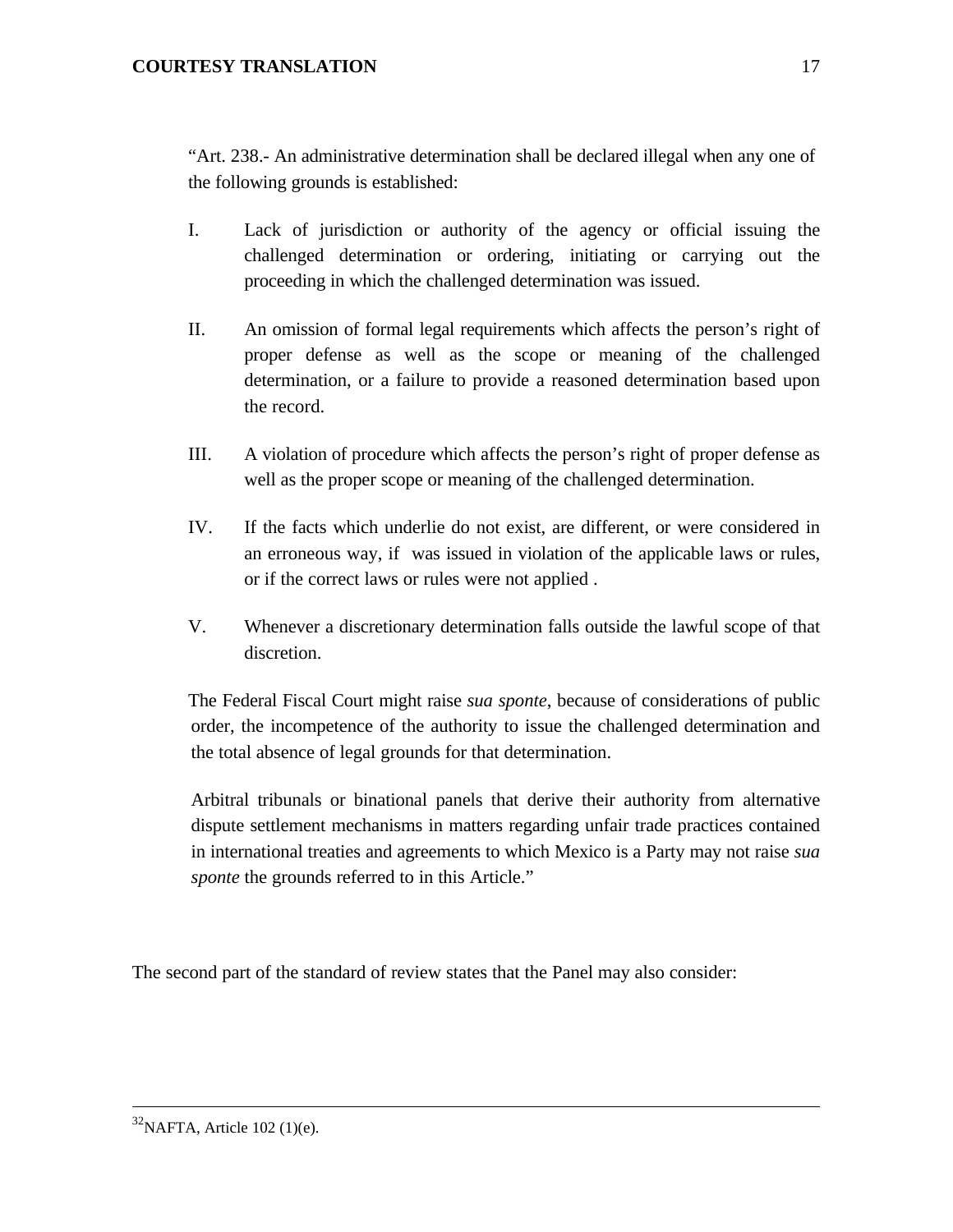The general legal principles that a court of the importing Party otherwise would apply to a review of a determination of the competent investigating authority.<sup>33</sup>

The above mentioned principles have guided the Panel's review in this proceeding.

# **IV. JURISDICTION OF THE PANEL**

The Panel is competent to review the Final Determination issued by SECOFI on the basis of Articles 1904 and 1906 of NAFTA,<sup>34</sup> and Articles 97 and 98 of the Foreign Trade Law.

# **V. JURISDICTION OF THE INVESTIGATING AUTHORITY**

The Complainants request that this Panel declare the Final Determination null on the basis that, during the investigation, some of the relevant authorities did not have competence to perform certain acts. According to the Complainants, these acts rendered the investigation null. Before analyzing the arguments related to the competence issue, the Panel asserts the following:

On the one hand, this Panel realizes that the competent organ to conduct and resolve antidumping investigations is the *Unidad de Prácticas Comerciales Internacionales* ("UPCI"). Under Article 33 of the Internal Regulation of SECOFI of 1993, during the investigation, this Unit performed several acts through the *Dirección General Adjunta*

<sup>&</sup>lt;sup>33</sup>NAFTA, Article 1904 (3).

<sup>34</sup>See *supra,* footnote 1.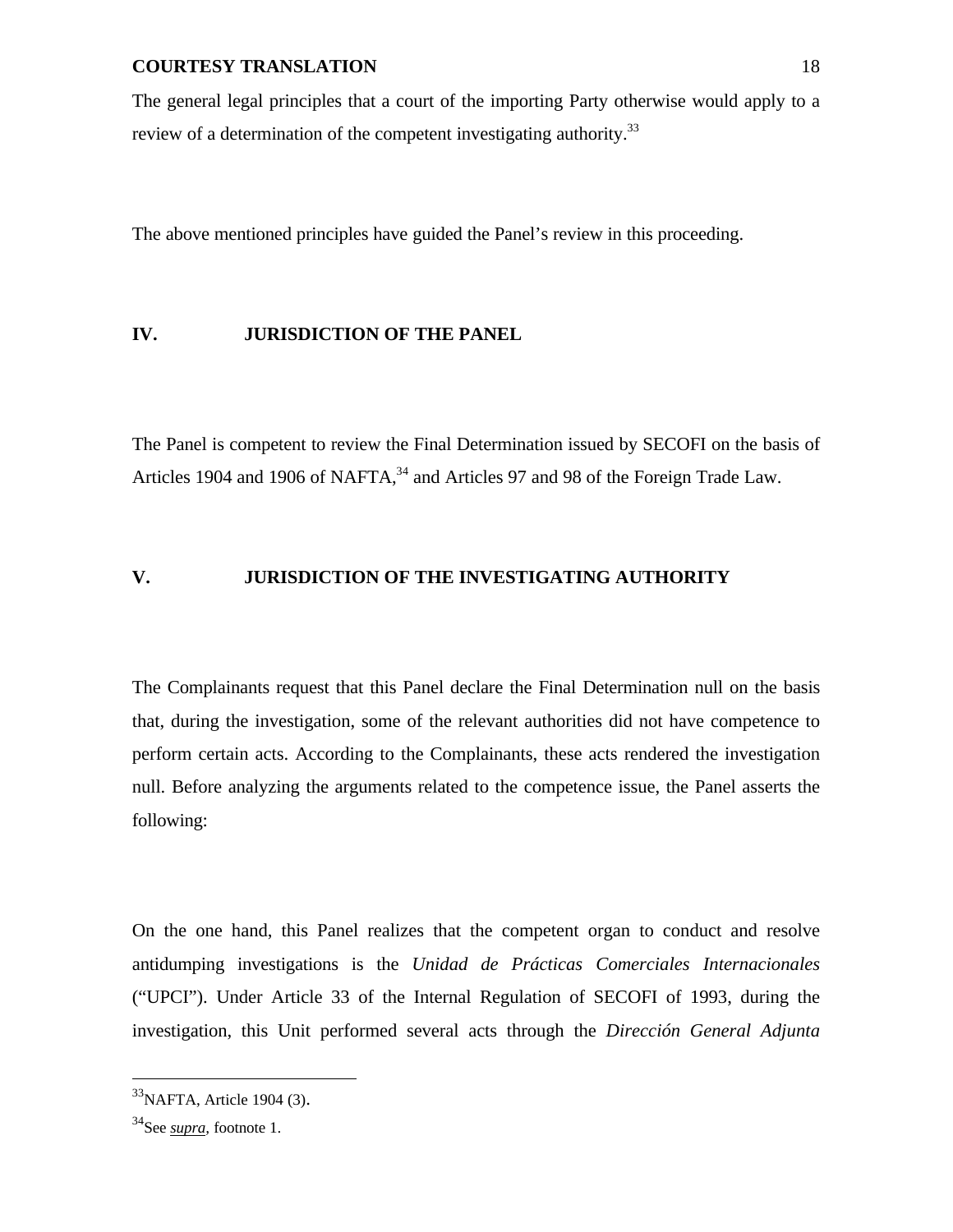*Técnica Jurídica* ("DGATJ") of SECOFI. Likewise, this Panel considers that an analysis of the validity of the investigation should proceed by examining these acts separating them from the issuer and the title under which they are issued. There are two kinds of acts in question: those issued by the Head of UPCI and those issued by the *Director General Adjunto Técnico Jurídico*.

On the other hand, given the Panel's Order issued on September 10, 1996, excluding Dofasco from this Panel Review, several of the arguments are moot for they apply only to Dofasco. These are:

- **-** incompetence of the official who signed the order authorizing the verification visit;
- **-** incompetence of the officials who performed the verification visit;
- **-** the participation of an external advisor in the verification visit;

**-** failure to give notice that the verification visit would be carried out during non-working hours; and,

**-** failure on the part of those conducting the verification visit to warn of the legal consequences of facts or omissions that they might ascertain during their visit in their act.

The remaining arguments are analyzed as follows: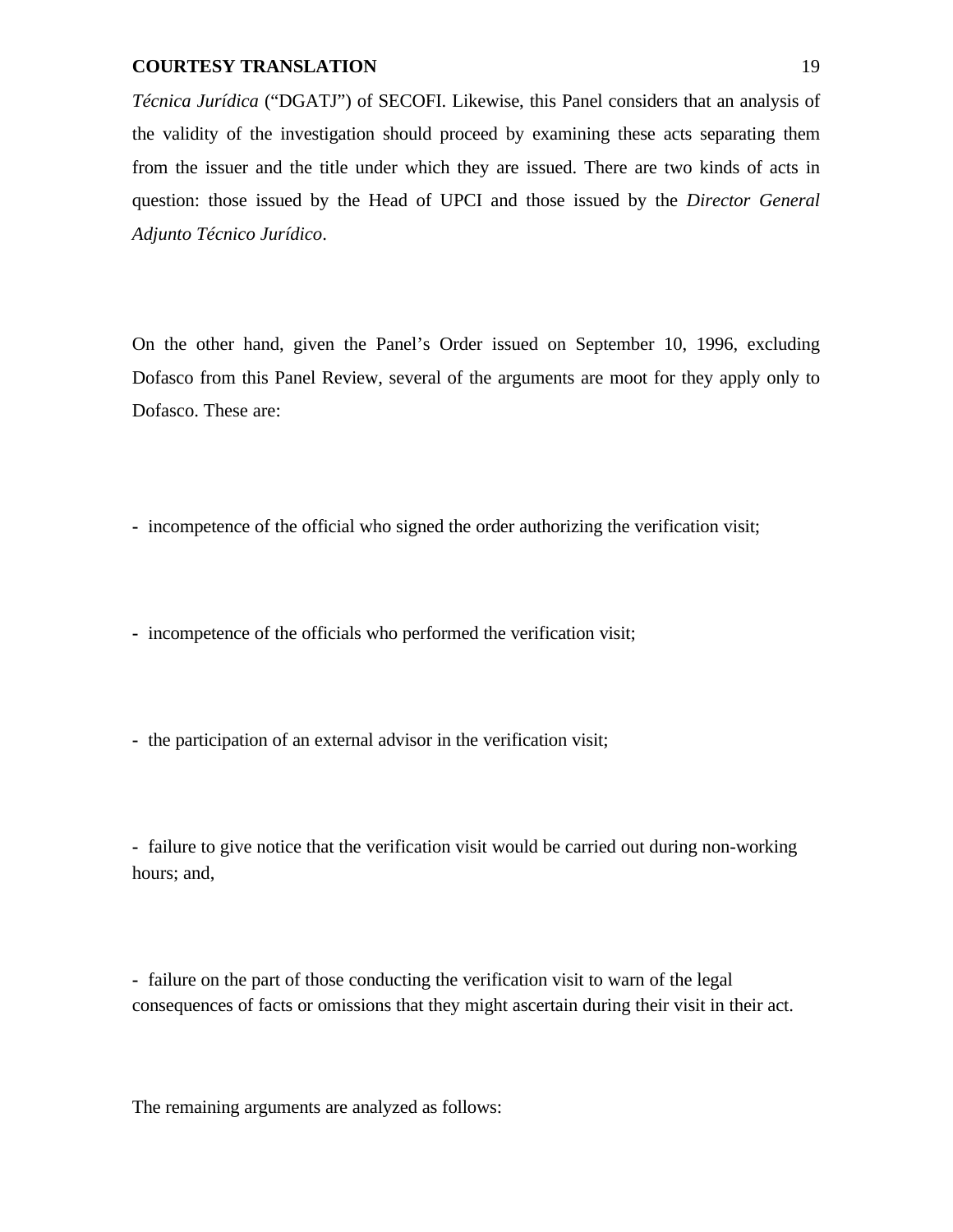The Complainants raised two categories of argument on the issue of competence: on the one hand, those in relation to the legal existence of DGATJ and, on the other hand, those referring to the powers of the *Dirección*.

The Complainants have argued that the DGATJ had not been legally created and, therefore, could not receive powers by way of the delegation procedure set out in Article 14 of the *Ley Orgánica de la Administración Pública Federal* ("LOAPF")<sup>35</sup>. In their brief, the Complainants assert that, even though the DGATJ is mentioned in a Delegatory Agreement, this instrument was not an effective method by which to create administrative units since the only way to create administrative units is through the Laws and Interior Regulations of the State Ministries. Therefore, the reference to this Directorate in the Delegatory Agreement could not in itself constitute a valid constitutive act.

SECOFI responded with three arguments respecting the legal existence of DGATJ. The first was that, according to Article 14 of LOAPF, the creation of administrative units can be achieved through "other legal provisions". Thus, SECOFI argued that the Delegatory Agreement just referred to constituted a legal provision which acknowledged the creation of DGATJ.

-

<sup>35</sup> Article 14 of the *Ley Orgánica de la Admnistración Pública Federal*:

<sup>&</sup>quot;At the head of each Secretariat there is a Secretary of State who, in order to perform the functions within its competence, will be assisted by Under Secretaries, Senior Officers, Directors, Deputy Directors, Department, Office, Section and Subunits Heads and Deputy Chiefs, and by all the other public officers that that are provided for by Internal Regulation and other established legal provisions.

In Amparo proceedings, the President can be represented by the Head of the unit to which the matter corresponds, according to the allocation of competence. Administrative remedies against the acts of Secretaries will be resolved within the scope of the Secretariat's competence under the applicable legal provisions".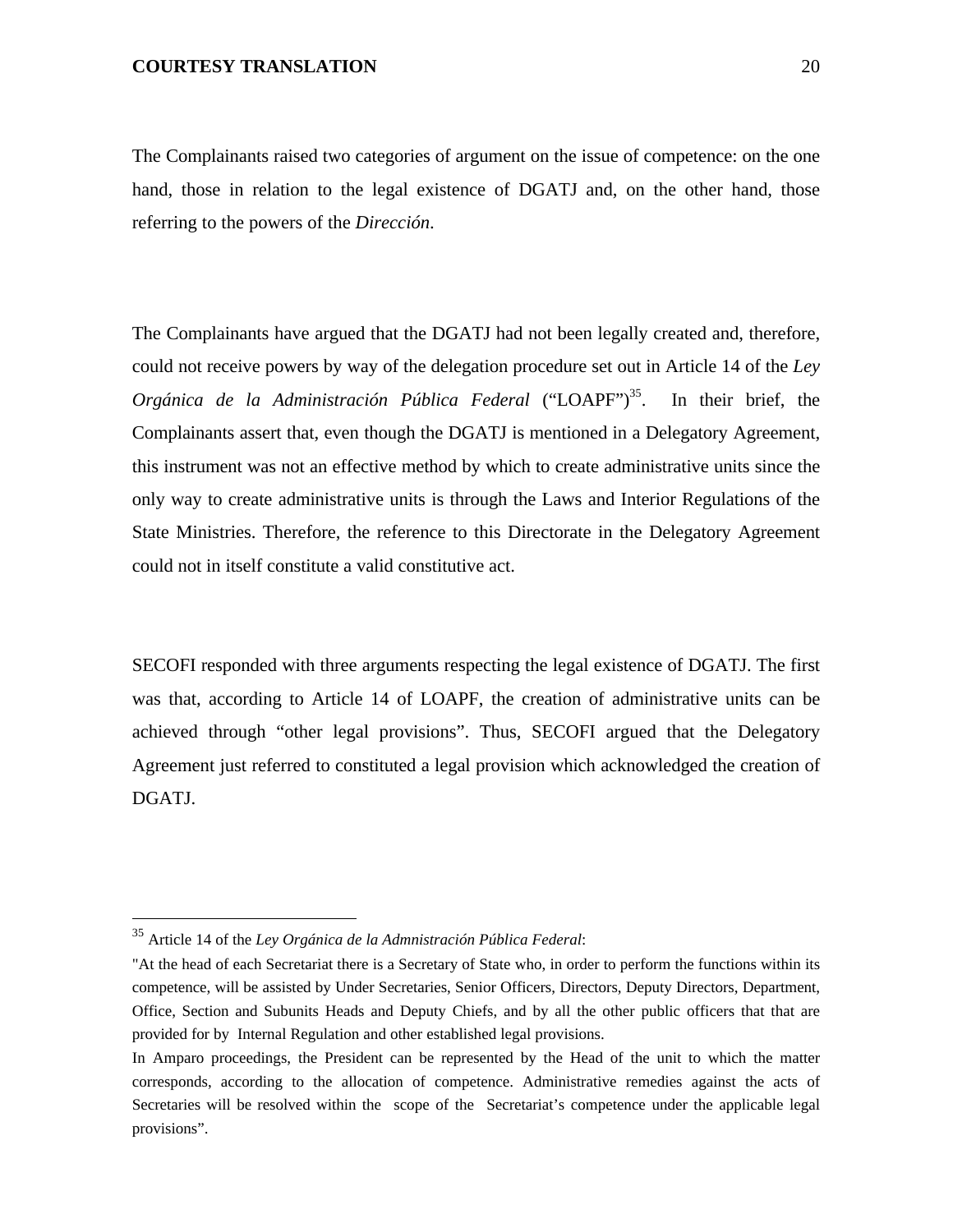This Panel considers that there is no legal provision from which it can be inferred that the General Directorates must be created in an express and explicit manner in a Law or an Internal Regulation. This is why the creation of General Directorates, along with other units, is contemplated in a generic fashion in Articles 14 and 15 of LOAPF. Under the *Reserva de Ley*, a principle established in the Constitution, the only legal provisions are those contained formally and substantially in a Law. Consequently, this Panel holds that, notwithstanding the fact that the Delegatory Agreements are not legal provisions, the creation of DGATJ is contained in Article 14 of LOAPF.

Regarding the argument supporting the legal existence of DGATJ advanced by SECOFI, this Panel finds that Article 8 of the Internal Regulations of 1993 and 1995, $36$  which assumes, on the one hand, and establishes in an implicit manner on the other, the existence of the Joint Directors and Deputy Directors is nothing but a reiteration of the legal existence of DGATJ.

This Panel holds that reference to these officials found in SECOFI's Internal Regulation only ratifies the generic existence and creation of these officials originally based in Article 14 of LOAPF.

<sup>36</sup>Article 8 of the Internal Regulations of SECOFI of 1993:

<sup>&</sup>quot;At the head of each of the General Directorates and Units, there is a Director General who will be assisted by the Joint Directors, if this is the case, and by the Area Directors and Underdirectors, Department, Office, Section and Subunit Heads and Deputy Heads, along with the specialized personnel who may be required by the nature of the service and whose functions appear in the General Organization Manual and are foreseen in the budget".

Article 8 of the Internal Regulation of SECOFI of 1995:

<sup>&</sup>quot;At the head of each General Coordination Office, General Directorate and Unit, there will be a Head, who will be assisted by the Directors General or Joint Directors, Area Directors and Deputy Directors, Department Heads and other public officials that are mentioned in the General Organization Manual of the Secretariat and whose positions are foreseen in the budget".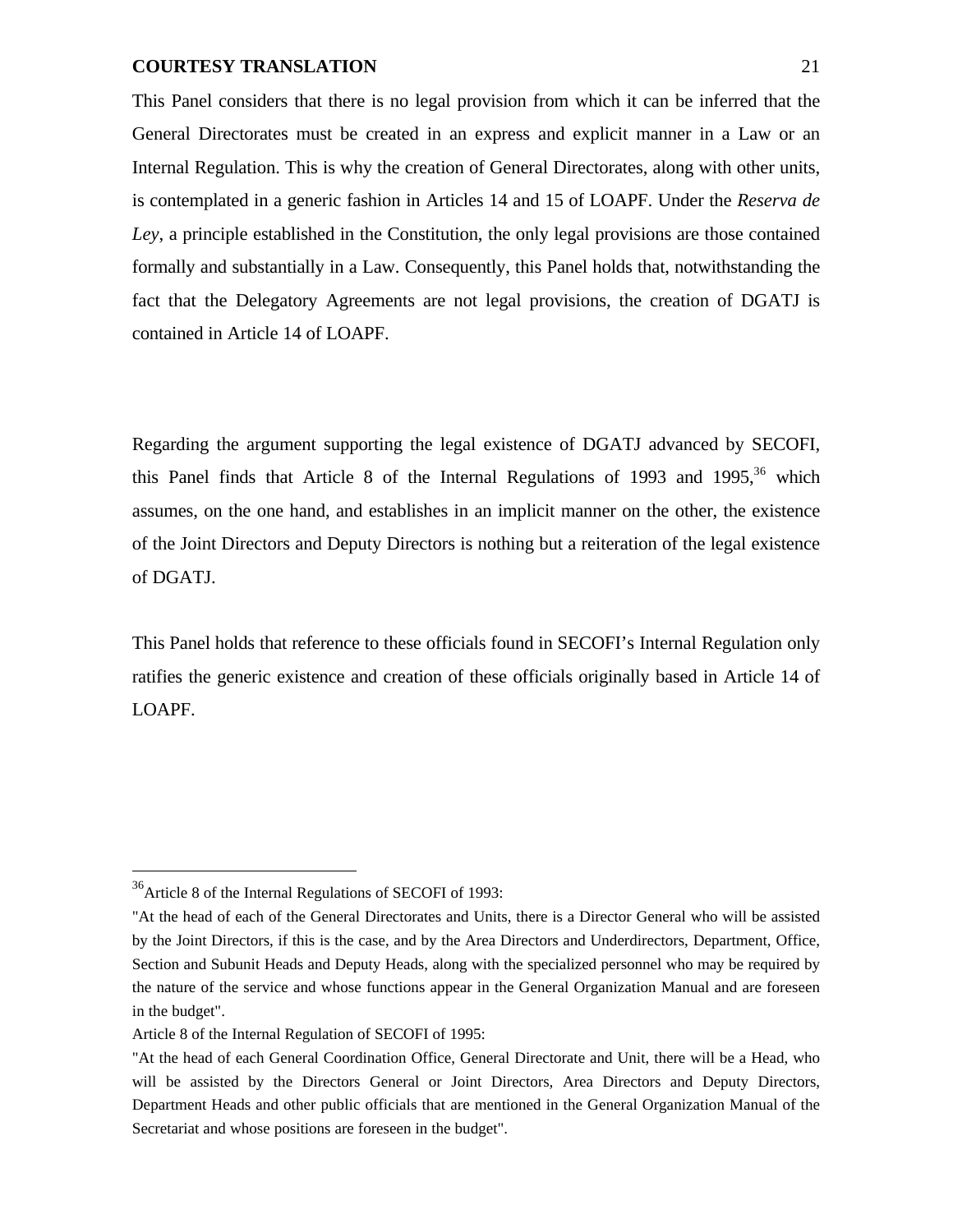SECOFI also argues that those Internal Regulations, establish another basis for their existence: that these units appear specifically in the Ministry's budget. The Investigating Authority argues that the document it has filed entitled "*Constancia Unica de Movimiento de Personal*", in which Miguel Angel Velázquez Elizarrarás is appointed as *Director General Adjunto Técnico Jurídico*, proves that this Directorate was within the Ministry's budget.

In this Panel's opinion, Article 8 of the Internal Regulation of SECOFI establishes that the Heads of the General Coordination Offices, the General Directorates and Units can be assisted by other public officials appearing in the Ministry's budget. However, this Panel finds that this provision does not create a function nor bring into existence an official but rather it is a way to individually prove their existence within the public service.

The next argument of the Complainants refers to the powers possessed by DGATJ. The Complainants argue that this entity lacked the capacity to perform acts properly since any delegation of power can be directed only to a legally established body. Because the Complainants considered DGATJ to be non-existent, they assumed that it could not receive any power through the delegation procedure. SECOFI responds to this argument by stating that the legal existence of DGATJ would validate the delegation of powers. On this issue, the Panel finds that, since DGATJ had been created in compliance with the applicable legal provisions, the delegation of powers was valid on the basis of Article 14 of LOAPF.

Finally, the Complainants enumerate the acts of nuisance carried out by SECOFI which they consider to be illegal. These acts consist of: demands for information, the admission and service of the initiation of the investigation, service of the Preliminary Determination, the announcement of the public hearing, and the service of the Final Determination.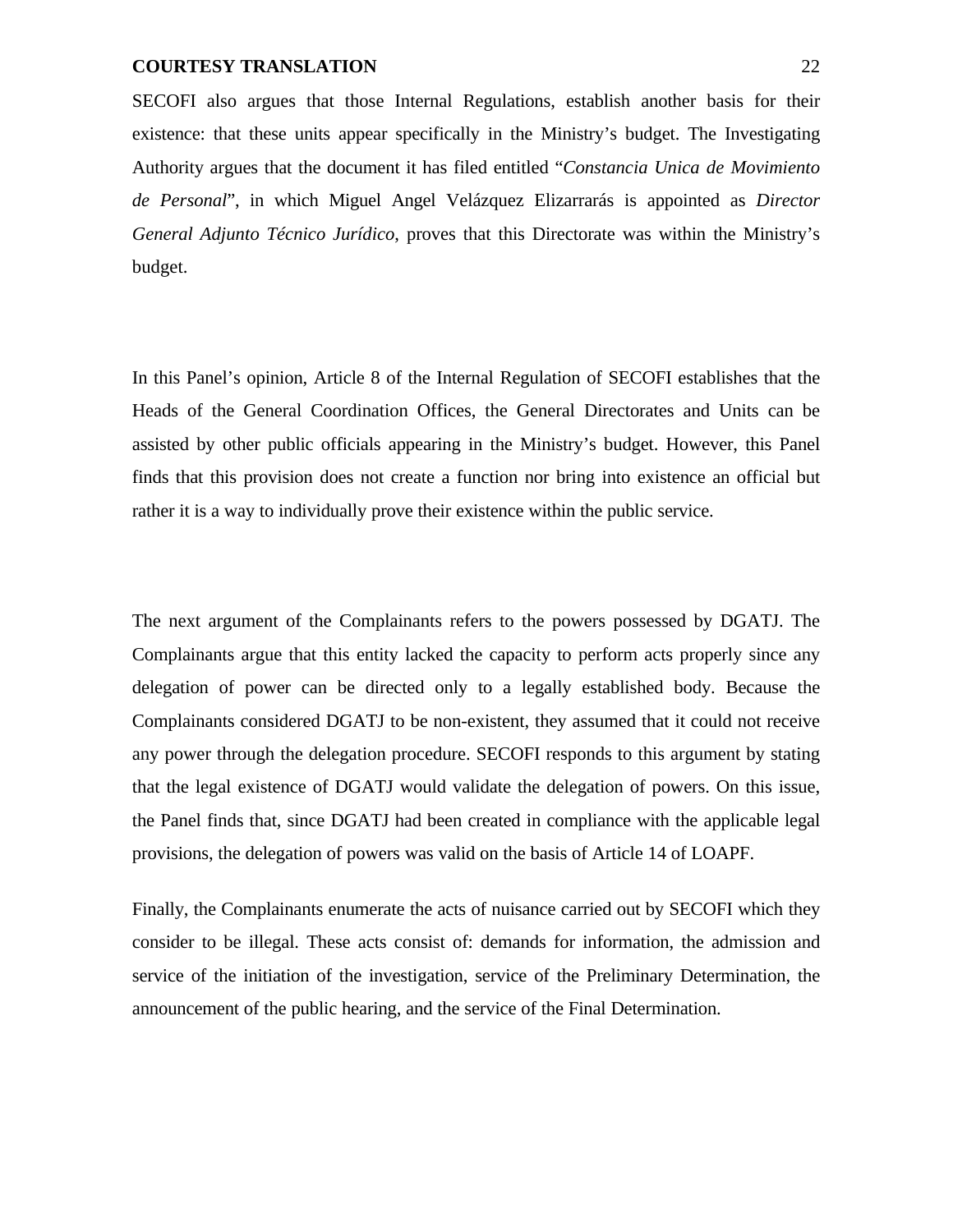-

To this argument SECOFI counters that Article 6 of the Delegatory Agreement of 1985 (as amended in 1988) establishes the following:

> "In order to make the work of the competent administrative units more expeditious, Directors and Underdirectors, Heads and Deputy Heads, Heads of Office, Delegates and Underdelegates and Chiefs of Department of Federal Delegations, are hereby empowered to sign documents regarding defined benefits, inspection and domiciliary visit orders; requirements for access to information, data and documentation, and, in general, transaction documents related to the activities of which they are in charge".

Under the Delegatory Agreement of 1989, this provision continued into force until the publication of the Delegatory Agreement of 1994 in which the express delegation in favor of the *Director General Adjunto Técnico Jurídico* was established. On the other hand, SECOFI states that, according to Article 8 of the 1993 Internal Regulation, administrative units are supported by *Directores Adjuntos*, and therefore the powers delegated to Area Directors should be understood as also delegated to *Directores Adjuntos*.

This Panel considers that the origin of the delegation of powers is legal since, even though in 1985, 1988 and 1989, DGATJ had not yet been created, another entity existed and the powers delegated to this prior entity must be understood to have also been delegated to the DGATJ pursuant to Transitory Article 3 of the 1993 Internal Regulation.<sup>37</sup>

<sup>&</sup>lt;sup>37</sup> Transitory Article 3 of the Internal Regulations of SECOFI, dated April 1st, 1993, litterally states: "THIRD.- In cases where any legal provision makes reference to administrative units, which denomination has been changed or undergone any merger or modification in terms of this regulation, the specific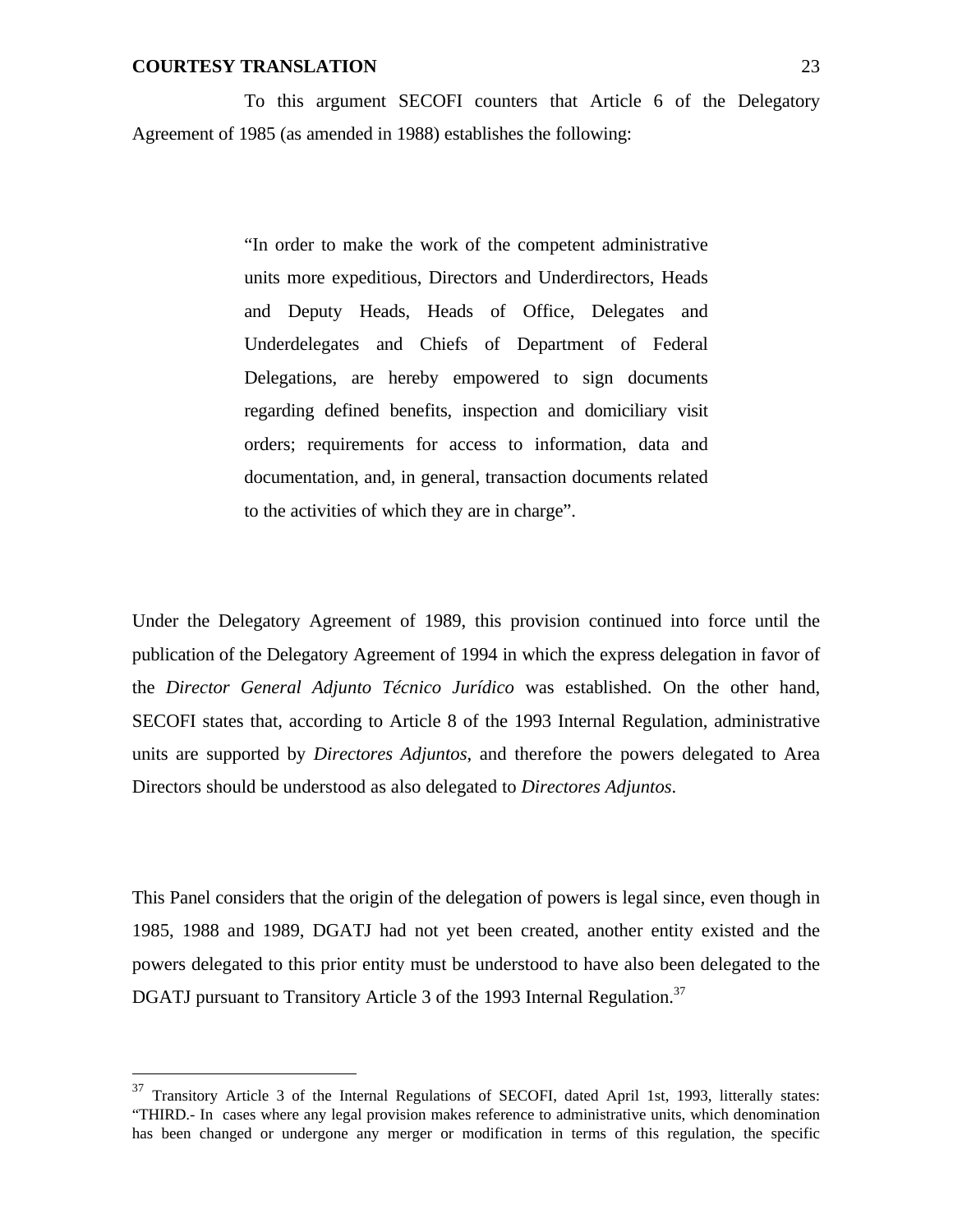This Panel has carried out a meticulous analysis of each of the actions taken by DGATJ in order to determine their validity as well as their possible effect upon the Complainants' interests. From this analysis, it became clear that, during the investigation, two kinds of actions were taken: those authorized by agreement of the Head of the UPCI and those authorized directly by the Director General of DGATJ.

With respect to the actions authorized by the Head of UPCI, it is clear that in those cases the person who was acting was in fact the Head and not the Assistant Director General of DGATJ.

This Panel considers that the jurisdiction to authorize such action is grounded properly in law. The first provision supporting this jurisdiction is Article 16 of  $LOAPF<sup>38</sup>$  which establishes the authority to delegate those powers that under law do not have to be exercised personally by the Minister of Commerce. On the other hand, Article 8 of the Internal Regulation of 1993 states that Unit Heads can be helped by the *Directores Adjuntos*, among other officials, and, finally, Article 33 of this same Internal Regulation establishes in a generic manner UPCI's powers which are capable of being delegated. According to this interpretation, the Panel considers that the Head of UPCI was empowered to authorize the

 $\overline{a}$ 

jurisdiction will be understood in favor of the administrative unit with the established denomination in such regulation or that, that according to the latter, takes over the corresponding duty.

<sup>38</sup> Art. 16 of the Organic Law of the Federal Public Administration:

<sup>&</sup>quot;Originally it is for the State Secretaries and Administrative Departments to carry out and resolve the issues of their competence. However, in order to achieve a better organization of the work, they are allowed to delegate to the public officers mentioned in Articles 14 and 15, any of their powers, except those which the Law or the Internal Regulation, should be exercised precisely by these State Secretaries. When the powers were delegated to office, section and subunit heads of the State Secretariats and Administrative Departments, they will keep their base employees under the Federal Law of Public Sector Employees.

The head of the State Secretariats and Administrative Departments can assign the Administrative Units established in the corresponding Internal Regulations of the Undersecretaries, Major Officer and other administrative units of the same hierarchy that are set forth in the mentioned Internal Regulation..

The agreements through which powers are delegated or administrative units assigned will be published in the *Diario Oficial de la Federacion*".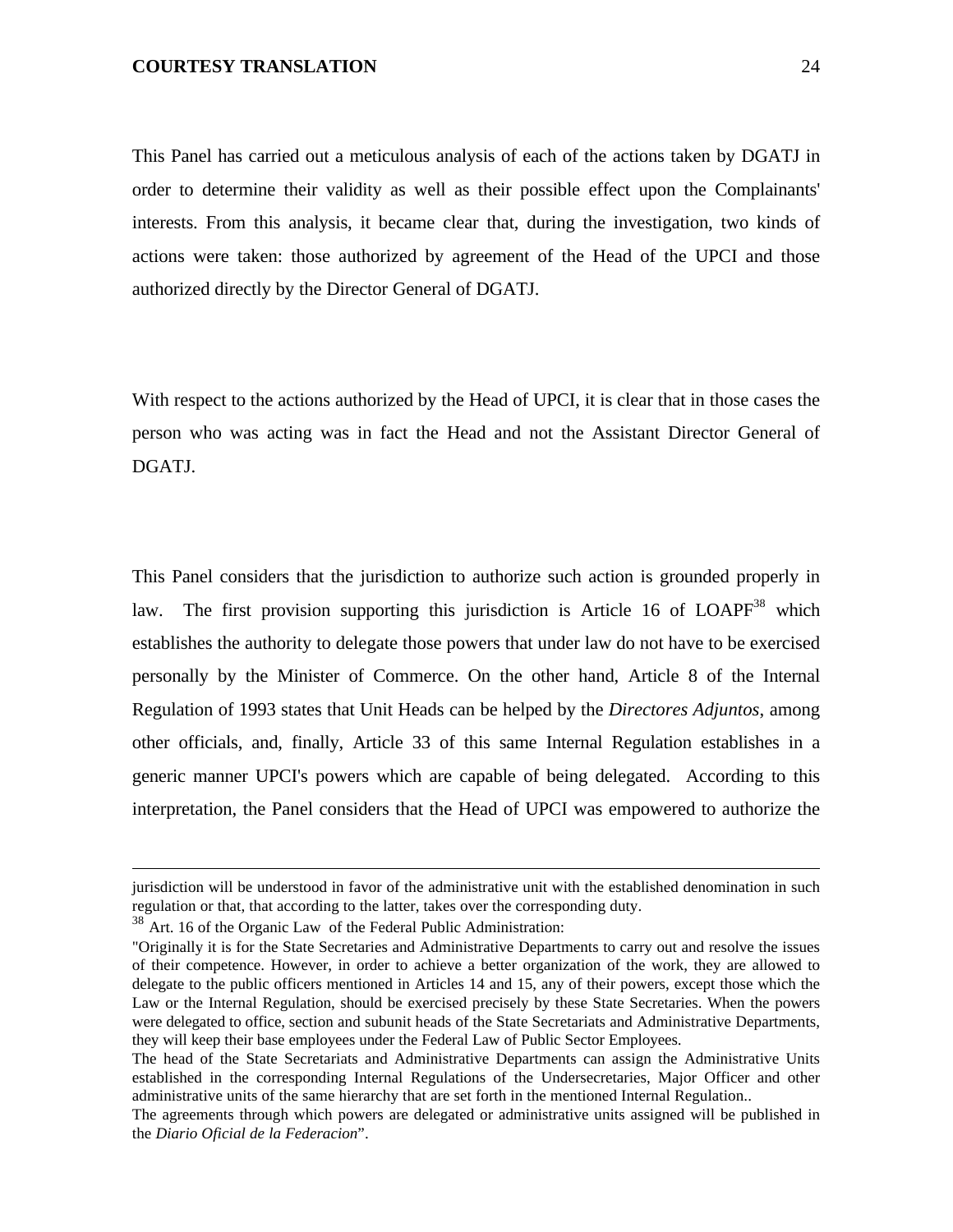challenged actions and to be assisted by the *Director General Adjunto Técnico Jurídico* in the setting up and performance of these actions.

On the other hand, there are the other actions challenged by the Complainants. In this Panel's opinion, the remaining challenged actions also have a proper legal basis. The basis, however, is different from that described above. The competence of the *Director General Adjunto Técnico Jurídico* to act directly is based on Article 6 (and the corresponding Articles of the subsequent Agreements) of the Delegatory Agreement of 1988, which was issued pursuant to Article 16 of LOAPF in force at the time this investigation was initiated by virtue of Transitory Article 2 of the 1989 Delegatory Agreement. This Article stated that:

> "The Area Directors and Deputy Directors, Department Heads, Regional and Federal Coordinating Delegation Delegates, Subdelegates and Coordinators, are hereby empowered to sign documents regarding determined benefits, inspection and domiciliary visit Orders, Orders requiring access to information, data and documentation, and, in general, the transaction documents related to the activities of which they are in charge".

The DGATJ did not exist under that name at the time the Delegatory Agreements were published. However, the previously invoked Transitory Article 2 of the 1989 Delegatory Agreement stated that:

> "...the Agreements published in the *Diario Oficial* on September 12, 1985, and its amendments of 1988, will continue to be in force to the extent that they are not in conflict with the Internal Regulation and the Agreement, and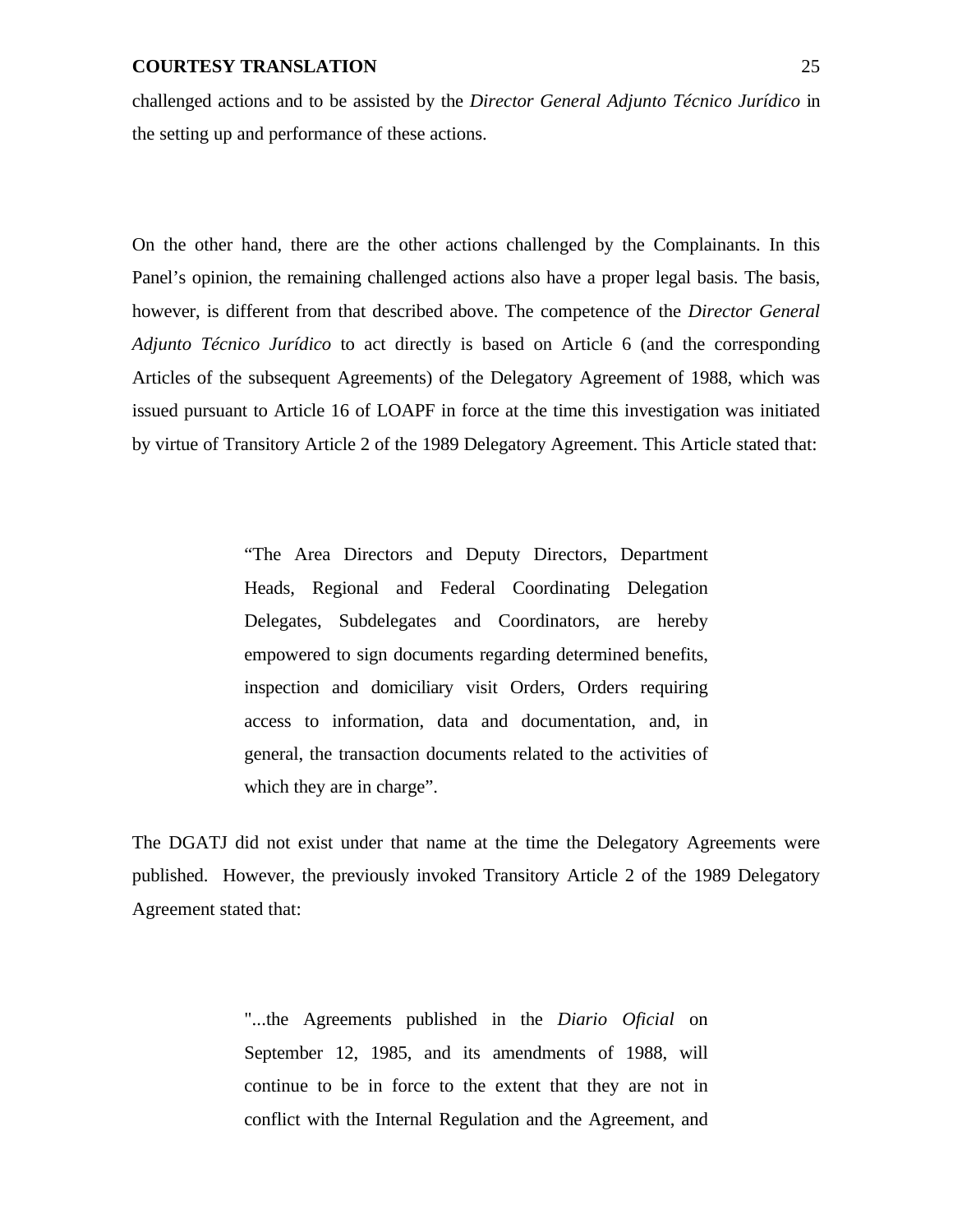it must be understood that any reference in those Agreements to the Administrative Units, the names of which have been changed, or which have been merged, or modified by virtue of the Internal Regulation will be understood as referring to the Administrative Unit which has assumed the relevant function".

This article provides the basis for DGATJ assuming the powers established in Article 6 of the Delegatory Agreement of 1988 until the specific delegation provided for by the Delegatory Agreement in 1994.

The next issue that the Panel considered was that, regardless of whether all SECOFI's actions were totally valid, none of the actions taken by the DGATJ, when analyzed individually, in any way caused harm or damage to the Complainants' defense or to their participation in the investigation. The Panel considers that the Complainants were fully able to present evidence and raise arguments as well as to state their position throughout the entire proceedings.

Consequently, this Panel rejects the argument made with respect to the legal existence and competence of the DGATJ and its Director and, as a consequence, it is are hereby dismissed.

# **VI. SERVICE OF THE DETERMINATIONS**

The second argument raised by the Complainants to support their position, is that the Final Determination is null, because of the lack of timeliness of the service of the Initial, Preliminary and Final Determinations.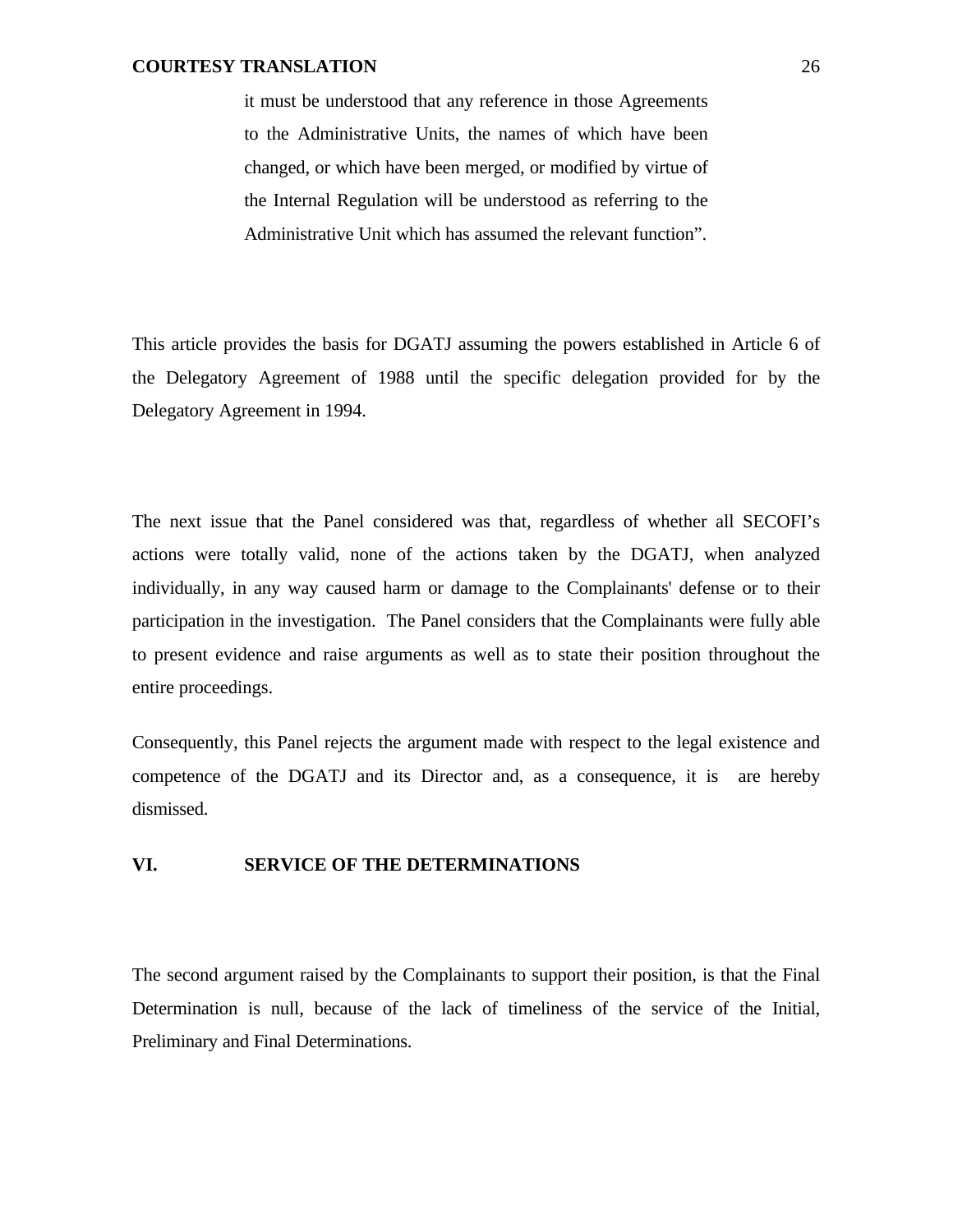The Complainant companies requested this Panel to declare the Final Determination null, arguing they considered that Section II of Article 238 of the Federal Fiscal Code had become applicable because of the untimely notification of the Initial, Preliminary and Final Determinations. According to the Complainants, they should have been notified of these Determinations prior to their official publication. In each of the three cases (Initial, Preliminary and Final Determinations), the notification took place after publication. SECOFI asserts that the Complainants' interpretation is wrong and that the notifications were provided on time in terms of Articles 57 and 59 of the Law.

This Panel finds that, under Articles 57 and 59 of the Law, the legislator did not establish any particular sequence for notification and publication. In fact, this would not have made any sense, as publication in the D.O. is a necessary element for the integration of an administrative act.

Furthermore, having regard to Section II of Article 238 of the Federal Fiscal Code, an omission of a formal requirement of a Law must affect an individual's defense and transcend the challenged determination in order for it to be considered a cause for annulment of the administrative act. Once again, the Panel considers that the defense of the Complainants was not affected nor was their participation in any stage of the proceedings. The Panel does not believe, therefore, that the issue of the notification of the determinations transcended the Final Determination. Consequently this argument must be rejected.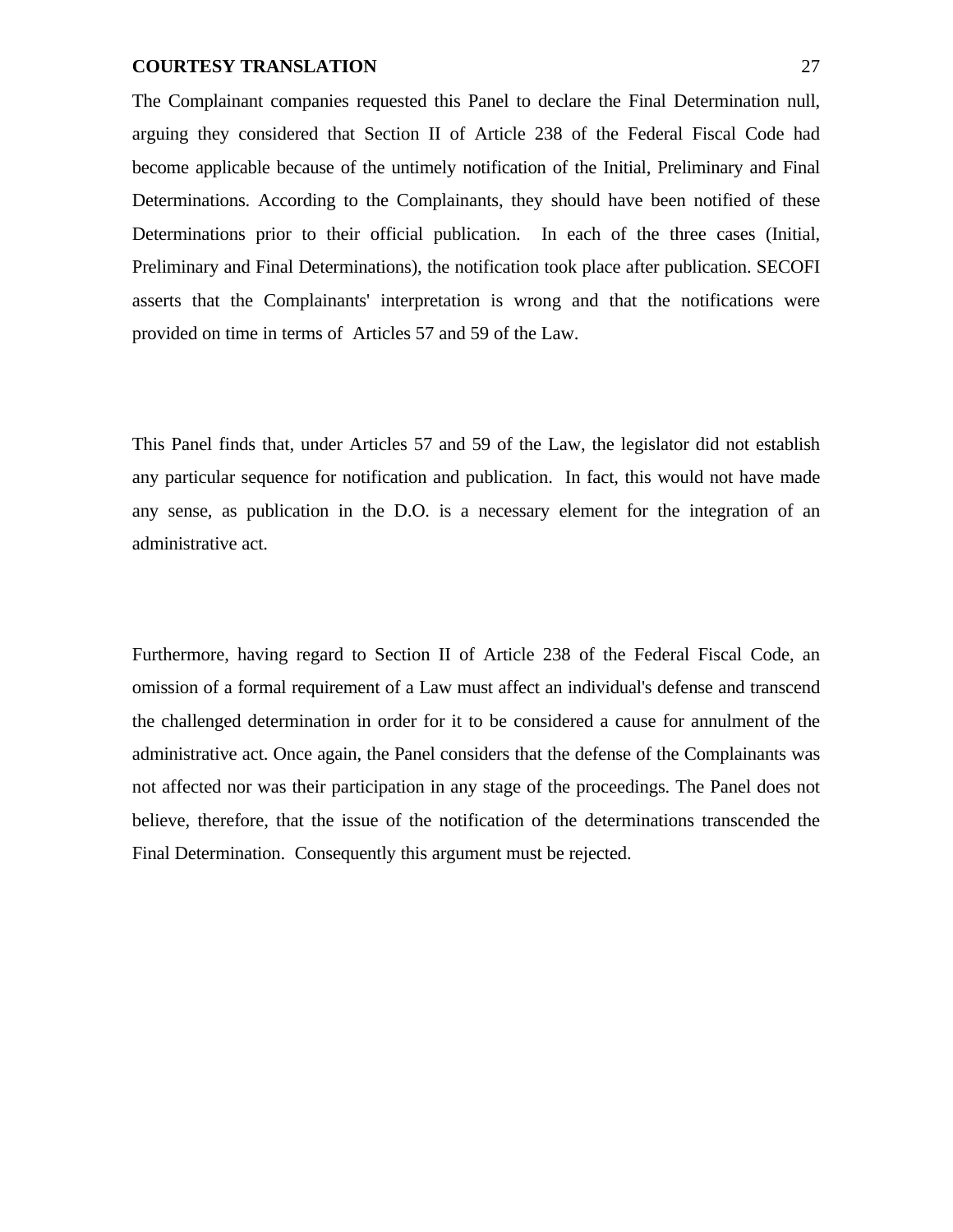## **VII. LATE ISSUANCE OF THE DETERMINATIONS**

The Complainants, argue that SECOFI delayed considerably in issuing the Initial, Preliminary and Final Determinations in breach of Articles 52, 57 and 59 of the Foreign Trade Law and that, because of this, the challenged Final Determination must be declared null since the formal requirements demanded by law were not observed.

SECOFI argues that, even though it is true that the Initial, Preliminary and Final Determinations were issued after the deadlines fixed by law, this was due to exceptional circumstances by reason of which the investigation deadline was extended pursuant to Article 5.5 of the GATT Antidumping Code. Furthermore, it asserts that the delay in the issuance of the determinations did not change the substance of the investigation in any way whatsoever. Accordingly, it did not affect the challenged determination nor affect the defense of the Complainants.

This Panel agrees with SECOFI. Although it is true that the Initial, Preliminary and Final Determinations where issued out of time, this was due to the fact that, given the nature of this investigation, it was necessary to extend the deadline in order to allow SECOFI to issue the relevant Determinations.

Furthermore, such delay did not transcend the determination. Additionally, the Complainants' right of defense was not affected, since they were able to file evidence and raise arguments during the entire proceedings in accordance with the guarantee of the right to be heard provided for in Article 14 of the Mexican Constitution.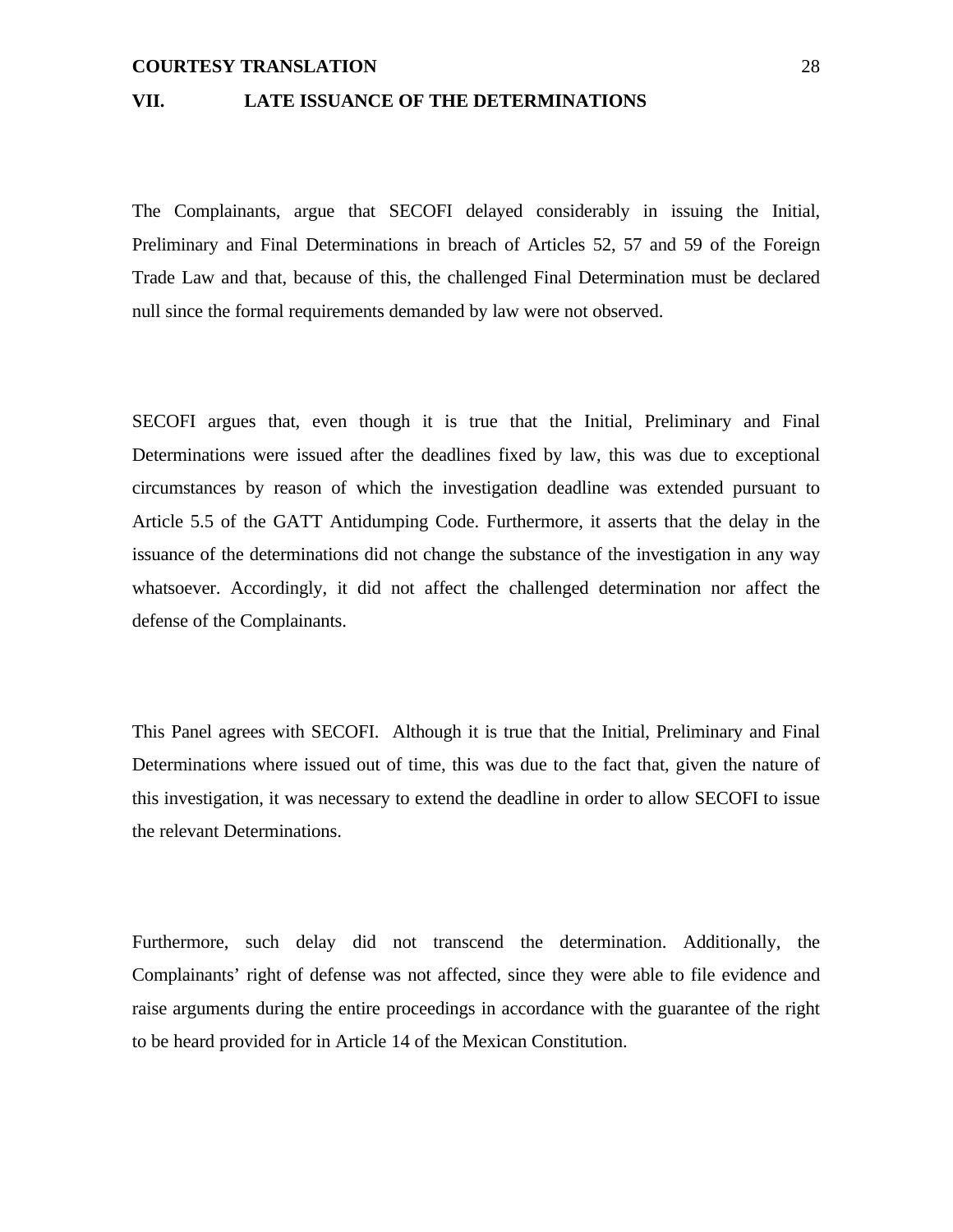#### **VIII. INJURY**

<u>.</u>

The investigation of injury of the Canadian companies and Titan proceeded on the basis that the entry of Canadian Hot Rolled Steel Sheet into the United Mexican States had caused injury to the domestic producers. It is apparent from both the Final Determination and the Brief of SECOFI that this investigation was concerned with actual damage, not a threat of damage. This was reiterated by counsel for SECOFI at the public hearing. As a consequence, the Panel has no doubt that the investigation conducted by SECOFI was an actual injury investigation.<sup>39</sup>

SECOFI determined that Hot Rolled Steel Sheet from Canada had entered the United Mexican States during the investigation period under conditions of price discrimination.

At paragraph 486 of the Final Determination, it also determined that imports of Canadian Hot Rolled Steel Sheet from Canada into the United Mexican States during 1992 increased by 105% over the level of imports in the previous year.

On the basis of these conclusions, SECOFI exercised the authority that it had under Article 67 of the Foreign Trade Regulations to assess imports of Hot Rolled Steel Sheet from Canada on an accumulated basis along with those coming from other countries also subject to investigation. Such an accumulation is justified provided that the imports from a particular country are significant.

<sup>&</sup>lt;sup>39</sup>Literally, Mr. Uruchurtu said: "Now I shall cover the issue of damage and prior to that I would like to make a precision. This investigation is not of threat of injury. We do not have to review threat of injury. Threat of injury does not have to be reviewed. Injury was determined and in or legislation specific provisions are set out for injury. Therefore, there is not a need to find out what is going on with threat of injury. What could have happened, etc. This is an investigation where the investigating authority determined that injury to domestic industry was being carried out."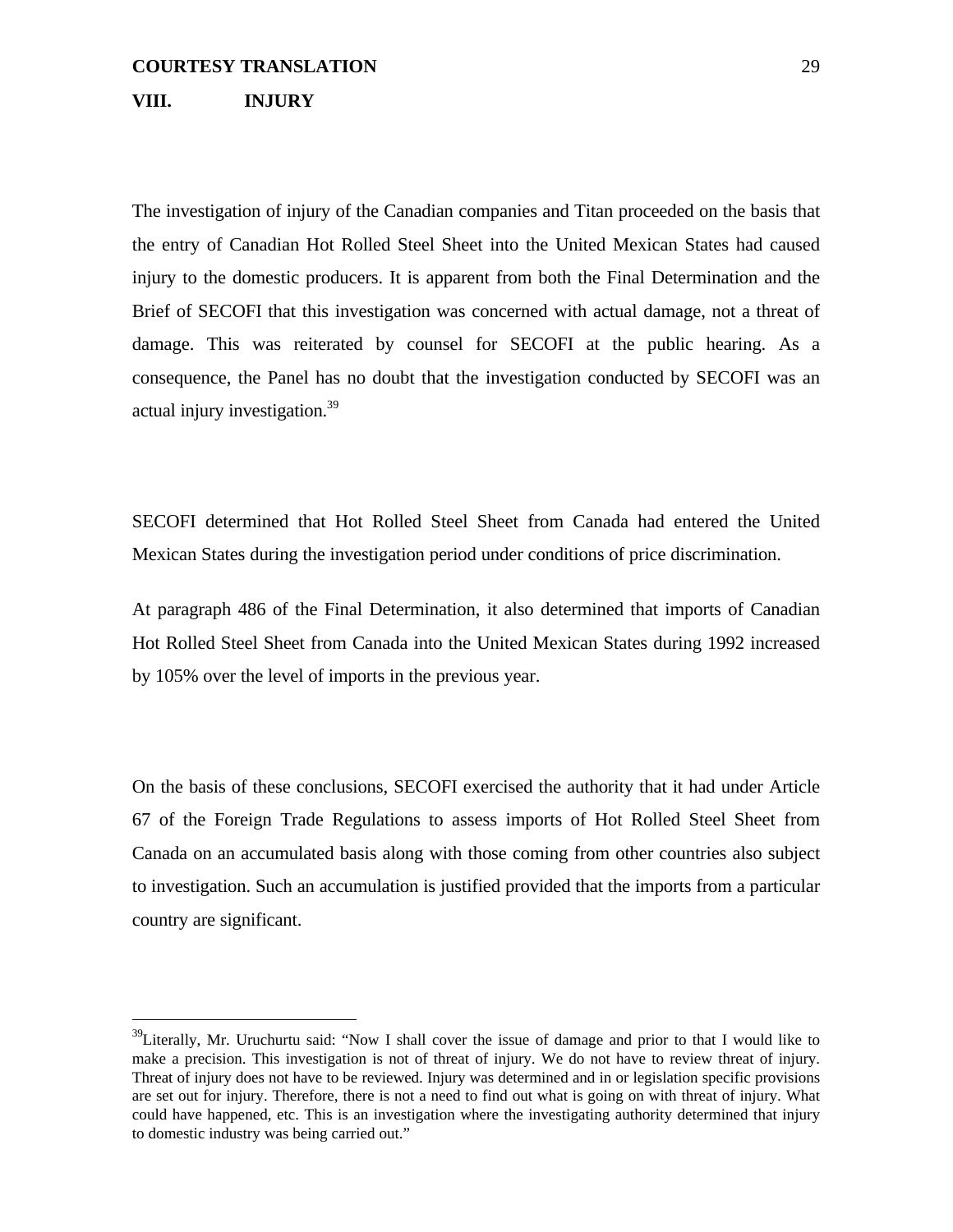SECOFI evaluated the existence of damage to the extent that it took into consideration that the imported products referred to in custom tariffs are similar to those manufactured domestically as both are produced in ingots or the large metal sheets with different sizes and physical and chemical specifications and under the same international standards. It also put on record those products which are not similar; it evaluated the volume of imports and determined that they had increased substantially; and it evaluated the impact on prices; and it reached the conclusion that the average prices of imports had dropped and that this had caused a reduction in the internal market prices.

In addition, SECOFI evaluated the effects caused by imports on domestic production and concluded that the accumulation of the domestic producers' inventories increased 78 and 168% respectively; it also evaluated but did not take into consideration the argument that the domestic industry is not liable to suffer damage if there is an increase in production inasmuch as it determined that the existence or nonexistence of damage cannot be based on the isolated evaluation of a single indicator but only on an overall evaluation of the industry.

SECOFI concluded that the global and financial results of the appearing parties reflected a significant deterioration.

Finally, SECOFI also evaluated the arguments that the damage could have resulted from causes other than those mentioned in the resolution.

Based on all these considerations, this Panel finds that SECOFI complied with the provisions of the paragraph 2 of Article 39 of the Law in reaching the conclusion that damage to domestic production had been proved to exist and that this was a direct consequence of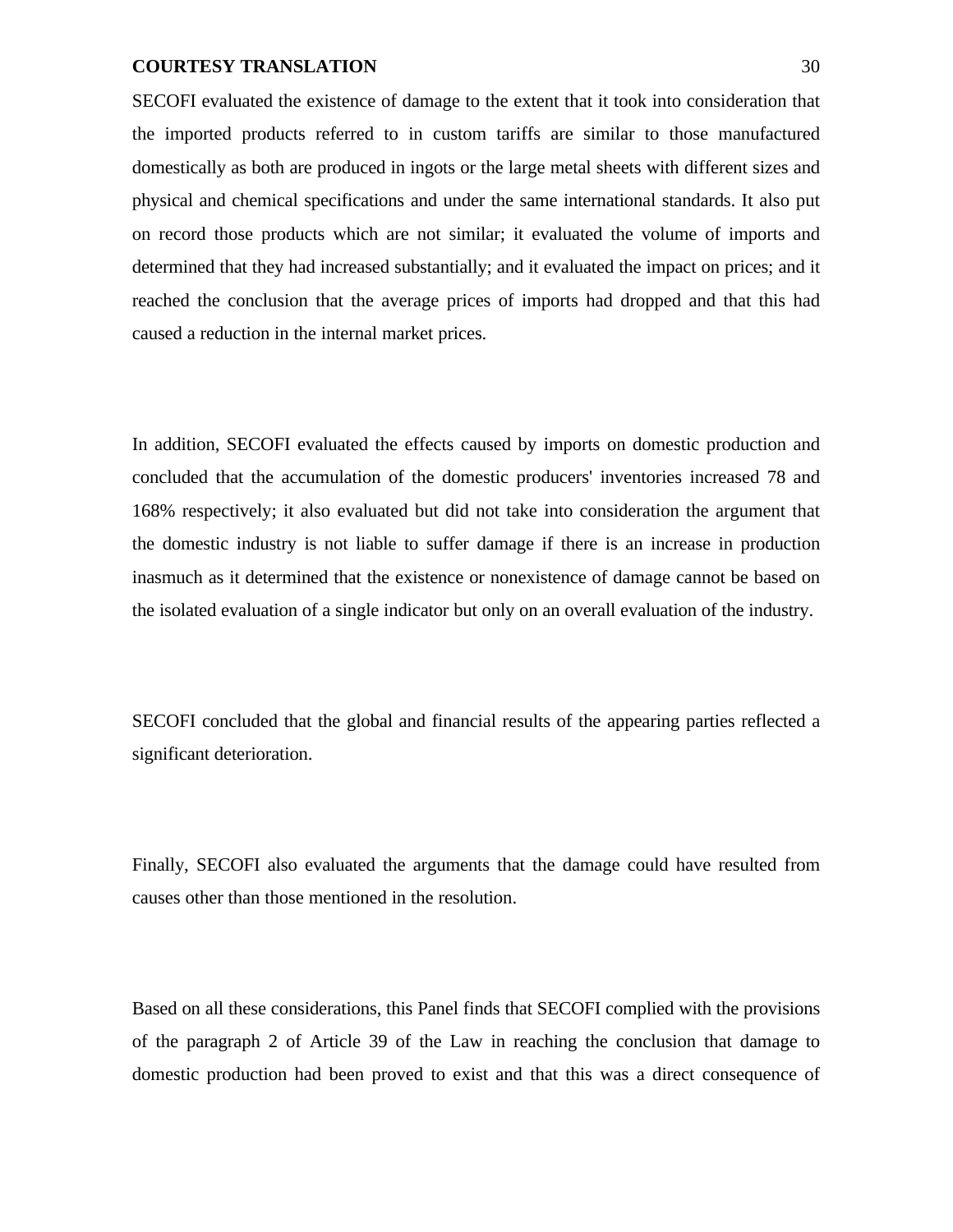imports carried out under conditions of price discrimination, a conclusion which also took into account all the assumptions referred to in Article 41 of the Law.

# **IX. CONSEQUENCE OF THE ISSUANCE OF THE "ACLARACIÓN" REGARDING DOFASCO, INC.**

# **A) The Nature of the "***Aclaración***" in the case of Dofasco.**

In both the Preliminary (paragraphs 93-106) and Final Determinations (paragraphs 54-70), SECOFI made findings that Hot Rolled Steel Sheet manufactured and sold by Dofasco had entered The United Mexican States during 1992 under conditions of price discrimination. In the Final Determination, SECOFI assessed the margin of that price discrimination at 15.37% (less than the 19.69% margin in the Preliminary Determination).

Thereafter, once SECOFI determined that the accumulated imports of Hot Rolled Steel Sheet from Canada and other countries had been causing injury to the domestic producers of this product, it imposed duty on Hot Rolled Steel Sheet manufactured and sold by DOFASCO at the established 1992 margin of price discrimination (paragraph 581(D)(a) of the Final Determination).

Subsequently, in the D.O. of February 26, 1996, SECOFI issued the *Aclaración* to its final Determination. Included among the matters dealt with in that *Aclaración* was the duty imposed on sales of Hot Rolled Steel Sheet manufactured by Dofasco.

First, in reference to the adjustments that had to be made in calculating whether Dofasco manufactured and sold Hot Rolled Steel Sheet that entered the United Mexican States under conditions of price discrimination during 1992, SECOFI added to paragraph 68 of the Final Determination the factors of American dollars and metric tons. Second, this produced a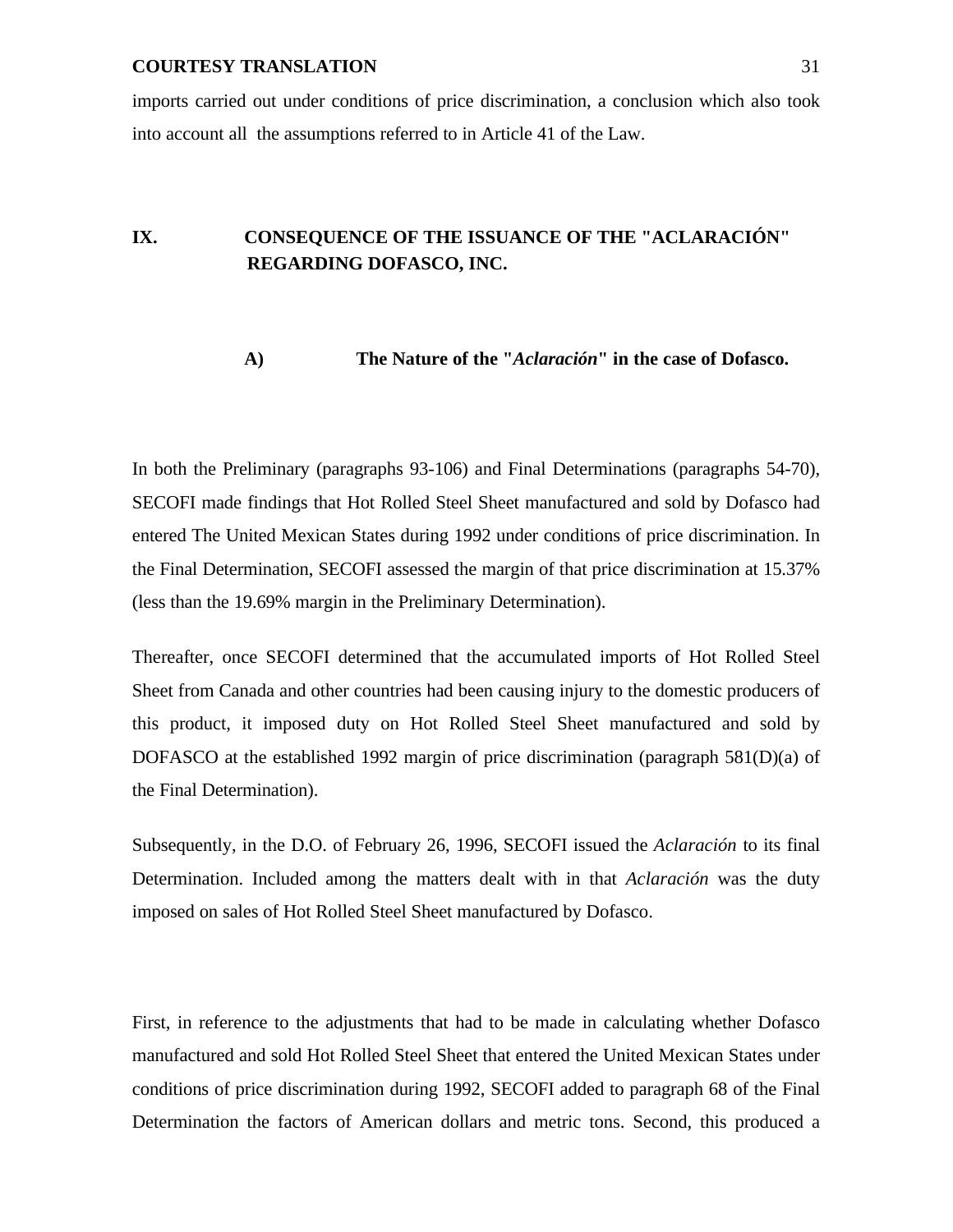consequential change to both paragraphs 70 and  $581(D)(a)$  of the Final Determination. In place of a price discrimination margin of 15.37% attributed previously in paragraph 70 to Hot Rolled Steel Sheet manufactured directly by Dofasco, SECOFI substituted a finding that that Hot Rolled Steel Sheet had not entered Mexico under conditions of price discrimination during 1992. This in turn led to the removal from paragraph 581(D) of the imposition of a duty on Hot Rolled Steel Sheet manufactured and sold by Dofasco.

As for Hot Rolled Steel Sheet manufactured by other Canadian companies, including also Dofasco manufactured Hot Rolled Steel Sheet not marketed directly by it but sold through the trading company, Titan, there was no change. This continued to be assessed for duty purposes at the highest margin of price discrimination observed by SECOFI in the importation into the United Mexican States of Canadian Hot Rolled Steel Sheet during 1992, "the so-called "residual" value." This margin was 45.86%, a figure for which there is in fact no detailed justification in those parts of the Administrative Record to which this Panel had access.

# **B) Obligations of SECOFI arising out of the issuance of an**

# **"***Aclaración***" in the case of Dofasco.**

It is the judgment of the Panel that the application of the rate of 45.86% in the case of all other Canadian Hot Rolled Steel Sheet sold by Titan, required a justification in the aftermath of the "*Aclaración"* in relation to Hot Rolled Steel Sheet sold by Dofasco, to the extent that no such justification was provided in the "*Aclaración*". The assessment of that level of duty on the balance of Canadian manufactured Hot Rolled Steel Sheet produced by companies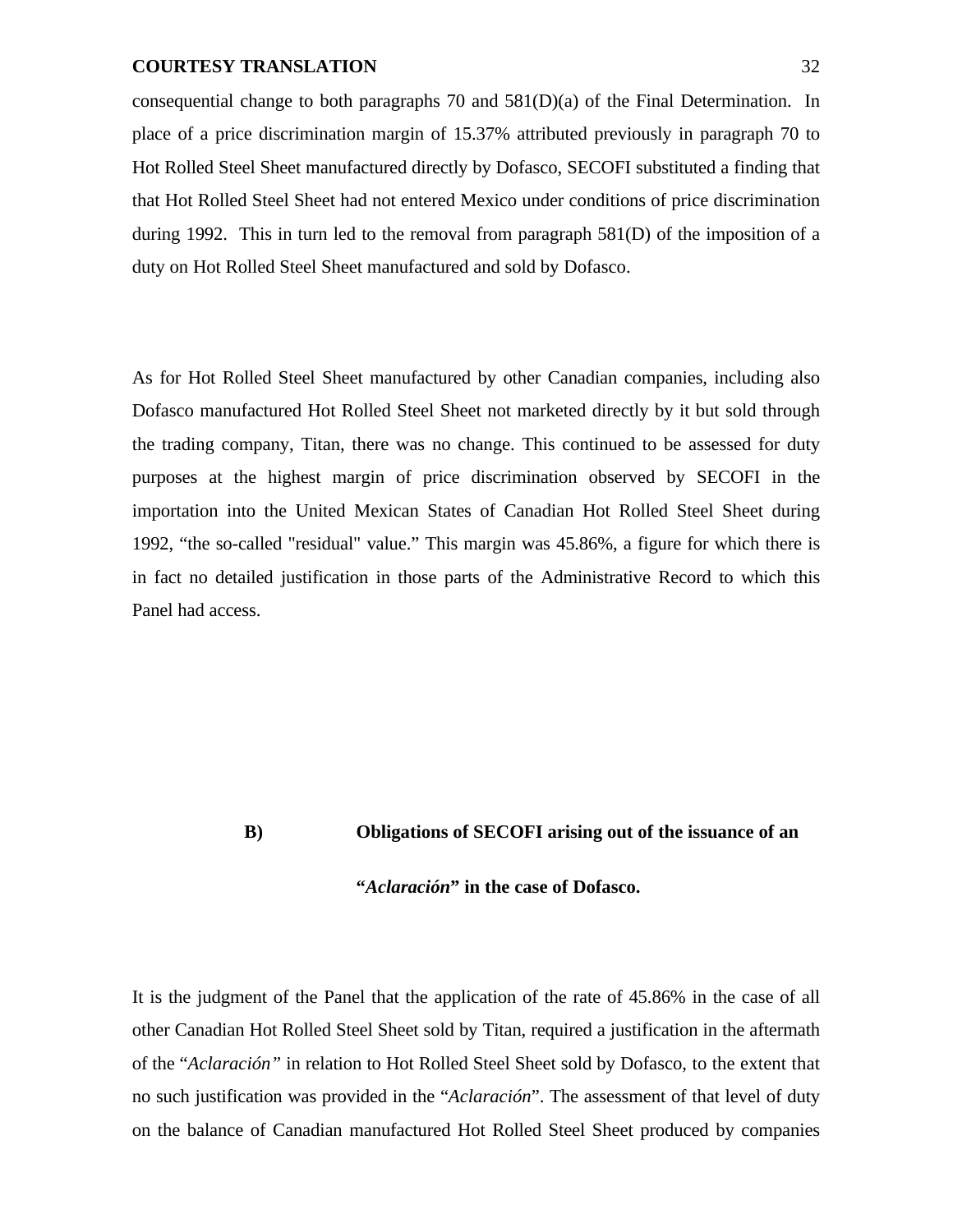other than Dofasco and that sold by Titan ceased to have "*fundamentación y motivación*" in terms of Article 238(II) of the Federal Fiscal Code.

There are two related reasons in particular that made it necessary for SECOFI to reevaluate the overall position of Canadian Hot Rolled Steel Sheet in light of the "*Aclaración"* in the case of Dofasco manufactured and sold Hot Rolled Steel Sheet.

First, once Dofasco is excluded from the calculation of the accumulation of Canadian Hot Rolled Steel Sheet imported into the United Mexican States during 1992 under conditions of price discrimination, an immediate consequence is that SECOFI should have then assessed if Hot Rolled Steel Sheet originating in Canada was of sufficient quantity to justify any further inquiry into allegations that its importation under conditions of price discrimination caused injury to the domestic producers. This concern is underscored by Article 41 of the Foreign Trade Law, subparagraph I, of which requires SECOFI to assess:

"The volume of the merchandise imported under unfair international trade practices involving price discrimination in order to determine whether there has been a significant increase in such imports relative to the domestic output or consumption...".

However, there is no evidence in the Administrative Record to which the Panel had access that such a reevaluation was ever conducted. Moreover, to the extent that the Administrative Record does not provide any data as to the percentage of Canadian Hot Rolled Steel Sheet entering the United Mexican States and that was purchased directly from Dofasco as opposed to other sources, there is no basis whatsoever for any conjecture by the Panel that such a reevaluation was not really necessary.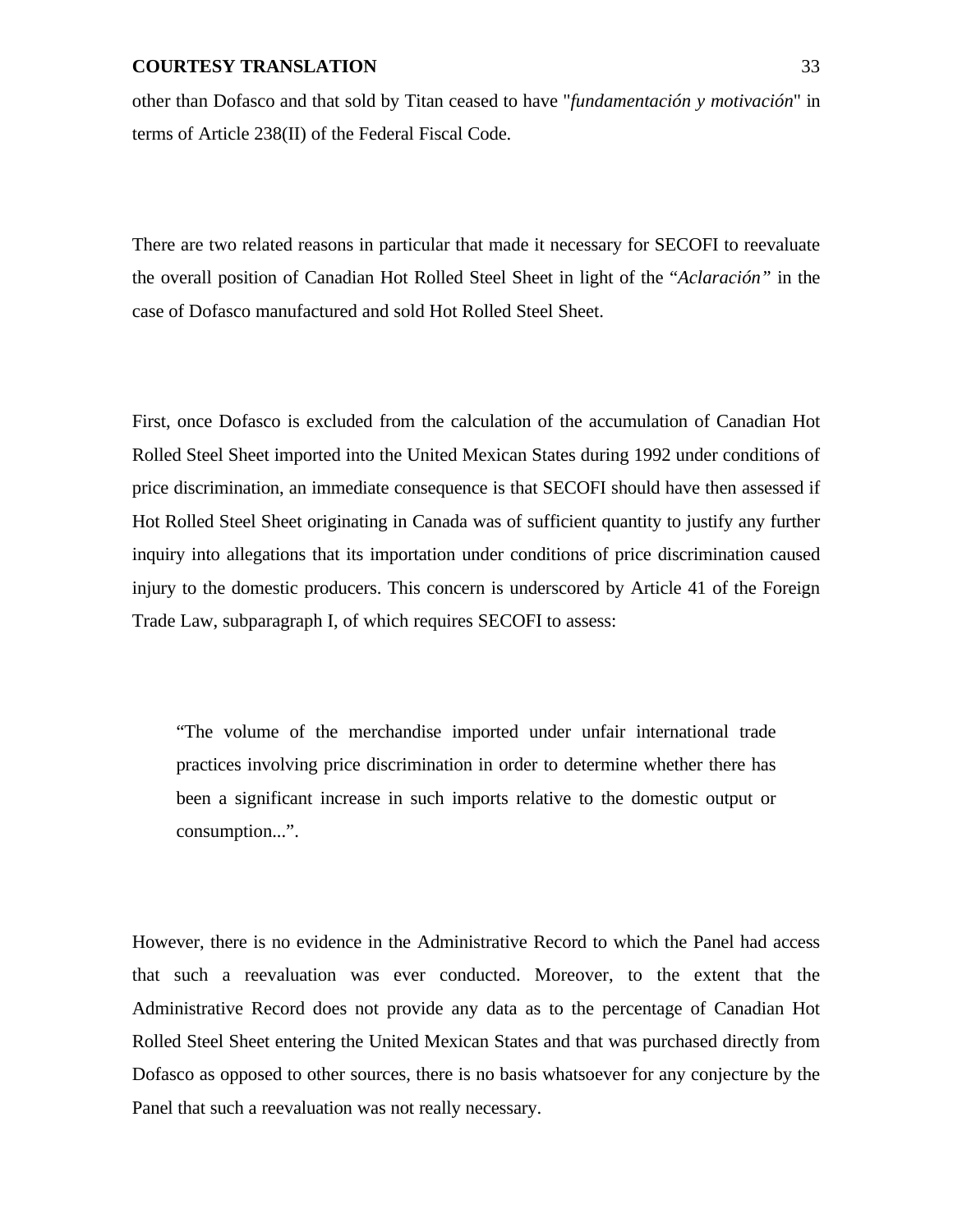Indeed, all of the evidence in the Administrative Record to which the Panel had access supports the opposite conclusion. At paragraph 486 of its Final Determination, SECOFI makes a finding with respect to the relevant percentages of Canadian imports of Hot Rolled Steel Sheet during 1992. Those percentages are 6% of total imports and 1.4% of the domestic consumption of Hot Rolled Steel Sheet. These figures demonstrate that, even including Dofasco manufactured and sold steel, the quantities of the Canadian product were in overall percentage terms at the margin. With the elimination of Dofasco, there was clearly a need to reassess the effects of Canadian-produced Hot Rolled Steel Sheet other than that sold directly by Dofasco for the purposes of Article 41(I) of the Law.

Second, in order to determine whether or not any price discrimination caused injury to the domestic producers of Hot Rolled Steel Sheet in terms of Article 39 of the Law, SECOFI accumulated imports of that product from a group of countries (including Canada).

Such an accumulation is permitted by Article 43 of the same Law on the terms established by Article 67 of the same Regulation.

On the basis of its evaluation of the cumulative effect of these imports of Hot Rolled Steel Sheet, SECOFI determined that there had indeed been injury to the domestic producers.

It, thereafter, proceeded to assess anti-dumping duties on the product of the Complainants by reference to the reasoning identified earlier in the Final Determination in the section assessing the existence and extent of price discrimination.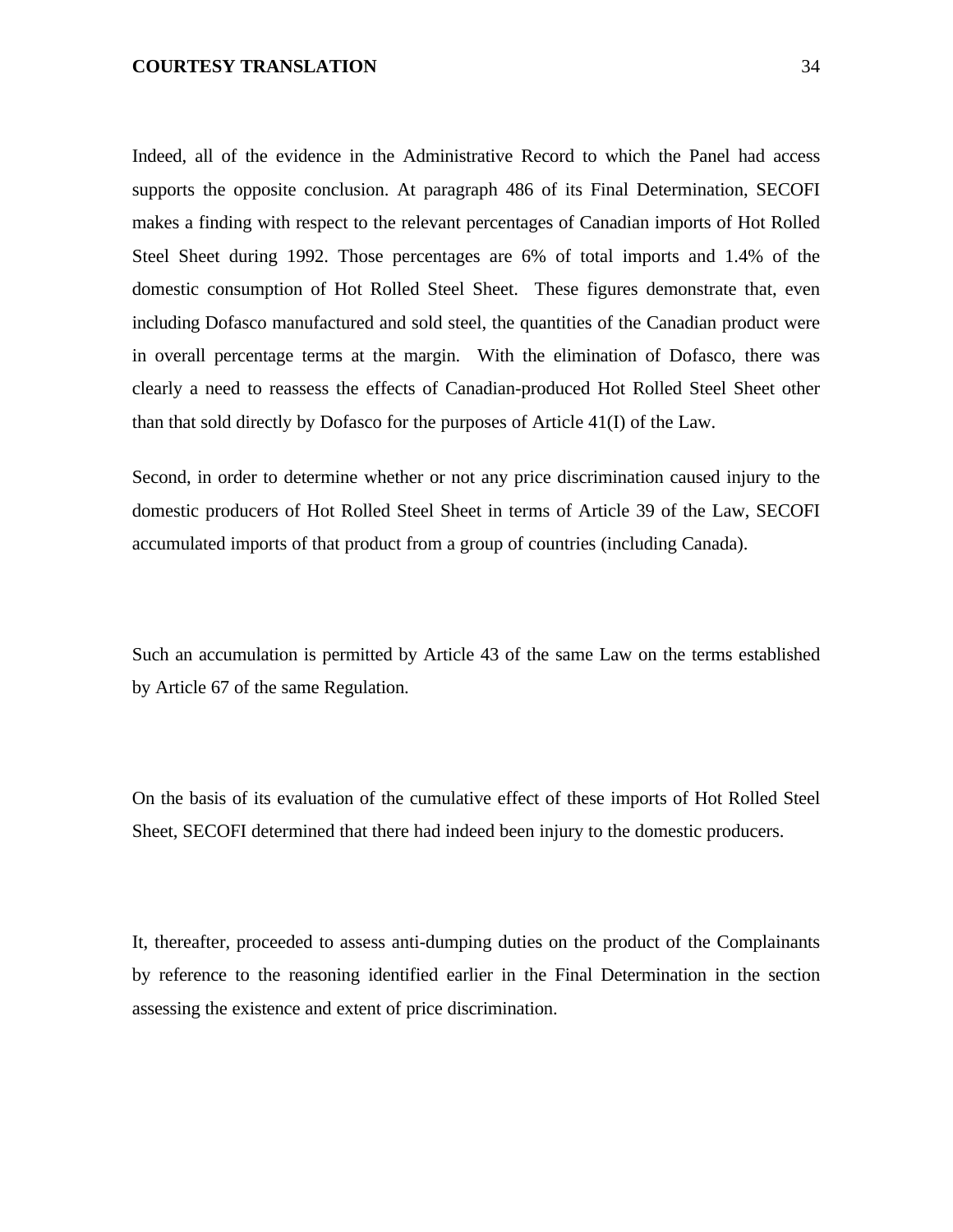However, in Article 43, inclusion within such an accumulated base of the imports of a product from a particular country is subject to the terms and "exceptions" set out in the Regulation. Among the "exceptions" in Article 67 of the Foreign Trade Law Regulation, it is provided that SECOFI shall not include imports from a particular country where those imports are not significant and do not have a clear adverse effect on the national production. In elaboration of this standard, the Secretary is directed to consider whether: "...due the nature of the investigated product and the specific characteristics of the national market, such imports have no clear and identifiable influence on the domestic prices or factors that influence such prices of the national product and the conditions of the national industry that produces the same or a similar product".

SECOFI was of the opinion that the level of imports of Canadian Hot Rolled Steel Sheet during 1992, when related to the other relevant factors specified in Article 67 of the Foreign Trade Regulation was sufficient to justify the inclusion of the Canadian-manufactured product within the accumulated basis for the assessment of whether or not injury was caused to the domestic producers.

It is, however, vital to realize that, in terms of the structure of the Law, any assessment of whether there has been injury caused by the relevant imports is preceded by an earlier consideration. That earlier consideration is a determination of whether the product from a particular country has been imported under conditions of price discrimination. Thus, in this case, the decision to include Canadian manufactured Hot Rolled Steel Sheet within the accumulated base came after a determination that Dofasco's Hot Rolled Steel Sheet was being imported into the United Mexican States under conditions of price discrimination. The *Aclaración* modified this situation.

Therefore, the errors made by SECOFI both in finding that Dofasco had sold Hot Rolled Steel Sheet in the United Mexican States during 1992 under conditions of price discrimination and in assessing duty on direct purchases of Dofasco's products, undermined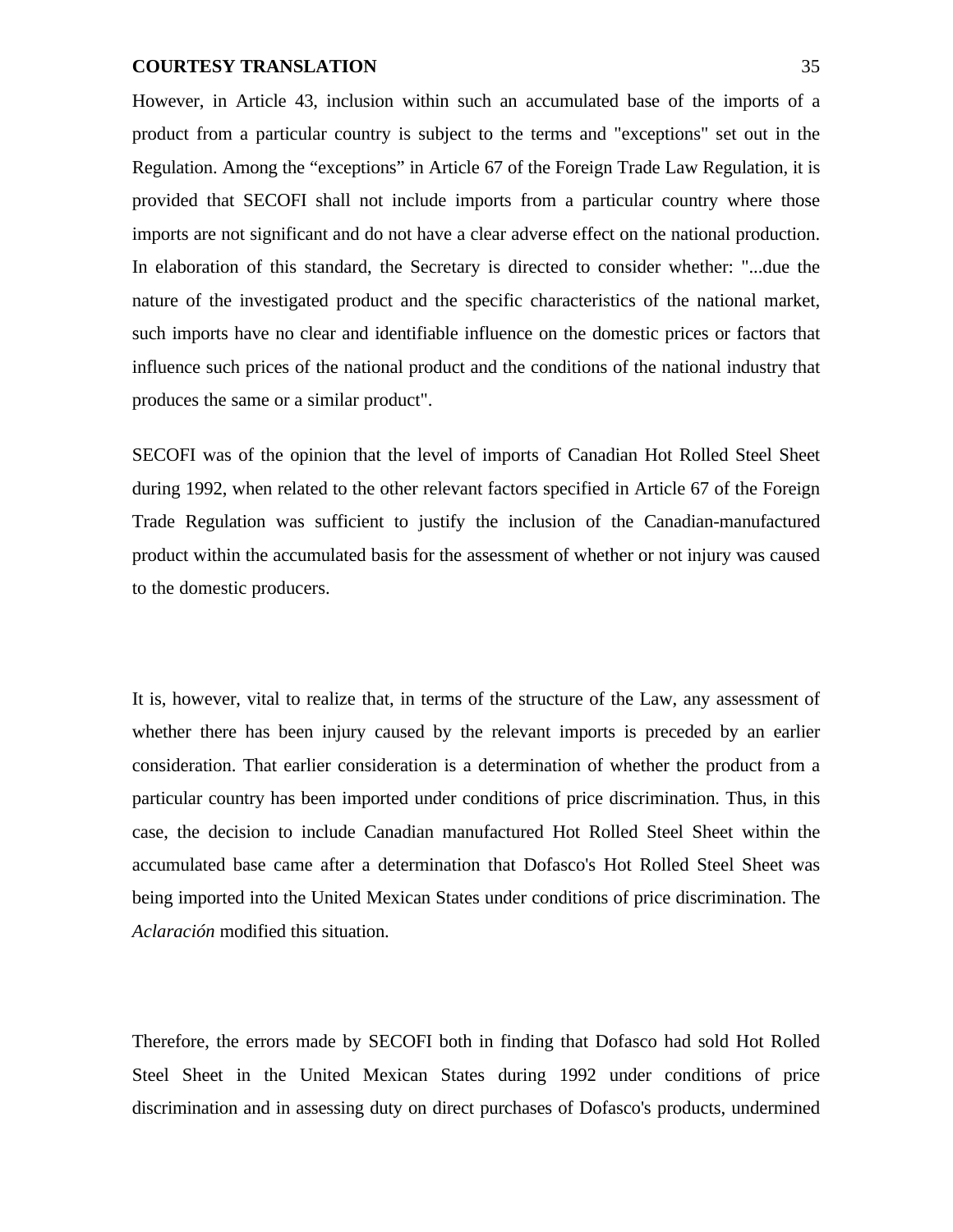the initial decision to include Canadian manufactured Hot Rolled Steel Sheet within the accumulated base. As a consequence of this, there should have been a reconsideration by SECOFI, of whether the remaining imports entering Mexico from Canada during 1992 were of such a significant volume as to justify, in terms of Art. 67 of the Foreign Trade Law Regulation, the accumulation of imports from Canada for the purpose of determining of the existence or non-existence of injury. On this point also, there is no evidence in the Administrative Record that such a reassessment ever took place in the wake of the Dofasco *Aclaración*.

Accordingly, there must be a remand to SECOFI to reassess the position of the Canadian imports of Hot Rolled Steel Sheet on all of these related bases.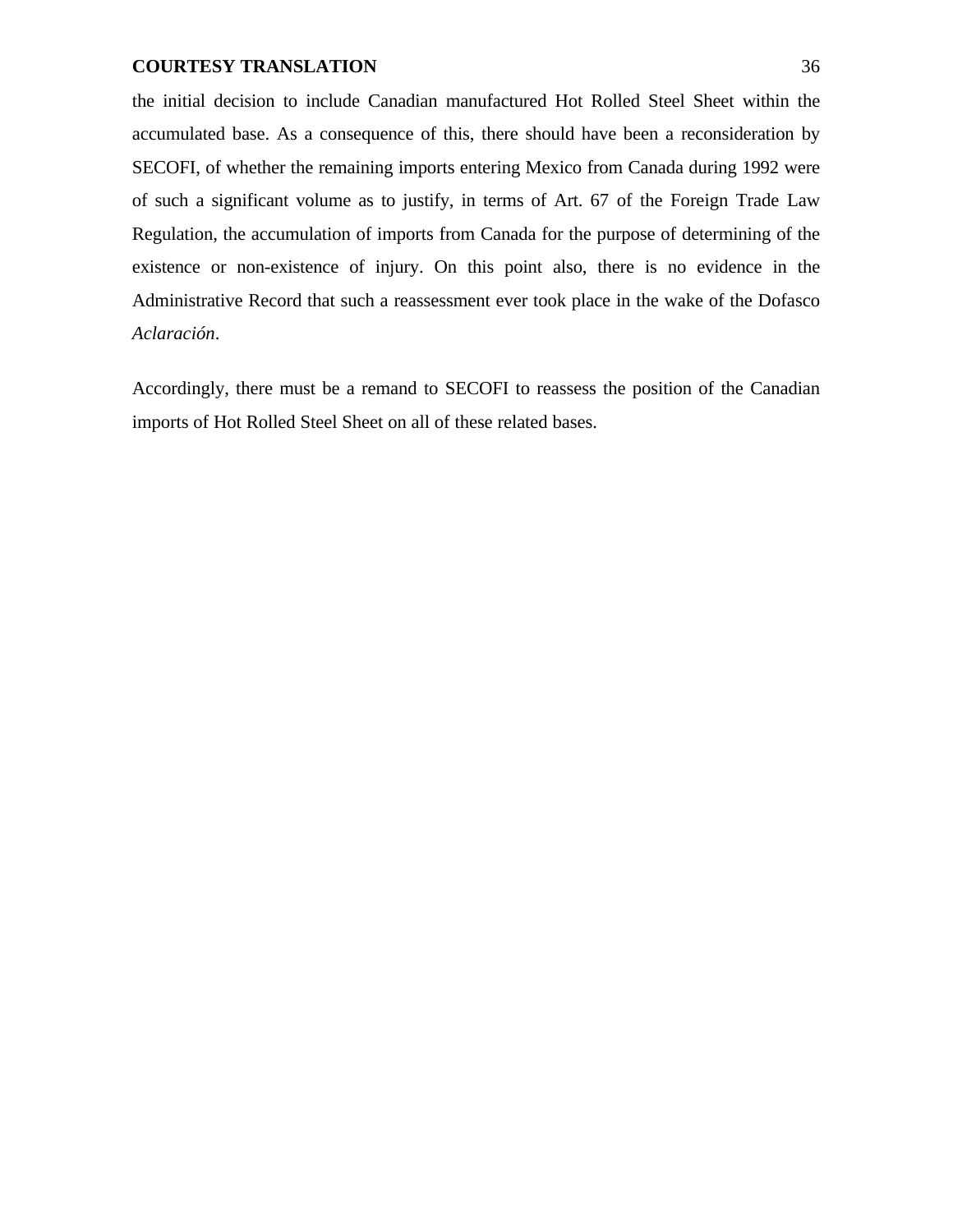# **X. ALGOMA AND STELCO**

While SECOFI conceded that, during the "investigation period" (the 1992 calendar year), Algoma and Stelco did not export Hot Rolled Steel Sheet to the United Mexican States, nonetheless, SECOFI considered that they did not answer in a complete manner the official investigation questionnaire by stating that they were not exporting to Mexico during 1992. Rather, SECOFI stated that they had failed to provide answers to those parts of the questionnaire dealing with normal value and the export price of their product.

Notwithstanding these facts, SECOFI in its Final Determination assessed Hot Rolled Steel Sheet manufactured by Algoma and Stelco as liable to duty, duty which was fixed at the highest margin of price discrimination observed in the case of Canadian-manufactured Hot Rolled Steel Sheet entering the United Mexican States during 1992 - 45.86%. There was no basis in law for that assessment.

First, the residual category was established in the light of a finding that Dofasco was exporting Hot Rolled Steel Sheet under conditions of price discrimination. That determination was in effect reversed by the *Aclaración*. Secondly, as noted in the section on Injury in this decision, the whole administrative investigation was premised on alleged actual injury, not threat of injury. As non-exporters during the investigation period, neither Algoma nor Stelco could be found to have caused injury. Finally, given that Algoma and Stelco answered the official questionnaire to the extent that could by law be required of manufacturers not exporting during the investigation period, there was no basis for treating Algoma and Stelco as subject to duty based on the highest margin of price discrimination observed during 1992. In terms of Article 54 of the Law, Algoma and Stelco complied with the requirements of the investigation.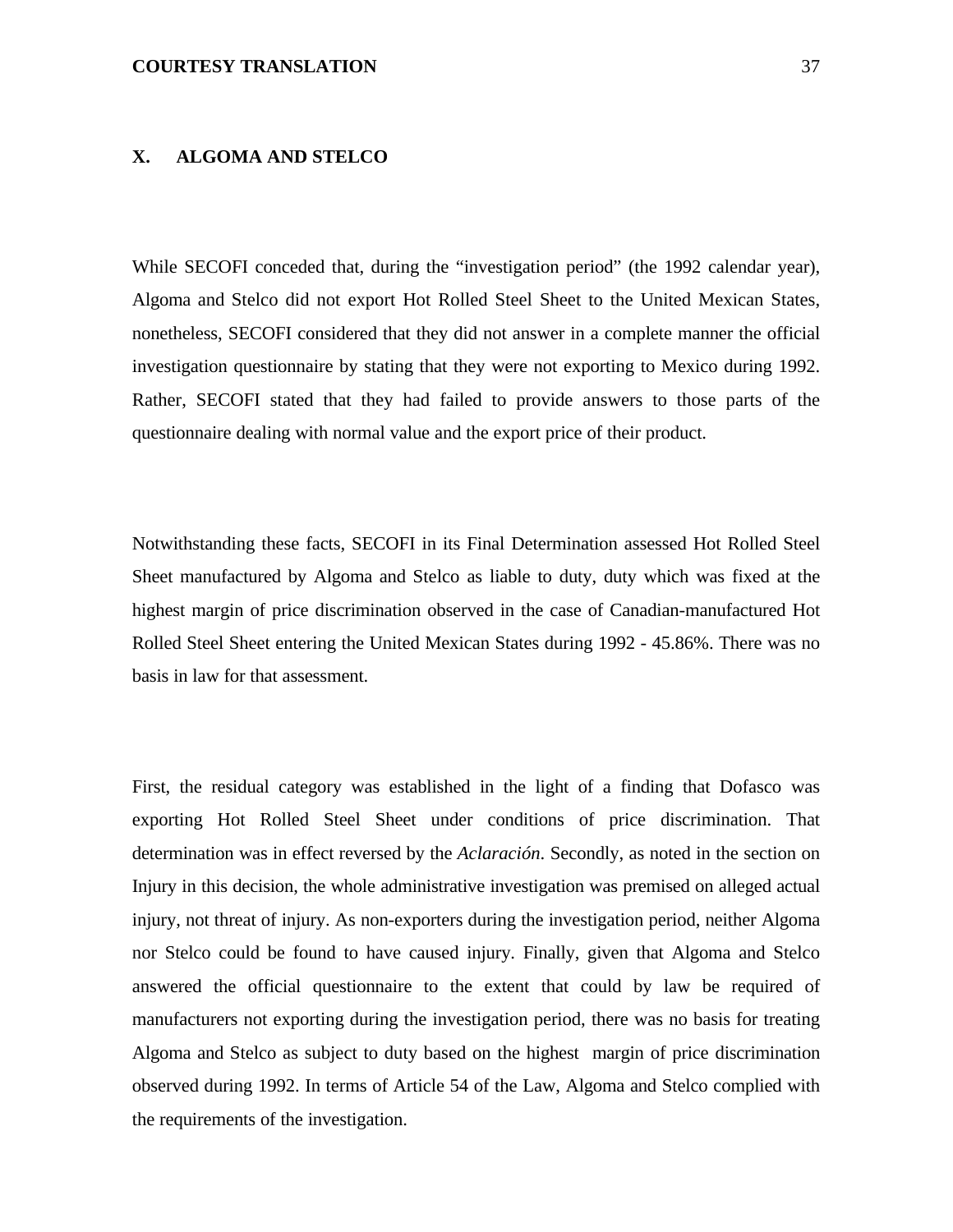Accordingly, the Final Determination with respect to Algoma and Stelco must be remanded to SECOFI to be dealt with on the basis of the information in the existing Administrative Record and in a manner which is consistent with these reasons.

# **XI. THE TITAN INDUSTRIAL CORPORATION**

### **A) Facts pertaining to and treatment of Titan.**

The Complainant, Titan is an American company with a registered office in the State of New York. On the basis of the evidence to which the Panel had access, during 1992, part of its business involved the reselling of Hot Rolled Steel Sheet, to various Mexican purchasers. This sheet was primarily "second grade" and apparently originated from at least a number of Canadian manufacturers including Dofasco. There is, however, no evidence in those portions of the Administrative Record to which the Panel had access, as to the breakdown in percentages between sales by Titan of Dofasco products and those of other Canadian manufacturers.

In the Preliminary Determination, Titan was identified by SECOFI as a trading company which dealt exclusively in "second grade" sheet manufactured by Dofasco (paragraph 107). It was also stated that Titan, while submitting a response to the required questionnaire, had not provided all of the information that was requested. In particular, it did not provide any information as to its costs of acquisition and the costs of manufacturing Hot Rolled Steel Sheet (paragraph 109). As a consequence, its exports were assessed for duty purposes on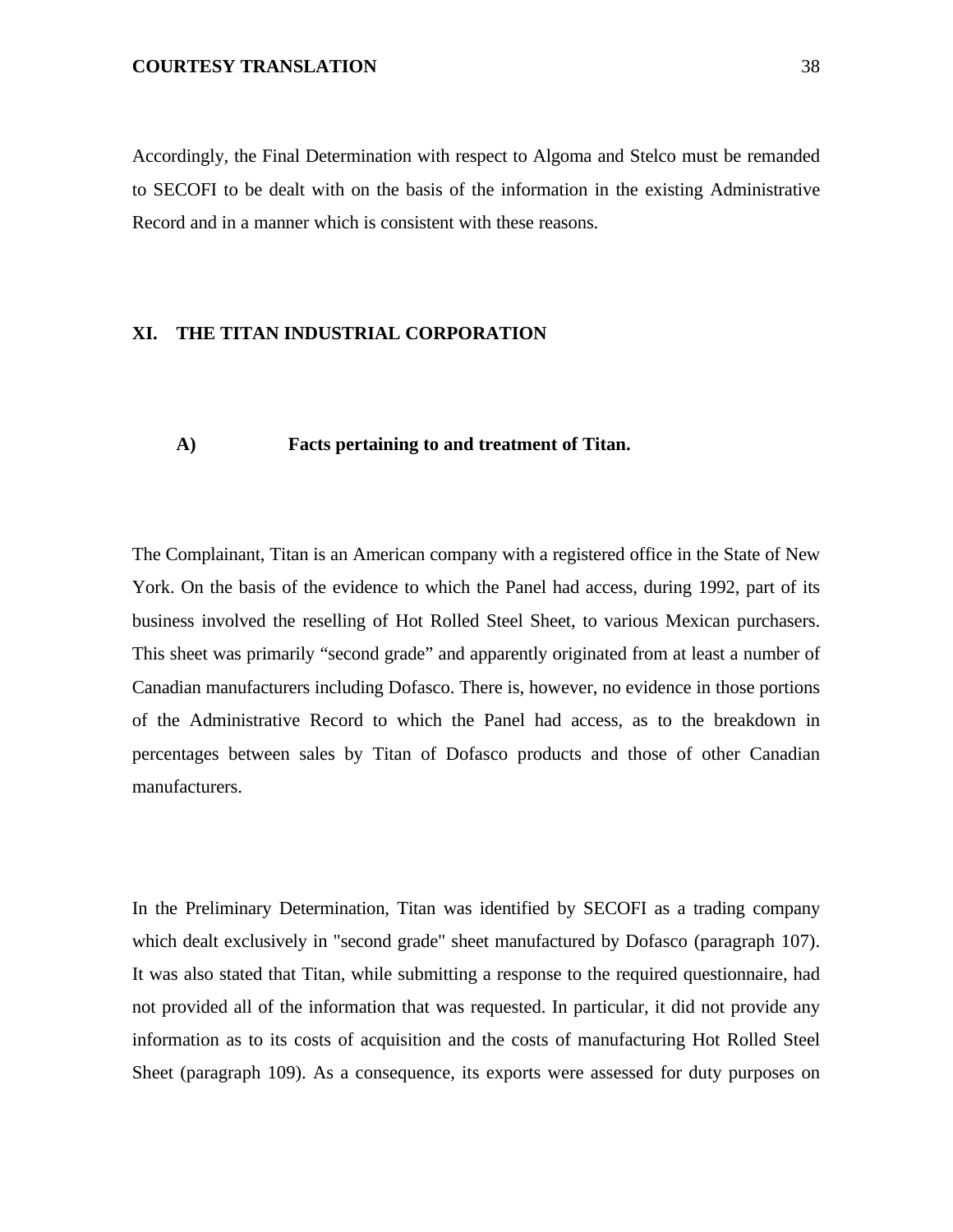the basis of the highest margin established by SECOFI for the Canadian manufacturers during the period of investigation which was of a 45.86% (paragraph 110).

In the Final Determination, this assessment appears to have been confirmed in so far as all imports of Canadian Hot Rolled Steel Sheet with the exception of those coming directly from Dofasco were assessed at 45.86% (paragraph 581D.b). While this subparagraph refers to "all other Canadian exporters" and while there is no specific reference to Titan, Titan is described earlier in the Final Determination as a "**Canadian**" (emphasis added) company **"part"** (emphasis added) of whose sales to Mexico involved Dofasco's products (paragraph 45).

If this interpretation of the percentage at which Titan was assessed is accurate, what is unclear from the Final Determination is whether that assessment continued to be based on SECOFI's perception that Titan had not completed the questionnaire fully. The reason for Titan being included with the other Canadian manufacturers and assessed at 45.86% is never stated explicitly.

Moreover, at paragraph 45 of the Final Determination, SECOFI seems to accept that Titan did complete the prescribed questionnaire adequately. As a consequence of this failure to articulate the reasons for this apparent assessment of Titan, it is manifest that, in terms of Art. 238(II) of the Federal Fiscal Code, any assessment of products imported into the United Mexican States from Titan was without "*fundamentación o motivación*".

Indeed, any such assessment of imports from Titan of Dofasco's products at 45.86% conflicts with the way in which Titan was otherwise treated or characterized in the Final Determination. At paragraph  $47-49$ ,<sup>40</sup> SECOFI indicates that it will not be setting a margin

 $^{40}$  Regarding Titan, in points 47, 48, and 49 of the Final Determination, SECOFI decided the following: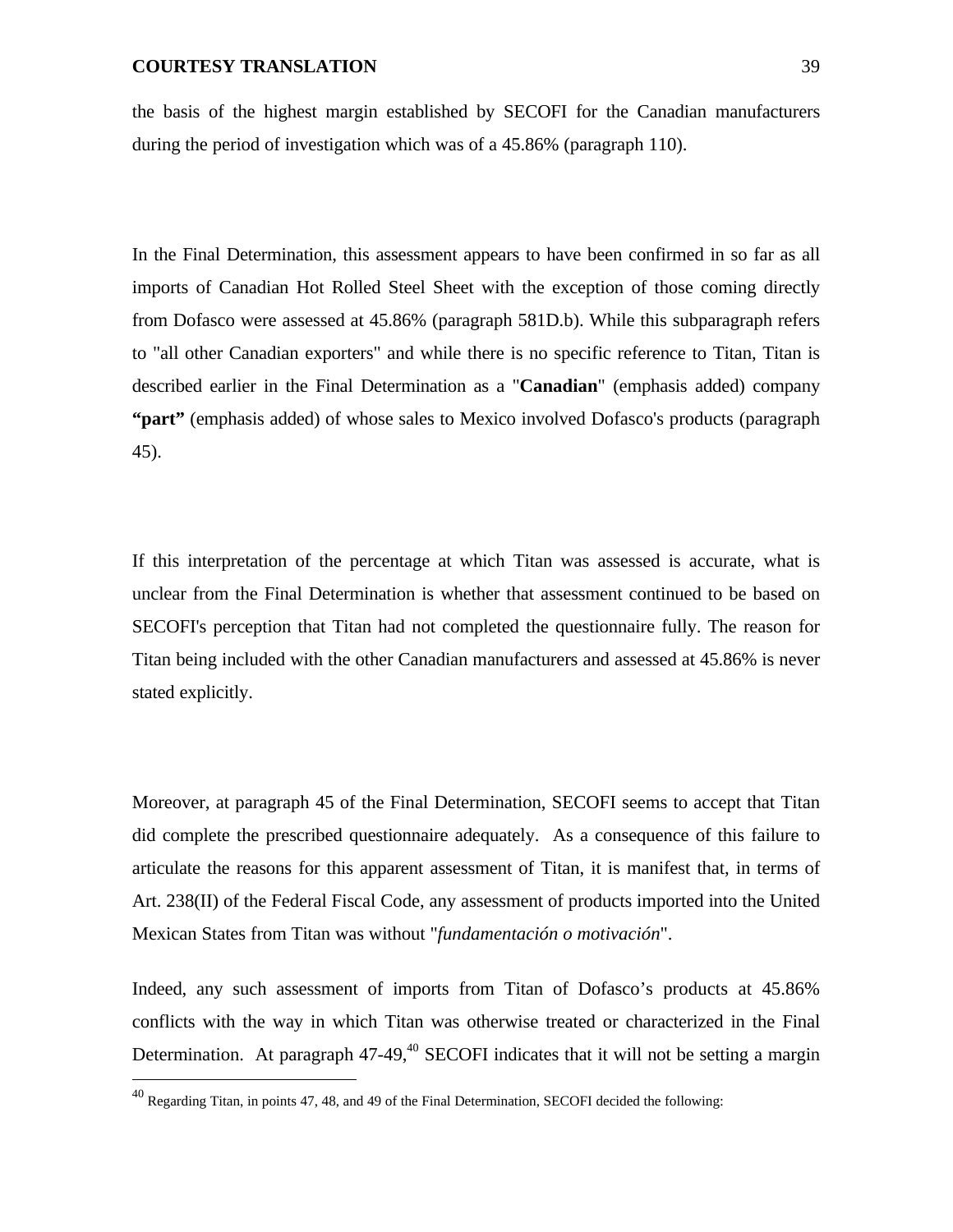$\overline{a}$ 

of price discrimination specific to Titan. Rather, it rules that Titan's margin will be the same as that established for its supplier, Dofasco. To allow Titan to take into account the costs of its sales department in the marketing of Dofasco's Hot Rolled Steel Sheet would be to establish erroneously two different price discrimination margins in relation to exports originating from the same source. One implication of this conclusion would seem to be that any failure on the part of Titan to supply information in its questionnaire as to its costs of acquisition would be irrelevant and that, in any event, the assessment of Hot Rolled Steel Sheet emanating from Titan should have been the same as the margin assessed to Dofasco at least to the extent that Dofasco was its supplier.

This analysis has basis in the documentation to which the Panel had access. First, it is clear from the Administrative Record that Titan did submit a completed questionnaire.

As asserted in the Preliminary Determination, that questionnaire did not contain details as to the costs of acquisition nor on the general costs of manufacturing Hot Rolled Steel Sheet. Nonetheless, in its Response to the Petition for an Investigation Regarding Unfair International Trade Practices presented by AHMSA and Hylsa as well in its brief, Titan

<sup>&</sup>quot;47. The Secretariat resolved not to establish a specific price discrimination margin for Titan as the margin for this marketer must correspond to that which is calculated for producer(s) that provide merchandise for distribution. This determination is obtained from the procedure presented in the following points.

<sup>48.</sup> Marketers are in charge of some distribution in foreign markets of merchandise manufactured by producers. Specifically, their participation in export operations is limited to finding clients and financing certain sales expenses such as credit expenses. This means that marketers play a similar role to that of the producers' sales departments. In virtue of the above, calculating a price discrimination margin to a marketer is not necessary, because it would be equal to calculating a price discrimination margin for a sales department.

<sup>49.</sup> This conclusion applies, although there exists a purchase-sale operation between the marketer and the producer. Even in such cases the marketer is not the final receiver of the merchandise and only acts as intermediary between the producer in the country of origin and the consumer in the importing country. If one calculates a price discrimination margin for the producer and another for the marketer, a same export operation could have two different margins. This however, is not reasonable. These are the same transactions and, therefore, it is not logical to sustain that these have a margin when hey are analyzed from the producer's perspective, and another one when considered from the marketer's point of view.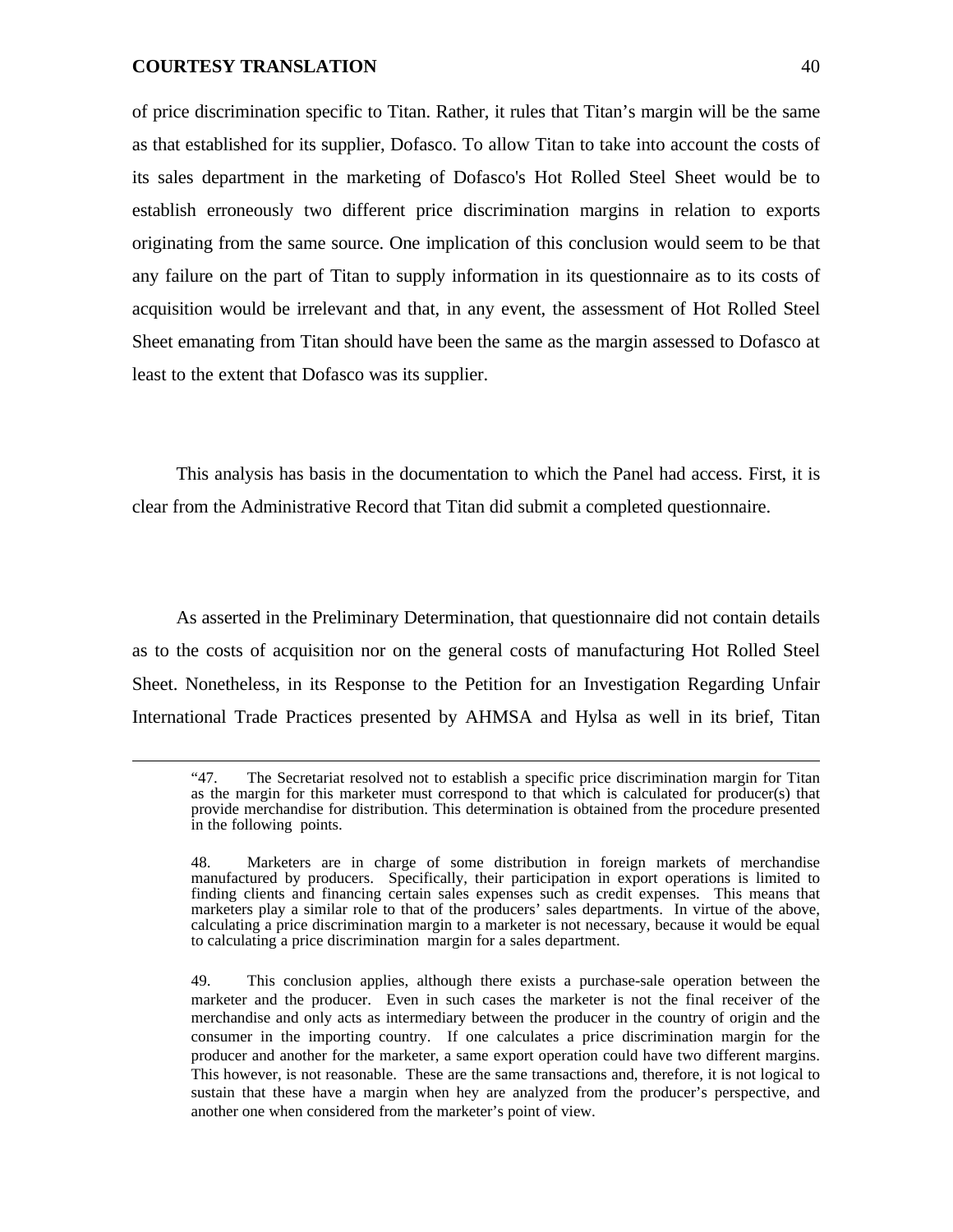asserts that, for the purposes of assessing a margin of price discrimination in its case, SECOFI must base any such margin on Art. 31(2) of the Foreign Trade Law and "a constructed value" as defined in that Article. According to Titan, since it purchased and resold Dofasco's Hot Rolled Steel Sheet, that constructed value can be determined from the information provided by that company.

# **B) Position of Parties**

In its response to Titan's brief, SECOFI conceded that it made an error in the case of Titan. However, that concession was apparently not made with a view to treating Titan as assimilated with Dofasco's direct exports for duty purposes. (Such an outcome would now result in a zero assessment for Hot Rolled Steel Sheet supplied by Dofasco given the *Aclaración* issued by SECOFI in relation to Dofasco's direct exports.) Rather, SECOFI concedes (at pages 118-119 of its brief) that, notwithstanding the statement in paragraph 47 of the Final Determination indicating its intention not to establish a margin of price discrimination specific to Titan, it now wishes to do so. As a consequence, SECOFI asks that the matter of Titan be remanded for the purposes of further analysis of the information in the Administrative Record. On the basis of that analysis, SECOFI will then determine whether it is appropriate to proceed further and establish a specific margin of price discrimination for Titan.

In contrast to the position of SECOFI, counsel for Titan alleged that, in view of the nature of the error committed by SECOFI, a remand to SECOFI with an instruction to reassess Titan is impermissible. On the other hand, counsel for SECOFI is maintaining that not only is such a remand permissible but that it should happen in this case.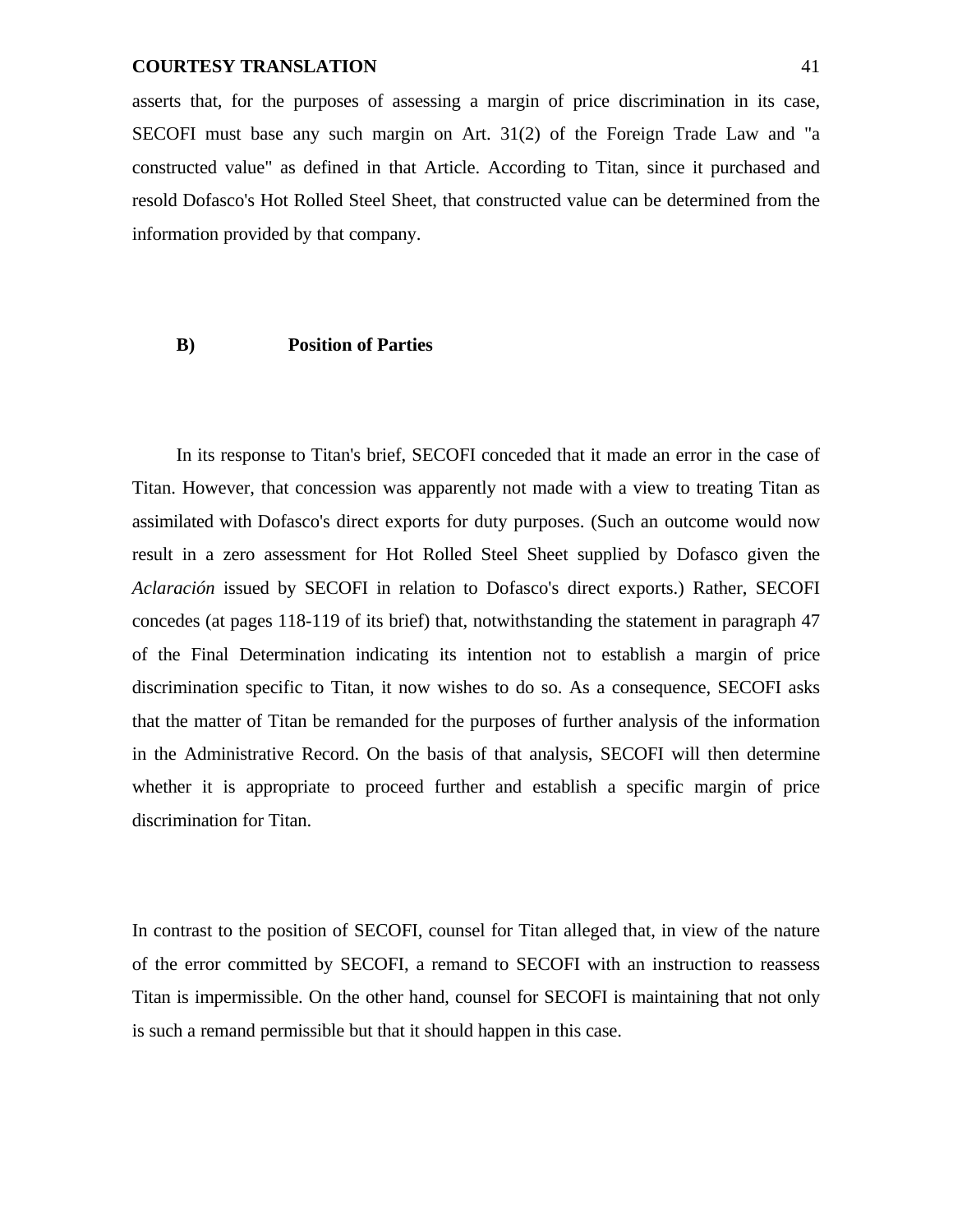# **C) Assessment of nature of errors in respect to Titan**

In the case of Titan, SECOFI possibly made three errors which would justify review by the Panel of this part of SECOFI's Final Determination. First, as already noted, it failed to provide a reasoned basis in the Final Determination for an apparent assessment of Titan at the highest observed margin of price discrimination for Canadian Hot Rolled Steel Sheet entering Mexico during 1992. This error gives rise to review on the basis of Art. 238(II) of the Federal Fiscal Code in that any such conclusion by SECOFI lacked *fundamentación y motivación*. Secondly, SECOFI may have mistakenly decided not to establish a specific margin for Titan. Finally, SECOFI may have assessed Titan's products as liable to duty at 45.86% on the basis on the erroneous conclusion that Titan had failed to answer the prescribed questionnaire adequately. However, none of these errors necessarily means that the Panel must remand the proceedings concerning Titan with a direction to SECOFI that it should not resume or reopen the investigation of Titan. In order for the Panel to remand the matter on that basis, the errors of SECOFI must be of such a magnitude or seriousness as to remove all authority or justification for any further investigation of Titan's sales of Hot Rolled Steel Sheet in Mexico during the investigated period.

On the other hand, there is a difficulty to the extent that SECOFI now seeks a remand to enable it to establish a specific margin for Titan. This arises from paragraph 47 of the Final Determination and the assimilation of Titan with Dofasco. This opens up the possibility that any remand to SECOFI should be on the basis that it assess Titan at the same margin as Dofasco, this in effect amounting to a remand that would have the practical consequence of discontinuing the proceedings against Titan.

However, to do this would go against what SECOFI found to be the facts of the situation as they pertain to Titan. According to the Final Determination, Titan was selling Hot Rolled Steel Sheet of Canadian producers other than Dofasco. To remand on the basis that all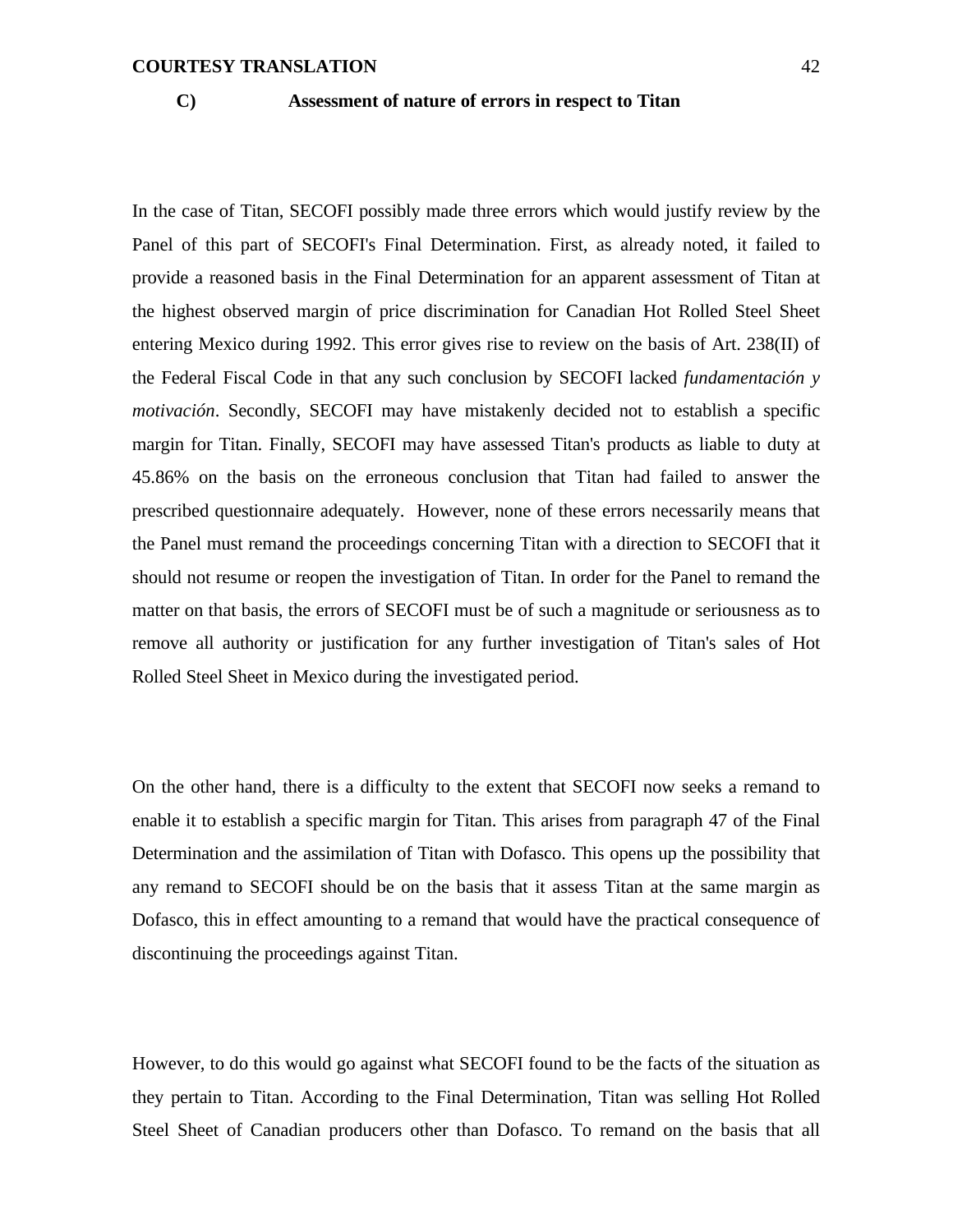Canadian Hot Rolled Steel Sheet sold by Titan be assessed at the same level as Dofasco would be inconsistent with those facts. On the other hand, to remand the matter to SECOFI to enable it to establish a specific margin of price discrimination would be contrary to the reasoning advanced by SECOFI itself. In particular, it would contradict SECOFI's position by enabling it to establish different margins for the producer and the trading company in relation to sales of the same product depending on whether it was sold directly by the producer or through the trading company.

Accordingly, it is the position of the Panel that any remand in the case of Titan should not allow SECOFI to now establish a specific price discrimination margin for Titan. Rather, any assessment of Titan should be based on the margins at which its individual suppliers are appropriately assessed on the basis of the Administrative Record as it presently exists. Regarding Dofasco, and in accordance with the terms of the *Aclaración*, the margin established for Dofasco is 0%. As a consecquence, the margin to be applied to Titan's Hot Rolled Steel Sheet from Dofasco should also be 0%. For all other Hot Rolled Steel Sheet product manufactured by companies other than Dofasco and marketed by Titan, the margin will be contingent on the existence of evidence in the current Administrative Record that these products had been marketed under conditions of price discrimination and caused injury to the domestic producers of Hot Rolled Steel Sheet. Moreover, as already determined in the previous section of these reasons, for the purposes of any injury determination, any assessment of Titan will be contingent on a reevaluation of whether, with Dofasco now excluded, it is appropriate to treat Hot Rolled Steel Sheet originating in Canada within the accumulated base of Hot Rolled Steel Sheet originating in other countries.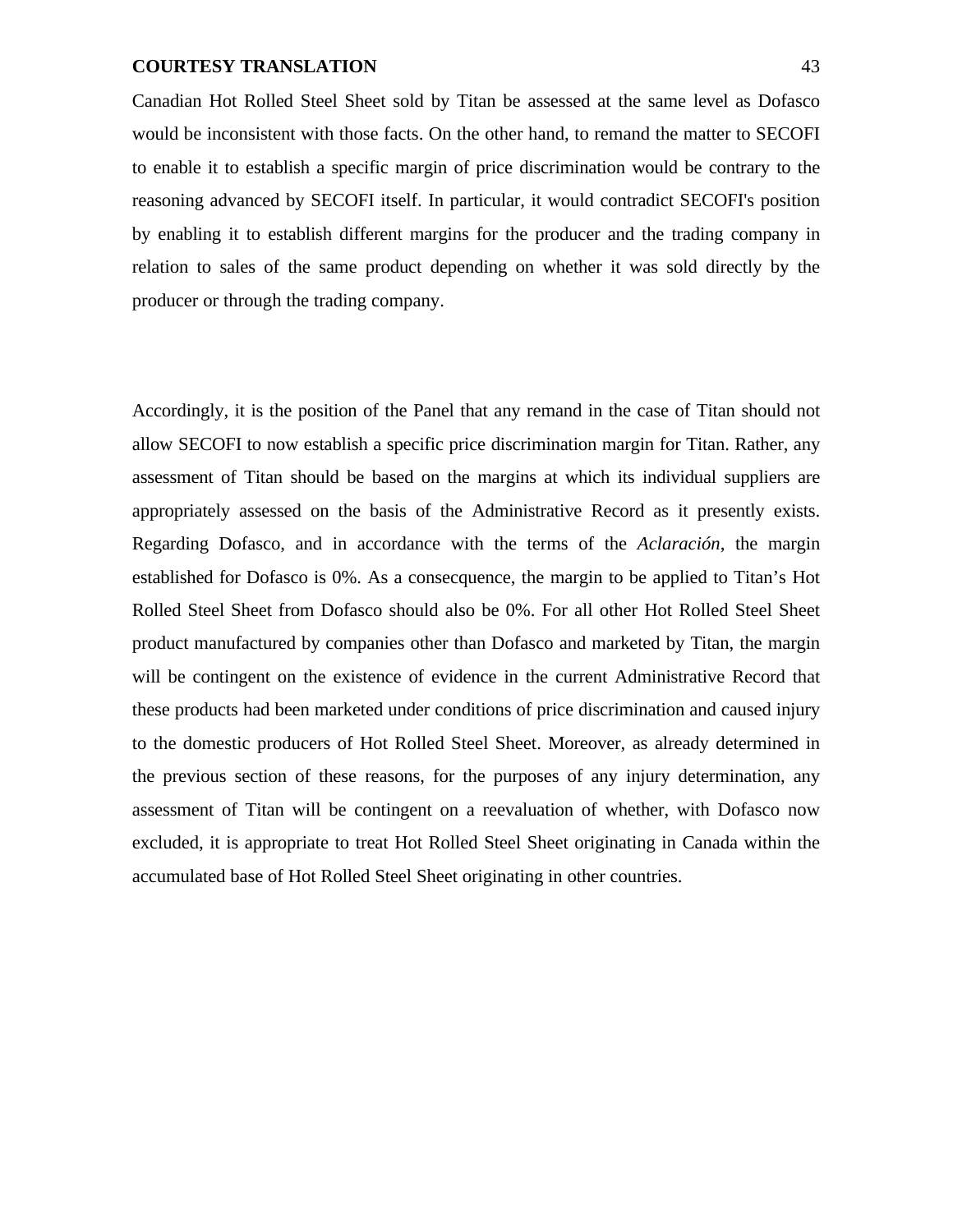## **XII. ORDER OF THE PANEL**

On the basis of all the legal grounds previously mentioned, this Panel unanimously orders the following:

Pursuant to the North American Free Trade Agreement Article 1904.8, the Final Determination is hereby remanded to SECOFI in order for SECOFI to issue a new Determination compatible with the following:

# **A) Regarding Titan:**

1. That, consistent with the reasoning that it accepts in paragraphs 47 to 49 of the Final Determination, SECOFI accord to the imports coming from Titan and supplied by Dofasco the same treatment as for the imports from Dofasco set out in paragraph 581 D of the Final Determination under the *Aclaración* of the Final Determination published in the D.O. on February 26, 1996.

2. That SECOFI, consistent with the reasoning that it adopts in paragraphs 47 to 50 of the Final Determination, assess the imports from Titan supplied by Canadian manufacturers other than Dofasco antidumping duties that are specific to each of those suppliers. Prior to doing this, it shall: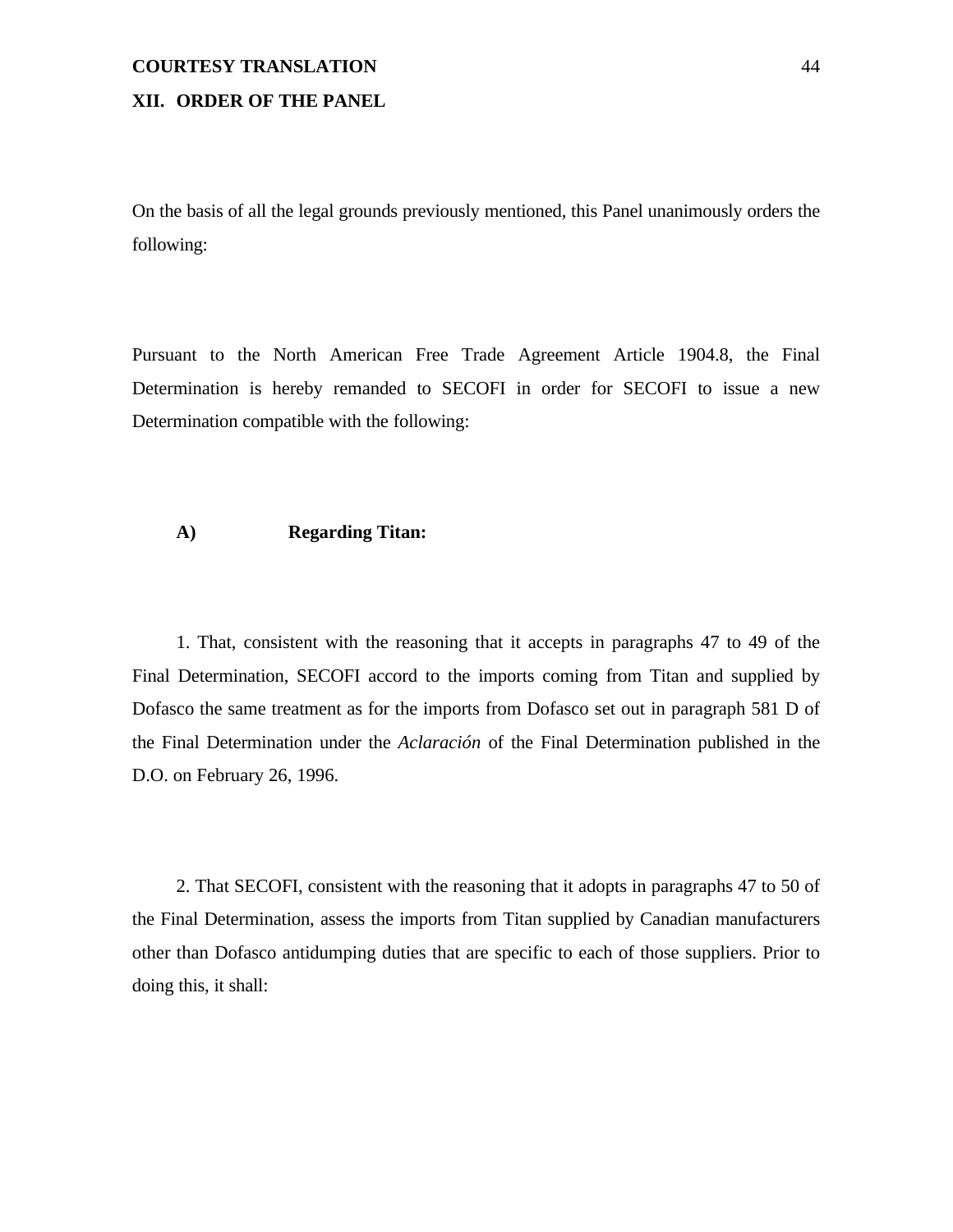**-** Evaluate, based on the information already present in the Administrative Record, the impact of the exclusion of the imports coming from Dofasco on the total volume of imports from Canada.

**-** Assess, based on the information contained in the Administrative Record, whether the resulting total volume of exports from Canadian companies other than Dofasco (whether exported to the United Mexican States directly by Dofasco or through Titan), is still significant and, therefore, justifies its accumulation with the imports from the Federal Republic of Brazil, the Republic of Korea, the Federal Republic of Germany, the Kingdom of the Netherlands and the Republic of Venezuela in the analysis of injury and cause and effect.

In the event that the volume of imports from Canada mentioned in the above paragraph is found to be significant, conduct, based on the information contained in the Administrative Record, an analysis of injury and cause and effect for each of the suppliers of Titan other than Dofasco.

In either of the situations described previously, and on the basis of the information contained in the Administrative Record, calculate for each of Titan's suppliers other than Dofasco, the corresponding antidumping duty to be applied, depending on the case, to imports carried out by Titan different to those incoming from Dofasco.

# **B) Regarding Algoma and Stelco:**

Whereas during the whole investigation procedure and, in particular, in the Final Determination and at the Public Hearing, SECOFI maintained that this was an INJURY and not a THREAT OF INJURY investigation, and whereas under the applicable legal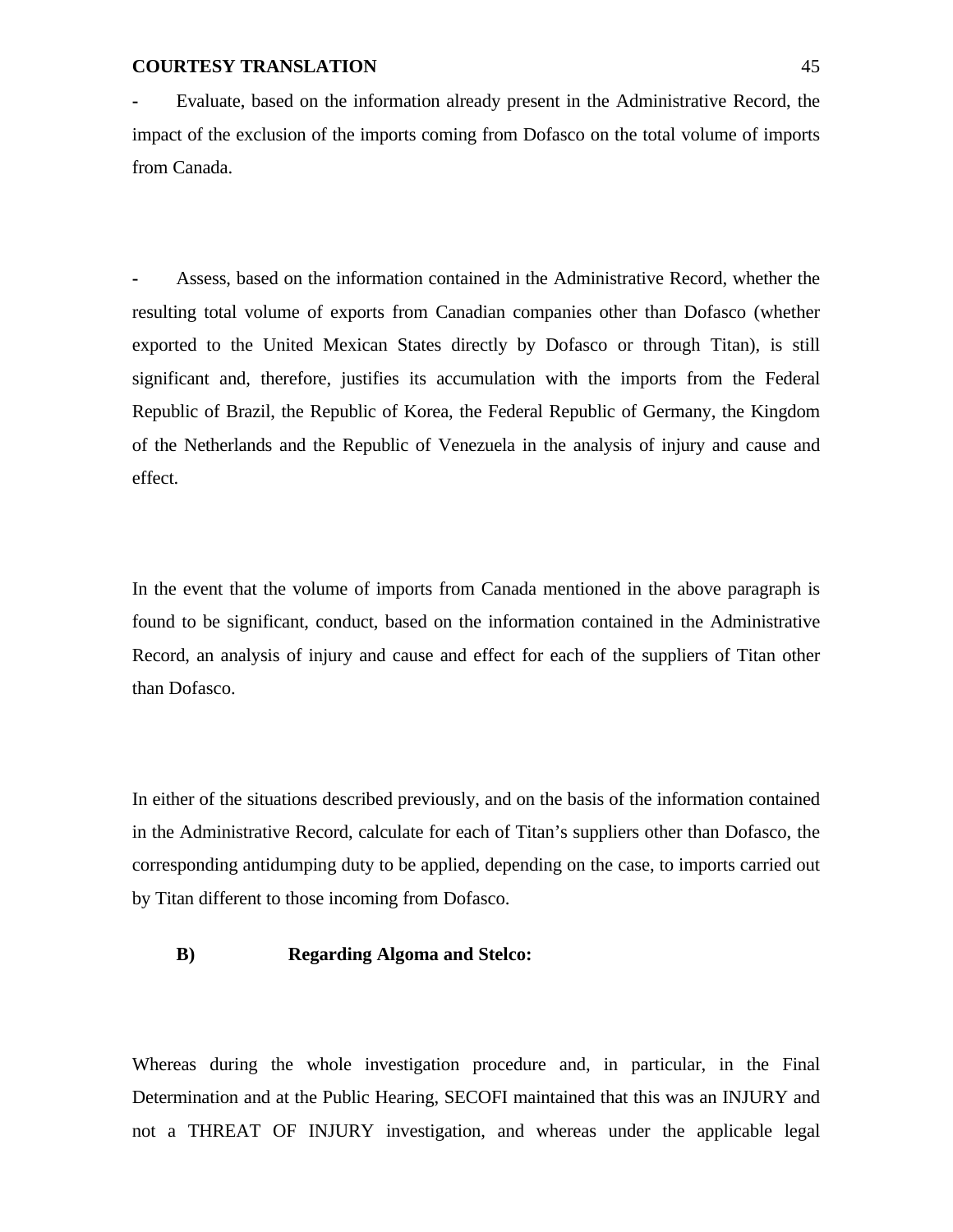provisions and, as demonstrated by the evidence in the Administrative Record, the Canadian companies, Algoma and Stelco did not export any Hot Rolled Steel Sheet to the United Mexican States during the investigation period, and whereas both companies did provide the required information to SECOFI during the investigation, SECOFI shall act on the basis that the legal requirements for the imposition of antidumping duties for injury were not met.

In accordance with Rule 73(1) of the NAFTA Rules of Procedure for Article 1904, this Panel orders that in a 60 day period, SECOFI shall, through the Secretariat, file a determination on remand detailing the actions it has taken in accordance with the terms of the Panel's remand.